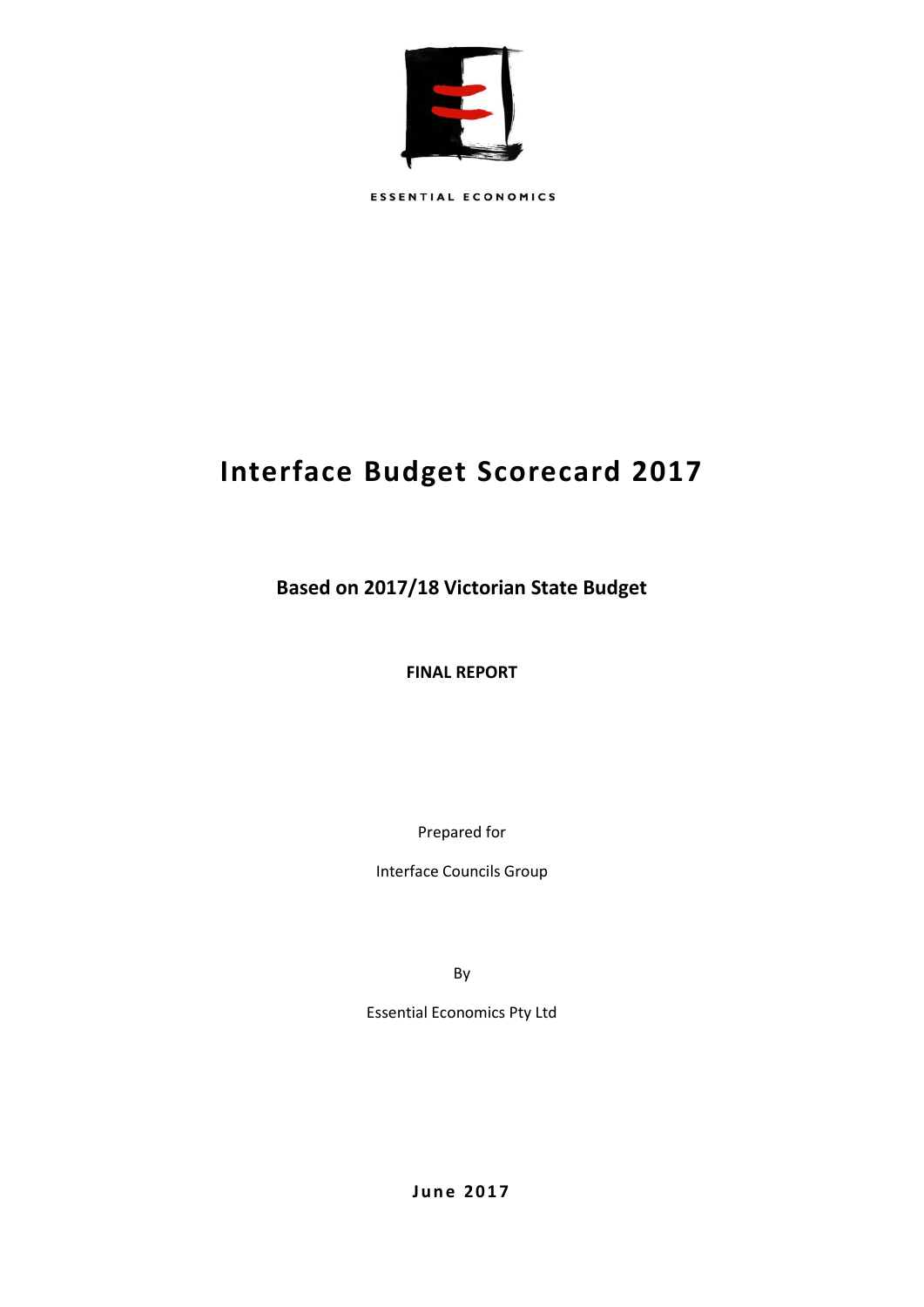## **Authorship**

| Report stage | Author                         | Date         | Review        | Date        |
|--------------|--------------------------------|--------------|---------------|-------------|
| Draft report | Malcolm Spence<br>John Noronha | 22 May 2017  | John Henshall | 23 May 2017 |
| Final report | John Noronha                   | 15 June 2017 |               |             |

### **Disclaimer**

Every effort has been made to ensure the accuracy of the material and the integrity of the analysis presented in this report. However, Essential Economics Pty Ltd accepts no liability for any actions taken on the basis of the contents of this report.

### **Contact details**

For further details please contact:

Essential Economics Pty Ltd 96 Pelham Street Carlton Victoria 3053 Australia PH 61 3 9347 5255 FAX 61 3 9347 5355 EMAIL mail@essentialeconomics.com WEB www.essentialeconomics.com

ABN 92 079 850 427

**Our Reference: 17049**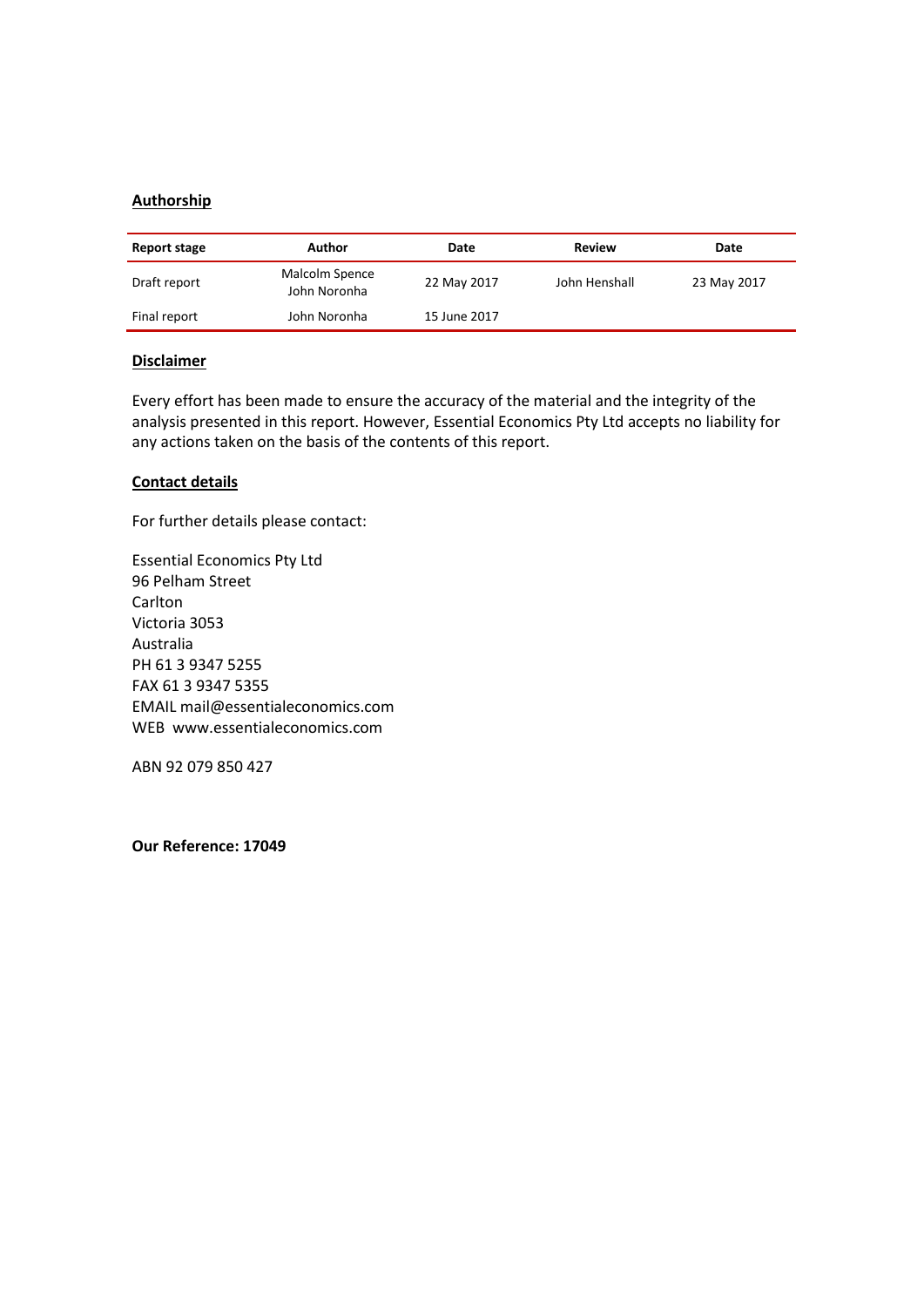# **Contents**

| $\mathbf{1}$            |                                                                                  |  |
|-------------------------|----------------------------------------------------------------------------------|--|
| $\overline{2}$          | Budget Cyclical Interface Funding Estimates v Estimated Interface Requirements 4 |  |
| 3                       |                                                                                  |  |
| 4                       |                                                                                  |  |
| 5                       |                                                                                  |  |
| 6                       |                                                                                  |  |
| $\overline{\mathbf{z}}$ |                                                                                  |  |
| 8                       |                                                                                  |  |
| 9                       |                                                                                  |  |
| 10                      |                                                                                  |  |
| 11                      |                                                                                  |  |
| 12                      |                                                                                  |  |
| 13                      |                                                                                  |  |
| 14                      |                                                                                  |  |
| 15                      |                                                                                  |  |
| 16                      |                                                                                  |  |
| 17                      |                                                                                  |  |
| 18                      |                                                                                  |  |
| 19                      |                                                                                  |  |
| 20                      |                                                                                  |  |
| 21                      |                                                                                  |  |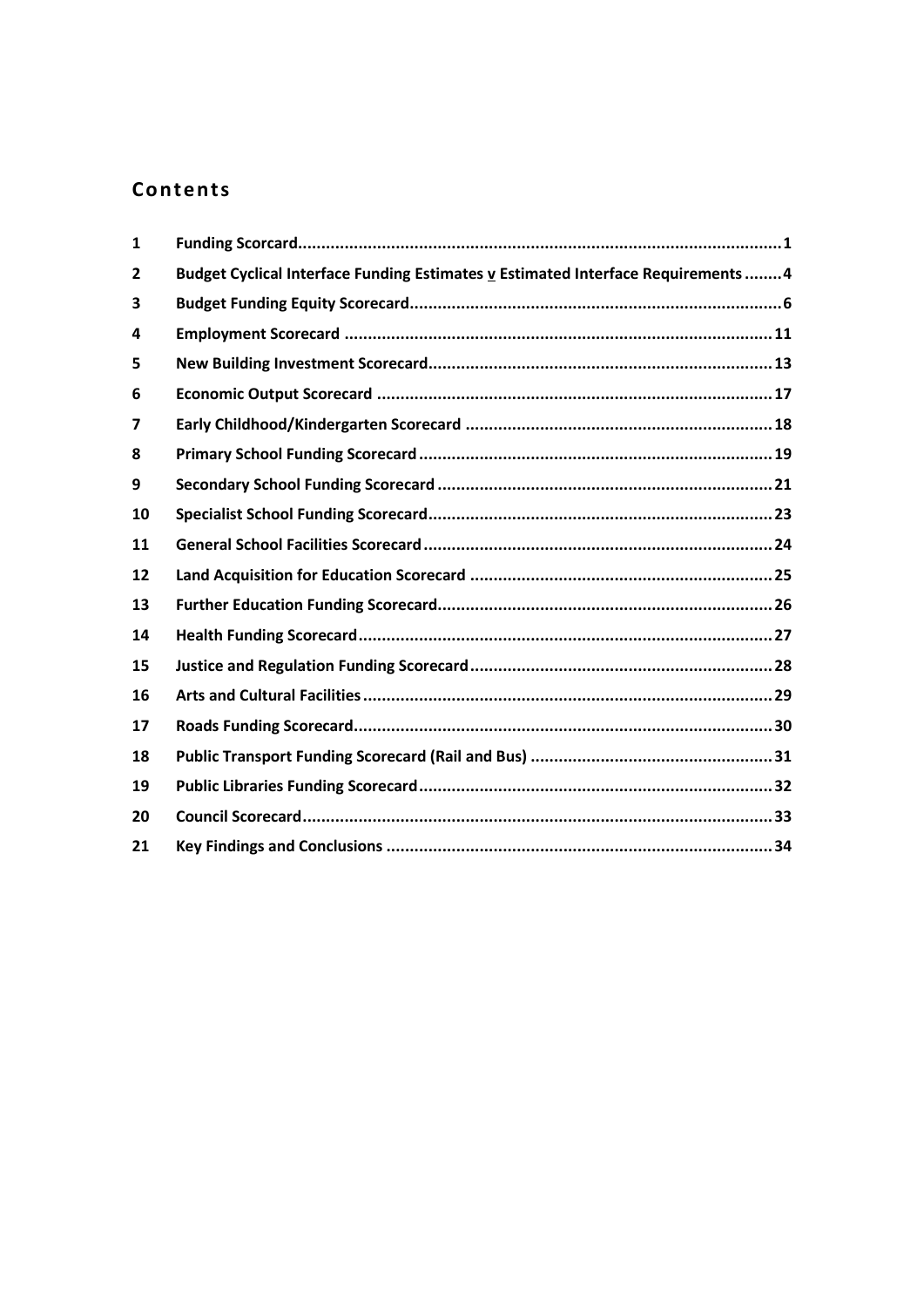#### **I N T E R F A C E B U D G E T S C O R E C A R D 2 0 1 7**

### **F I N A L R E P O R T**

# **1 F U N D I N G S C O R C A R D**

## *Key Points*

## **Total Funding**

- Interface Council areas have been allocated approximately \$3,034 million (over 4 years) in Total Estimated Investment (TEI) from the 2017/18 State Budget (and other grants programs) for infrastructure in the following priority service areas:
	- Early childhood and kindergarten facilities
	- Schools facilities
	- Further education facilities
	- Hospitals and health facilities
	- Justice facilities
	- Roads
	- Public transport.
- The \$3,034 million Interface allocation (over 4 years) represents an overall increase from the previous four-year budget allocation of \$2,540 million in 2016/17, and a significant increase in budget allocations of \$910 million in 2015/16, \$1,330 million in 2014/15, and \$1,448 million in 2013/14. Importantly, overall State budget funding for priority infrastructure (including unallocated funding) has more than doubled over this period from \$18,700 million in 2013/14 to \$44,600 million in 2017/18.
- The largest proportion of allocated investment over the four-year period is focused on public transport (\$1,254 million or 41% of allocated TEI), associated with existing projects such as Mernda Rail and Hurstbridge Rail Line duplication projects and the Ballarat Rail Upgrade (which involves a 17km rail duplication between Deer Park West and Melton).
- The next largest allocated infrastructure investment is for roads (\$660 million or 22% of allocated TEI) for new and existing projects, with one new project announced: Yan Yean Road upgrade, Stage 2 (Yarrambat).
- Health has received funding of approximately \$405 million over four years (or 13% of allocated TEI) associated with new and existing projects, with one new project announced: Northern Hospital Inpatient Expansion, Stage 2 (Epping).
- Primary and secondary schools have been allocated approximately \$345 million (or 11% of allocated TEI) over the forward estimates, which includes new and existing projects and proposed land purchases in Interface Council areas.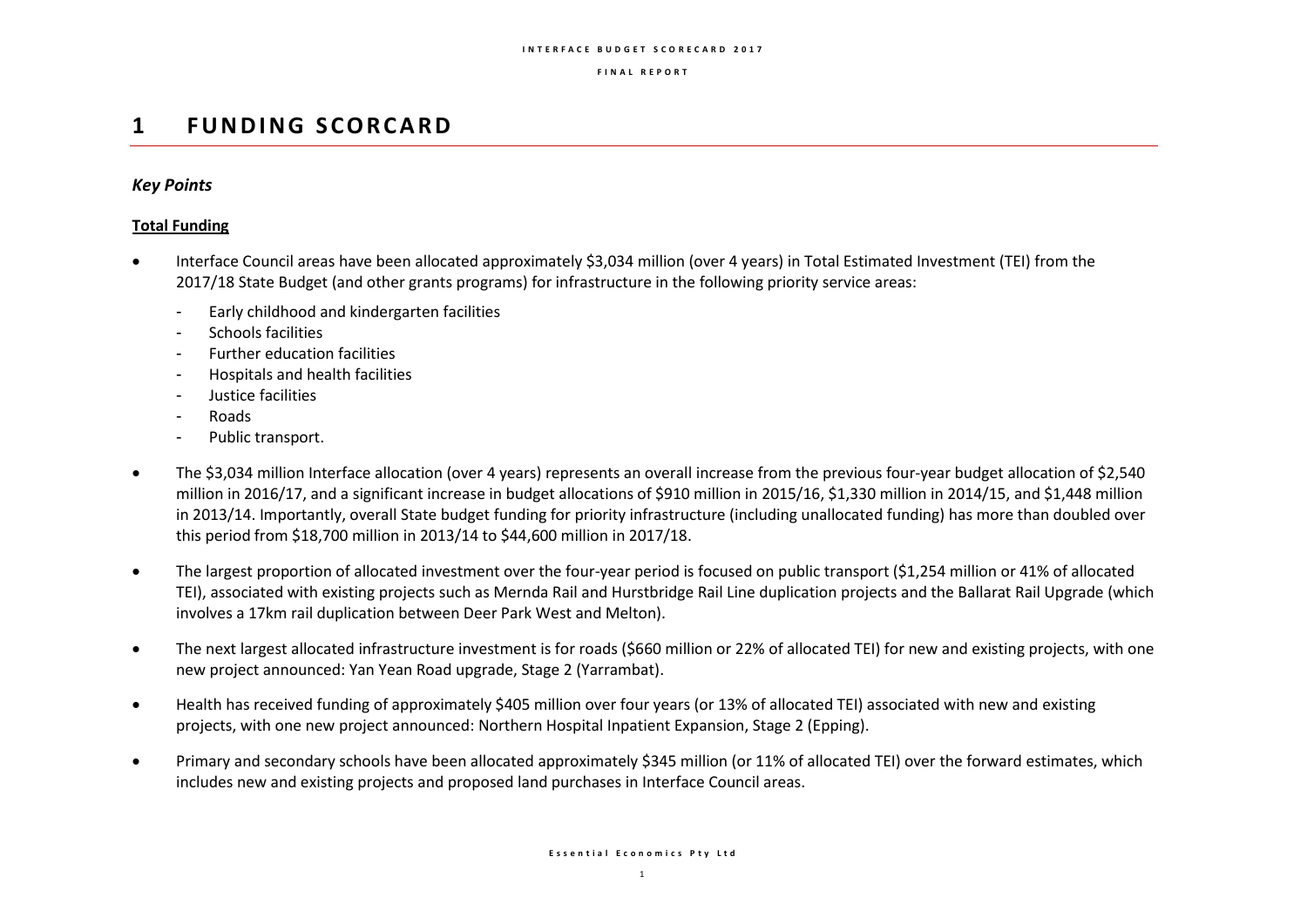#### **I N T E R F A C E B U D G E T S C O R E C A R D 2 0 1 7**

#### **F I N A L R E P O R T**

- Justice has been allocated approximately \$308 million (or 17% of allocated TEI) over the forward estimates, which relates to existing and new projects and this funding is primarily associated with the new youth justice facility to be constructed in Werribee.
- The Growing Suburbs Fund has been allocated \$50 million. However, this allocation is now split over two financial years (2017/18 and 2018/19) in contrast to previous allocations of \$50 million in each of 2015/16 and 2016/17 financial years and in effect represents a 50% cut in funding. The Growing Suburbs Fund will continue to assist in the development of multipurpose facilities, community centres, playgrounds or other spaces needed by the community.
- Early childhood/kindergarten received approximately \$6 million in investment in new and upgraded facilities through the Children's Facilities Capital Program (2016/17).
- At the time of preparing this report, recipients of the \$4.5 million Living Libraries Infrastructure Program 2016 had not been announced.
- As in recent budgets, no specific investment has been made in arts and cultural facilities in Interface Council areas.

Four-year State Budget (2017/18) TEI allocations (which include new and existing funding) for the Interface Council areas are shown in Table 1.1.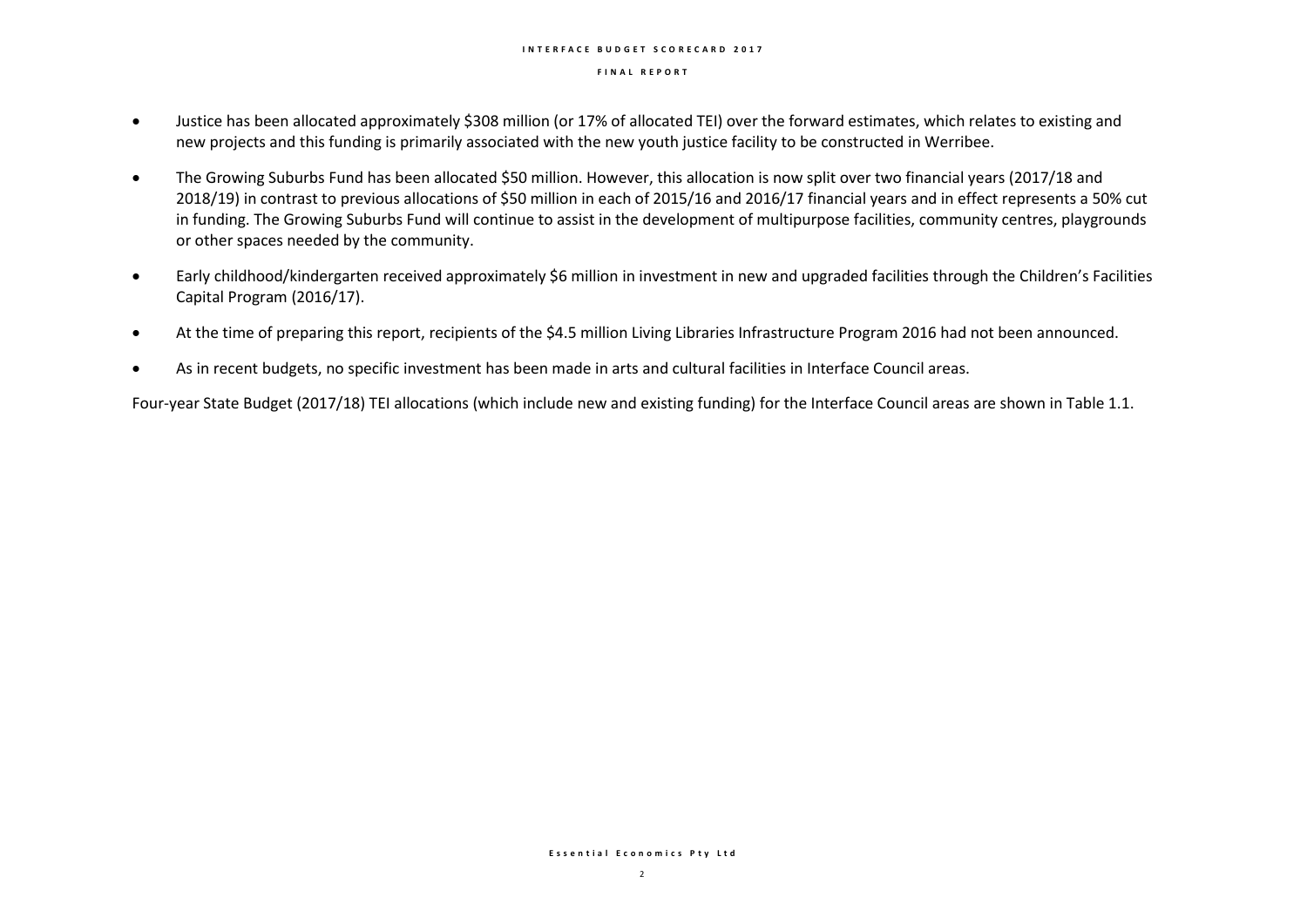|                                                | <b>Interface</b><br><b>Council Areas</b> |                                                          | <b>Non-Interface Metropolitan</b><br><b>Council Areas</b> |                                                          | Regional<br><b>Council Areas</b> |                                                                 | Statewide /<br><b>Unallocated</b> |                                                          | <b>Victoria</b> |                                                          |
|------------------------------------------------|------------------------------------------|----------------------------------------------------------|-----------------------------------------------------------|----------------------------------------------------------|----------------------------------|-----------------------------------------------------------------|-----------------------------------|----------------------------------------------------------|-----------------|----------------------------------------------------------|
|                                                | Projects                                 | <b>Total Estimated</b><br>Investment<br>(TEI)<br>('000s) | Projects                                                  | <b>Total Estimated</b><br>Investment<br>(TEI)<br>('000s) | Projects                         | <b>Total Estimated</b><br><i>Investment</i><br>(TEI)<br>('000s) | Projects                          | <b>Total Estimated</b><br>Investment<br>(TEI)<br>('000s) | Projects        | <b>Total Estimated</b><br>Investment<br>(TEI)<br>('000s) |
| Early Childhood/Kindergarten - Annual $^{(1)}$ | 10                                       | \$6,263                                                  | 11                                                        | \$5,907                                                  | 4                                | \$1,391                                                         |                                   |                                                          | 25              | \$13,561                                                 |
| <b>Primary School</b>                          | 24                                       | \$143,469                                                | 59                                                        | \$232,509                                                | 71                               | \$110,991                                                       |                                   | ٠                                                        | 154             | \$486,969                                                |
| Secondary School                               | 27                                       | \$138,751                                                | 56                                                        | \$408,209                                                | 54                               | \$238,031                                                       |                                   | ٠                                                        | 137             | \$784,991                                                |
| Specialist School                              | $\overline{4}$                           | \$9,975                                                  | 5                                                         | \$39,960                                                 | 6                                | \$26,165                                                        |                                   |                                                          | 15              | \$76,100                                                 |
| <b>General School Facilities</b>               |                                          |                                                          | $\overline{2}$                                            | \$28,023                                                 | $\overline{2}$                   | \$17,000                                                        | 15                                | \$392,191                                                | 19              | \$437,214                                                |
| Land Acquisitions for Education                | 8                                        | \$62,622                                                 |                                                           |                                                          | 1                                | \$7,828                                                         | 2                                 | 141,700                                                  | 11              | \$212,150                                                |
| <b>Further Education</b>                       |                                          |                                                          | $\mathbf{1}$                                              | \$21,900                                                 |                                  |                                                                 | 3                                 | \$400,038                                                | 4               | \$421,938                                                |
| Health                                         | 4                                        | \$404,882                                                | 21                                                        | \$1,224,525                                              | 11                               | \$689,975                                                       | 32                                | \$800,838                                                | 68              | \$3,120,220                                              |
| Justice                                        | 3                                        | \$307,700                                                | 1                                                         | \$69,428                                                 | $\mathbf{1}$                     | \$32,540                                                        | 26                                | \$1,429,740                                              | 31              | \$1,839,408                                              |
| Arts and Culture                               |                                          |                                                          | 8                                                         | \$356,239                                                | $\sim$                           |                                                                 | $\overline{2}$                    | \$21,518                                                 | 10              | \$377,757                                                |
| Roads $(2)$                                    | 9                                        | \$659,469                                                | 5                                                         | \$860,019                                                | 18                               | \$1,944,635                                                     | 14                                | \$15,055,000                                             | 46              | \$18,519,123                                             |
| Public Transport <sup>(3)</sup>                | 4                                        | $$1,254,343$ <sup>(4)</sup>                              | 10                                                        | \$1,135,621                                              | 14                               | \$2,071,563                                                     | 19                                | \$13,822,939                                             | 47              | \$18,284,466                                             |
| Public Libraries $-$ Annual <sup>(5)</sup>     | n/a                                      | n/a                                                      | n/a                                                       | n/a                                                      | n/a                              | n/a                                                             | n/a                               | n/a                                                      |                 |                                                          |
| Growing Suburbs Fund – over two years $^{(6)}$ | 1                                        | \$50,000                                                 | $\sim$                                                    | ٠                                                        | $\overline{\phantom{a}}$         |                                                                 |                                   |                                                          | 1               | \$50,000                                                 |
| Total                                          | 94                                       | \$3,037,474                                              | 179                                                       | \$4,382,340                                              | 182                              | \$5,140,119                                                     | 113                               | \$32,063,964                                             | 568             | \$44,623,897                                             |

### **Table 1.1: State Capital Investment by Priority Area 2017/18 – Four-Year Budget Cycle Allocation, unless stated (\$'000s).**

Source: Victorian Budget Papers 2017/18

(1) Children's Facilities Capital Program Major Grant recipients 2016/17, Department of Education and Early Childhood Development.

<sup>(2)</sup> Statewide allocations include capital funding for the West Gate Tunnel Project, CitiLink –Tulla Widening Project, Monash Freeway Upgrade and Level Crossing Removal Program.

<sup>(3)</sup> Statewide allocations include \$11.0 billion TEI for the Melbourne Tunnel (Melbourne Metro Rail) project.

<sup>(4)</sup> The Ballarat Rail Upgrade Project (\$517 million TEI) is allocated as an Interface project recognising the major component involves duplication of a 17-kilometre section of single track between Deer Park West and Melton.

<sup>(5)</sup> Recipients of the \$4.5 million Living Libraries Infrastructure Program 2016 have yet to be announced.

<sup>(6)</sup> Growing Suburbs Fund allocation (\$50 million) is spread over the 2017/18 and 2018/19 periods (\$25 million allocation for each year) Figures rounded to nearest 1,000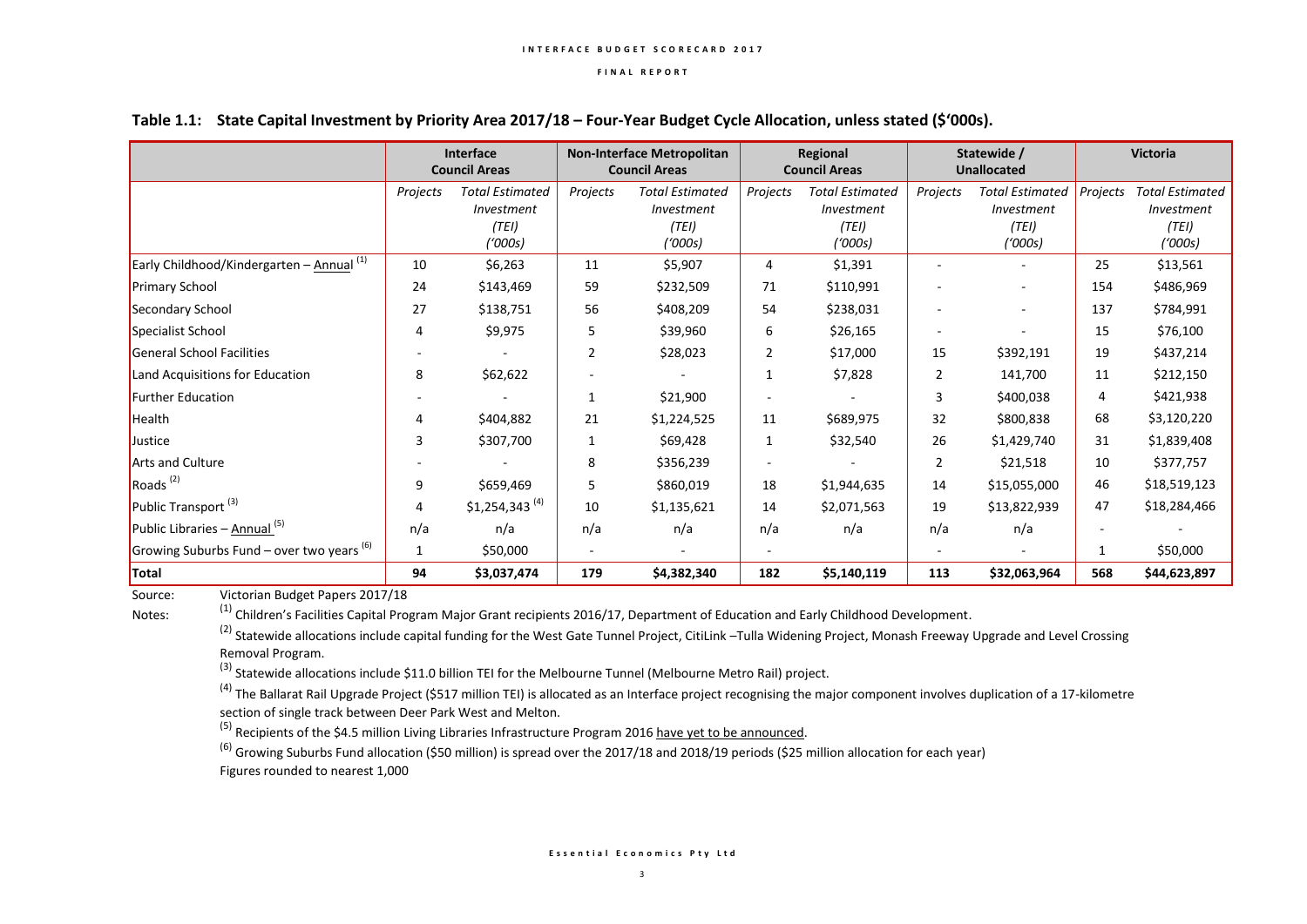# **2** BUDGET CYCLICAL INTERFACE FUNDING ESTIMATES V ESTIMATED **INTERFACE REQUIREMENTS**

## *Key Points*

- 1. Over the current 4-year budget period an estimated \$1,831 million in investment is required for critical infrastructure (ie early childhood/kindergartens, schools, further education, health and public transport) in Interface Council areas (refer to "One Melbourne or Two" updated report, Essential Economics 2013). Note that while the majority of funding is a State responsibility, funding support is also required from the Federal Government and Councils, while some infrastructure will be provided by the private sector.
- 2. State funding allocated in the 2017/18 budget over a 4-year period represents approximately \$2,010 million (excluding the Growing Suburbs Fund) for these key infrastructure areas, which is above the required four-year requirement. Note, roads funding is not included as a specific measure in the "One Melbourne or Two" report.
- 3. Further funding allocations for Interface infrastructure are likely to arise from unallocated Statewide funding programs, such as:
	- \$253 million for Trade Training Centres across the State.
	- \$147 million allocated to the TAFE sector, including the TAFE Rescue Fund which is to assist with the reopening of closed campuses.
	- \$75 million allocated to provide relocatable school buildings to meet expanding demand across the State.
	- \$63 million in Tech Schools across the State.
	- \$28 million allocated to the Railway Station Carparking Fund (Statewide) and additional station car parks and upgrades (Metropolitan).
	- \$10 million for planning and construction of early childhood facilities on school sites across the State.
- 4. In this 4-year budget cycle, schools, health and public transport are adequately funded (although this needs to be balanced against underinvestment in previous budgets); however, areas such as early childhood/kindergarten and further education are underfunded and this may result in a shortage of required infrastructure if unallocated State funds and/or private sector funding is not secured.
- 5. The estimated \$180 million 'surplus' in the 2017/178 budget compares to a surplus of \$83 million in the 2016/17 budget and estimated shortfalls in previous budgets of \$920 million (2015/16), \$810 million (2014/15), \$895 million (2013/14) and \$955 million (2012/13). In effect, the four-year funding allocations announced in the 2017/18 budget enable Interface Council areas to continue to 'close the gap' in terms of cumulative funding deficits generated over the past few years.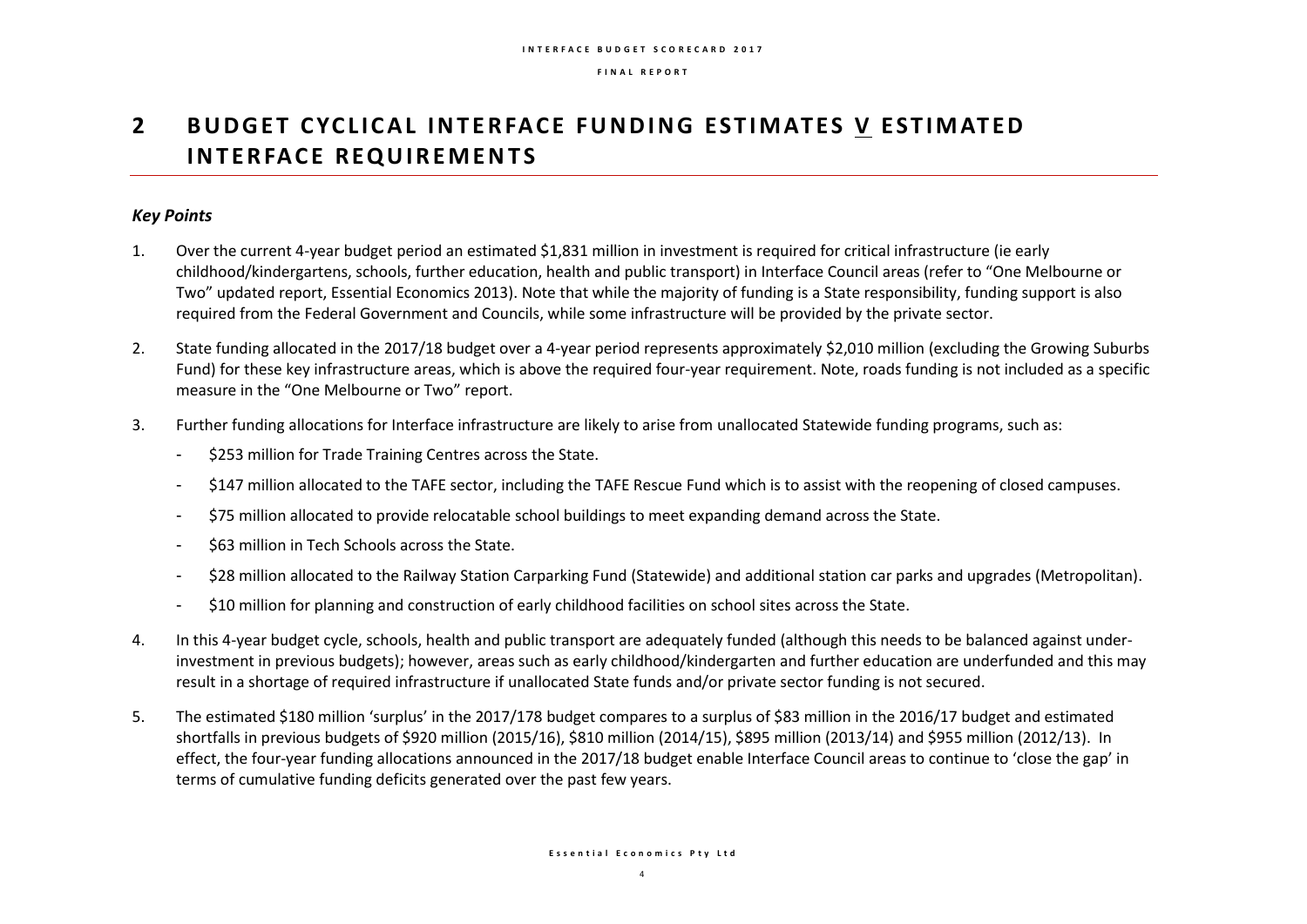A summary of budget allocations against identified service requirements is shown in Table 2.1

|  |  |  | Table 2.1: Budget Cyclical Interface Funding Estimates v Estimated Interface Requirements |  |
|--|--|--|-------------------------------------------------------------------------------------------|--|
|--|--|--|-------------------------------------------------------------------------------------------|--|

|                                                        | <b>Estimated 4-Year Funding</b><br><b>Total Estimated Investment</b><br>(1) | <b>Estimated 4-Year</b><br>Requirement<br>(All funding sources) <sup>(2)</sup> | <b>Funding Surplus</b><br>/Deficit<br>(All funding sources) | <b>Main Funding</b><br><b>Sources</b> | <b>Potential Under-Provision</b><br>(if required funding from all<br>sources is not secured) |
|--------------------------------------------------------|-----------------------------------------------------------------------------|--------------------------------------------------------------------------------|-------------------------------------------------------------|---------------------------------------|----------------------------------------------------------------------------------------------|
| Early Childhood/Kindergarten                           | \$6.3m                                                                      | \$17.1m                                                                        | $-510.8m$                                                   | State/Federal/Private                 | 1,260 places/12 buildings                                                                    |
| Schools (primary, secondary, and<br>land acquisitions) | \$344.8m                                                                    | \$297.4m                                                                       | +\$47.4m                                                    | State/Private                         | Adequately funded                                                                            |
| <b>Further Education</b>                               | \$0.0m                                                                      | \$97.1m                                                                        | -\$97.1m                                                    | State                                 | 16,370 places/3 TAFE campuses                                                                |
| Health                                                 | \$404.9m                                                                    | \$291.5m                                                                       | $+ $113.4m$                                                 | State/Private                         | Adequately funded                                                                            |
| <b>Public Transport</b>                                | \$1,254.3m                                                                  | \$1,127.7m                                                                     | $+ $126.6m$                                                 | State/Federal                         | Adequately funded                                                                            |
| Total (Critical Infrastructure)                        | \$2,010.30m                                                                 | \$1,830.8m                                                                     | $+ $179.5m$                                                 |                                       |                                                                                              |
| Growing Suburbs Fund                                   | \$50.0m                                                                     | n/a                                                                            | n/a                                                         | State                                 | n/a                                                                                          |
| Justice                                                | \$307.7m                                                                    | n/a                                                                            | n/a                                                         | State/Federal                         | n/a                                                                                          |
| Libraries (annual grant allocation)                    | n/a                                                                         | n/a                                                                            | n/a                                                         | State/Council                         | n/a                                                                                          |
| Other (roads, special education)                       | \$669.4m                                                                    | n/a                                                                            | n/a                                                         | Federal/State                         | n/a                                                                                          |
| <b>Total</b>                                           | \$3,3037.4m                                                                 | $\overline{\phantom{0}}$                                                       |                                                             |                                       |                                                                                              |

Source: <sup>(1)</sup> Victorian Budget Papers 2017/18; Children's Facilities Capital Program Major Grant recipients (2016/17); <sup>(2)</sup> Essential Economics, *One Melbourne or Two – Implications of Population Growth for Infrastructure and Services in Interface Area*, 2012.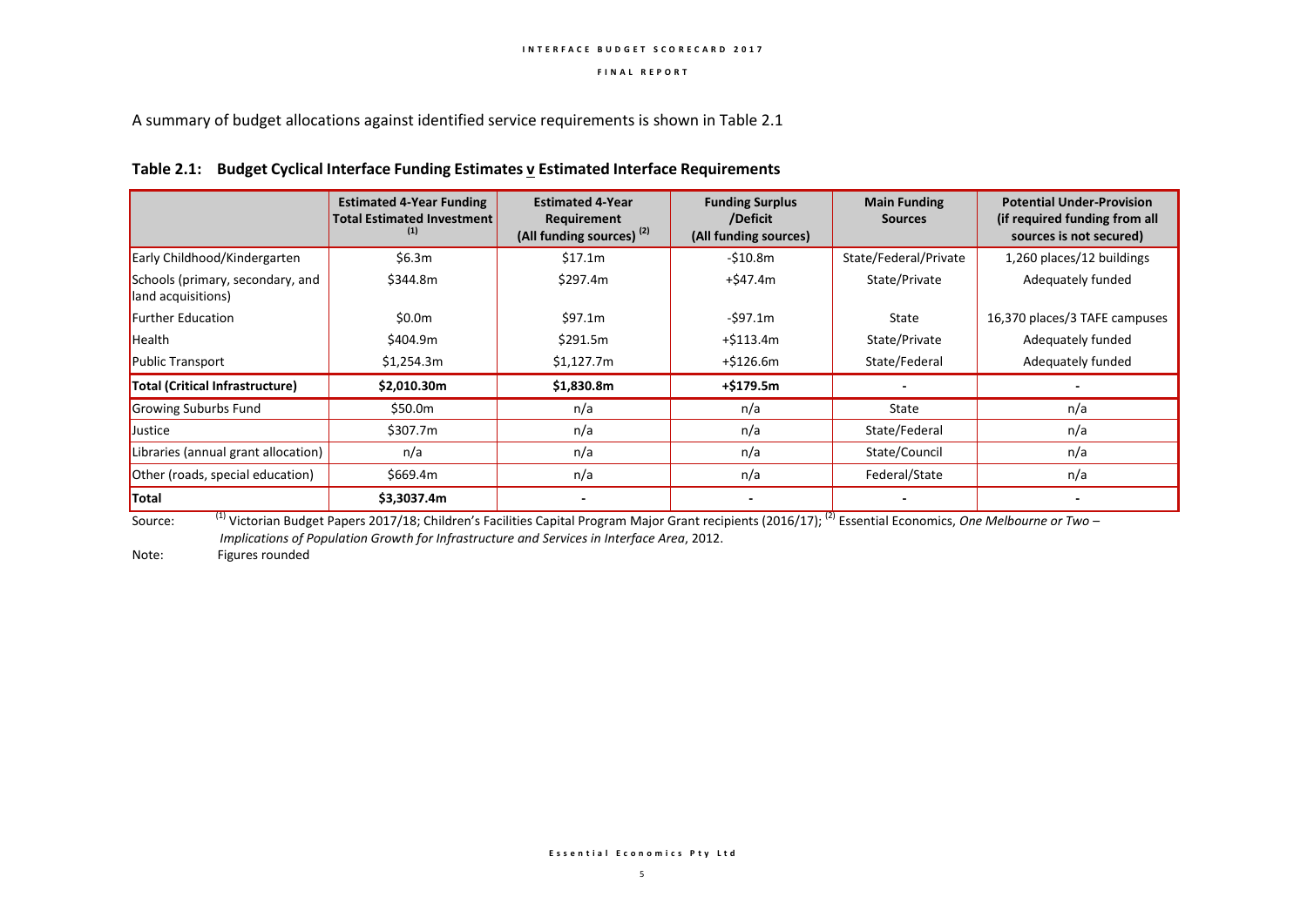# **3 BUDGET FUNDING EQUITY SCORECARD**

## *Key Points*

- 1. Interface Council areas accommodate approximately 26% of Victoria's population and 34% of Metropolitan Melbourne's population (ABS Estimated Resident Population, June 2016 provisional). Over the most recent 5-year period (2011 to 2016), Interface Council areas have been responsible for accommodating 44% of State population growth and 49% of Metropolitan Melbourne population growth.
- 2. Over the 2011/16 period, the population growth rate across the Interface Council areas of +3.2% pa (representing an increase of +232,810 persons over the 5-year period) has far outstripped the population growth rate in non-Interface Metropolitan Council areas of +1.6% pa (an increase of +239,460 persons over 5 years) and in Regional Council areas of +0.9% pa (an increase of +59,550 persons over 5 years).
- 3. However, over recent years Interface Council areas have not received State funding in proportion to their share of total population numbers or their share of population growth.
- 4. The 2017/18 Budget allocated 24% of new allocated funding to Interface Council areas, which marks a significant decrease from 49% allocated in the 2016/17 budget and 33% allocated in the 2015/16 budget. However, the recent budget allocation of 24% for new infrastructure is notably higher than the 17% share of new funding allocated in the 2014/15 budget, and the 16% share of new funding allocated in the 2013/14 budget.
- 5. When new and existing funding is considered over the forward estimates, Interface Council areas received 24% of total allocated investment for key infrastructure items, and this compares to 35% funding for Non-Interface Metropolitan Melbourne Council areas and 41% funding for Regional Council areas.
- 6. In the 2017/18 Budget, Interface Council areas were allocated 89% of land acquisition funds for schools (estimated), 60% of allocated justice funding, 28% of allocated roads funding, 20% of secondary schools funding, and 16% of primary school funding.
- 7. Just 11% of allocated State health funding was directed towards Interface Council areas in the 2017/18 Budget, and this contrasts with 58% of funding for Non-Interface Metropolitan Council areas and 31% for Regional Council areas. Only 14% of allocated State public transport funding was directed towards Interface Council areas, and this compares to 36% of funding for Non-Interface Metropolitan Council areas and 50% for Regional Council areas
- 8. Interface Council areas received no direct funding allocations for further education, or general school facilities, or arts and cultural facilities in the 2017/18 Budget.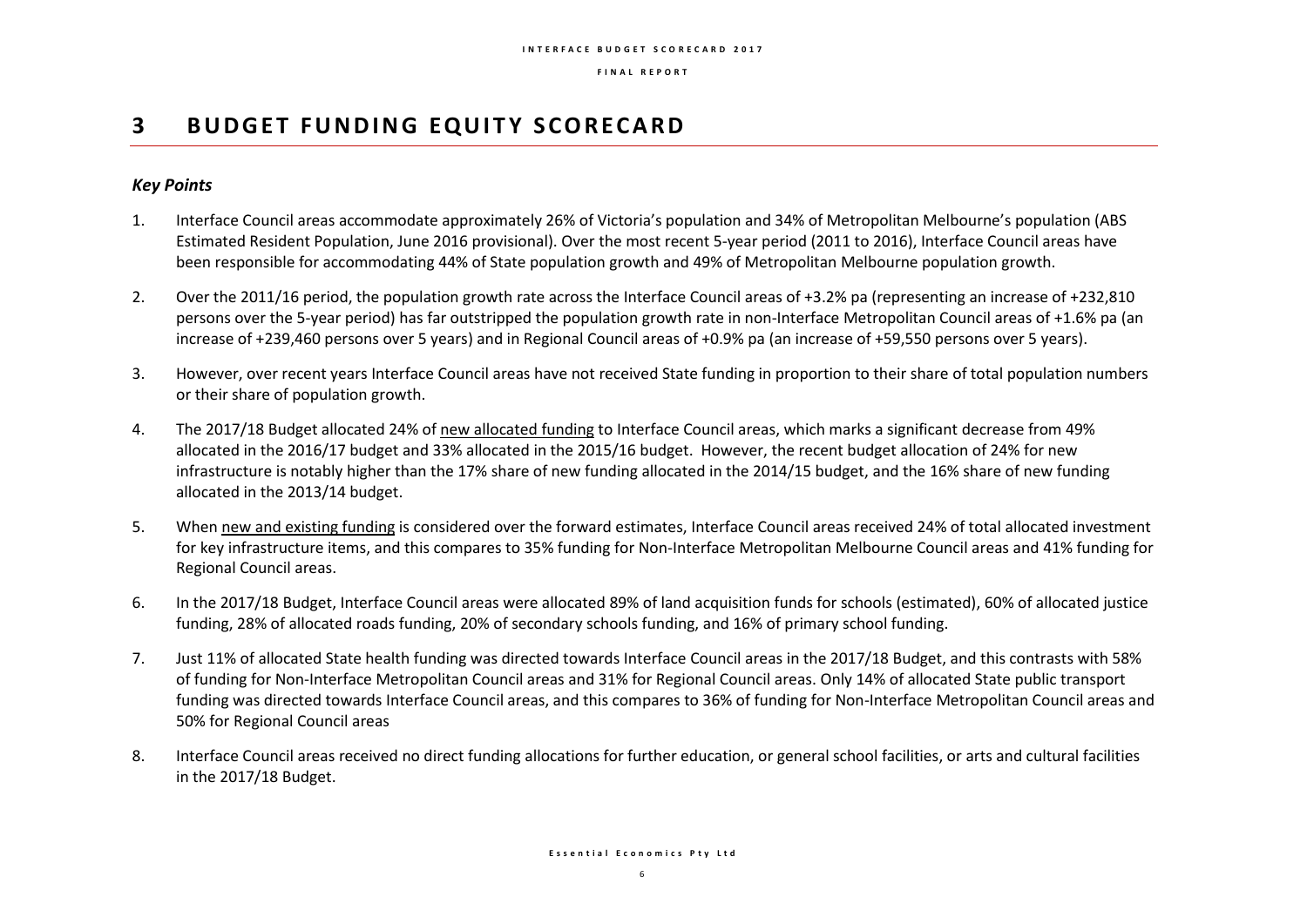#### **I N T E R F A C E B U D G E T S C O R E C A R D 2 0 1 7**

#### **F I N A L R E P O R T**

- 9. Interface Council areas received a specific \$50 million allocation through the Growing Suburbs Fund to be spent in 2017/18 (\$25 million) and 2018/19 (\$25 million) for community infrastructure projects.
- 10. Importantly, the population of Interface Council areas is forecast to continue growing at a faster rate than non-Interface Metropolitan Council areas and Regional Council areas over the coming 15 years. The State Government's Victoria in Future 2016 (Department of Environment, Land, Water and Planning) shows that by 2031 Interface Council areas will accommodate 2,335,745 persons (an increase of +755,400 persons compared to 2016 population levels) and the Interface's share of state population will increase from 24% in 2016 to 30% in 2031. In view of these population projections, it is clear that significant and sustained infrastructure funding will be required to support the needs of Interface communities over the coming decades.

State budget allocations by priority area and by geographical location are shown in Tables 3.1 and 3.2, and illustrated in Figures 3.1 and 3.2

|                                                  | Projects                     |                             | <b>Total Funding</b><br>(Allocated and Unallocated) |                        | <b>Allocated Funding Only</b> |                        |  |
|--------------------------------------------------|------------------------------|-----------------------------|-----------------------------------------------------|------------------------|-------------------------------|------------------------|--|
|                                                  | Number of<br><b>Projects</b> | Share of<br><b>Projects</b> | TEI<br>(000s)                                       | <b>Share</b><br>of TEI | TEI<br>(000s)                 | <b>Share</b><br>of TEI |  |
| Interface Council Areas                          | 94                           | 16.5%                       | \$3,037,474                                         | 6.8%                   | \$3,037,474                   | 24.2%                  |  |
| Non-Interface Metropolitan Council Areas         | 179                          | 31.5%                       | \$4,382,340                                         | 9.8%                   | \$4,382,340                   | 34.9%                  |  |
| Regional Council Areas                           | 182                          | 32.0%                       | \$5,140,119                                         | 11.5%                  | \$5,140,119                   | 40.9%                  |  |
| State-wide / Unallocated / location non-specific | 113                          | 19.9%                       | \$32,063,964                                        | 71.9%                  |                               |                        |  |
| <b>Total</b>                                     | 568                          | 100.0%                      | \$44,623,897                                        | 100.0%                 | \$12,559,933                  | 100.0%                 |  |

**Table 3.1: Budget Funding by Infrastructure Priority Areas (existing and new funding)**

Source: Victorian Budget Papers 2017/18 and Children's Facilities Capital Program Major Grant recipients 2016/17. Figures rounded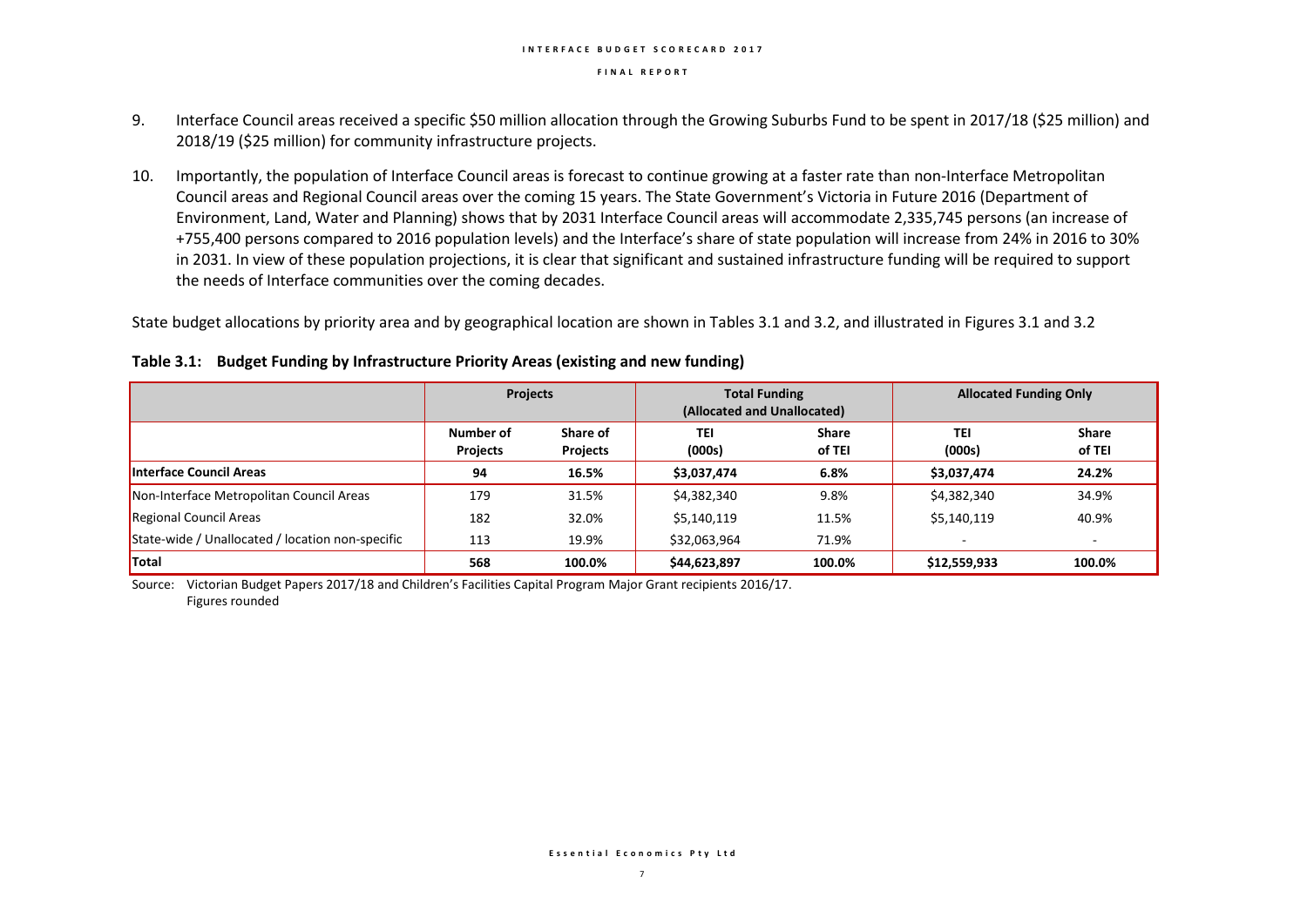|                                       | <b>Interface</b><br><b>Council Areas</b> |            | <b>Non-Interface Metropolitan</b><br><b>Council Areas</b> |            | Regional<br><b>Council Areas</b> |            | <b>Total</b> |            |
|---------------------------------------|------------------------------------------|------------|-----------------------------------------------------------|------------|----------------------------------|------------|--------------|------------|
|                                       | Projects                                 | Investment | Projects                                                  | Investment | Projects                         | Investment | Projects     | Investment |
| Early Childhood/Kindergarten - Annual | 40.0%                                    | 46.2%      | 44.0%                                                     | 43.6%      | 16.0%                            | 10.3%      | 100.0%       | 100.0%     |
| Primary School                        | 15.6%                                    | 29.5%      | 38.3%                                                     | 47.7%      | 46.1%                            | 22.8%      | 100.0%       | 100.0%     |
| Secondary School                      | 19.7%                                    | 17.7%      | 40.9%                                                     | 52.0%      | 39.4%                            | 30.3%      | 100.0%       | 100.0%     |
| Specialist School                     | 26.7%                                    | 13.1%      | 33.3%                                                     | 52.5%      | 40.0%                            | 34.4%      | 100.0%       | 100.0%     |
| <b>General School Facilities</b>      | 0.0%                                     | 0.0%       | 50.0%                                                     | 62.2%      | 50.0%                            | 37.8%      | 100.0%       | 100.0%     |
| Land Acquisitions for Education       | 88.9%                                    | 88.9%      | 0.0%                                                      | 0.0%       | 11.1%                            | 11.1%      | 100.0%       | 100.0%     |
| <b>Further Education</b>              | 0.0%                                     | 0.0%       | 25.0%                                                     | 5.2%       | 75.0%                            | 94.8%      | 100.0%       | 100.0%     |
| Health                                | 11.1%                                    | 17.5%      | 58.3%                                                     | 52.8%      | 30.6%                            | 29.7%      | 100.0%       | 100.0%     |
| Justice                               | 60.0%                                    | 75.1%      | 20.0%                                                     | 16.9%      | 20.0%                            | 7.9%       | 100.0%       | 100.0%     |
| Arts and Culture                      | 0.0%                                     | 0.0%       | 100.0%                                                    | 100.0%     | 0.0%                             | 0.0%       | 100.0%       | 100.0%     |
| Roads                                 | 28.1%                                    | 19.0%      | 15.6%                                                     | 24.8%      | 56.3%                            | 56.1%      | 100.0%       | 100.0%     |
| Public Transport                      | 14.3%                                    | 28.1%      | 35.7%                                                     | 25.4%      | 50.0%                            | 46.4%      | 100.0%       | 100.0%     |
| Public Libraries - Annual             | n/a                                      | n/a        | n/a                                                       | n/a        | n/a                              | n/a        | n/a          | n/a        |
| Growing Suburbs Fund                  | 100.0%                                   | 100.0%     | 0.0%                                                      | 0.0%       | 0.0%                             | 0.0%       | 100.0%       | 100.0%     |

## **Table 3.2: Budget Funding Equity Scorecard (Allocated Funding Only), by Geographical Area**

Source: Victorian Budget Papers 2017/18 and Children's Facilities Capital Program Major Grant recipients 2016/17. Figures rounded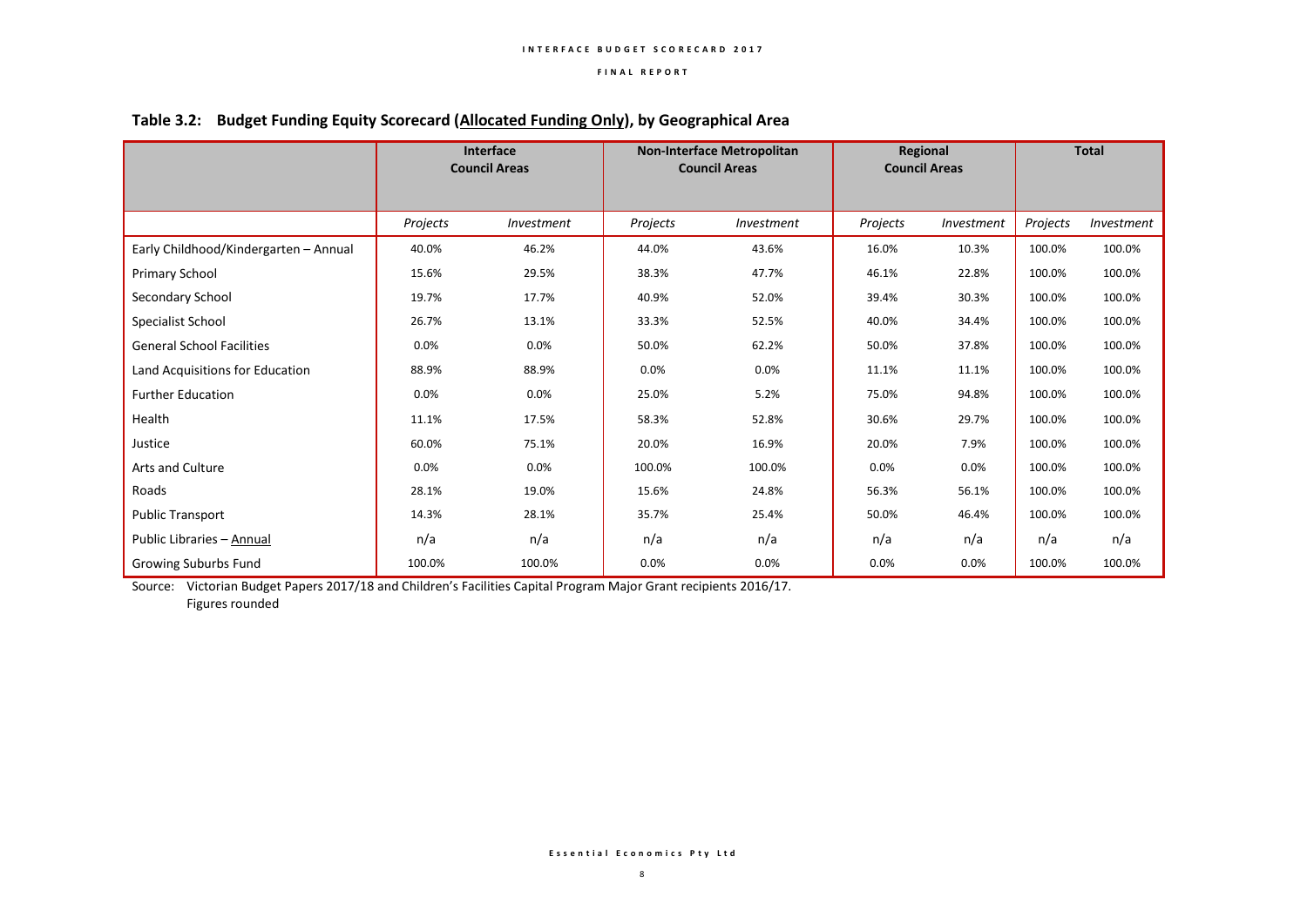



### Source: ABS, 3218.0 Regional Population Growth, Australia and Table 3.1.

#### **E s s e n t i a l E c o n o m i c s P t y L t d**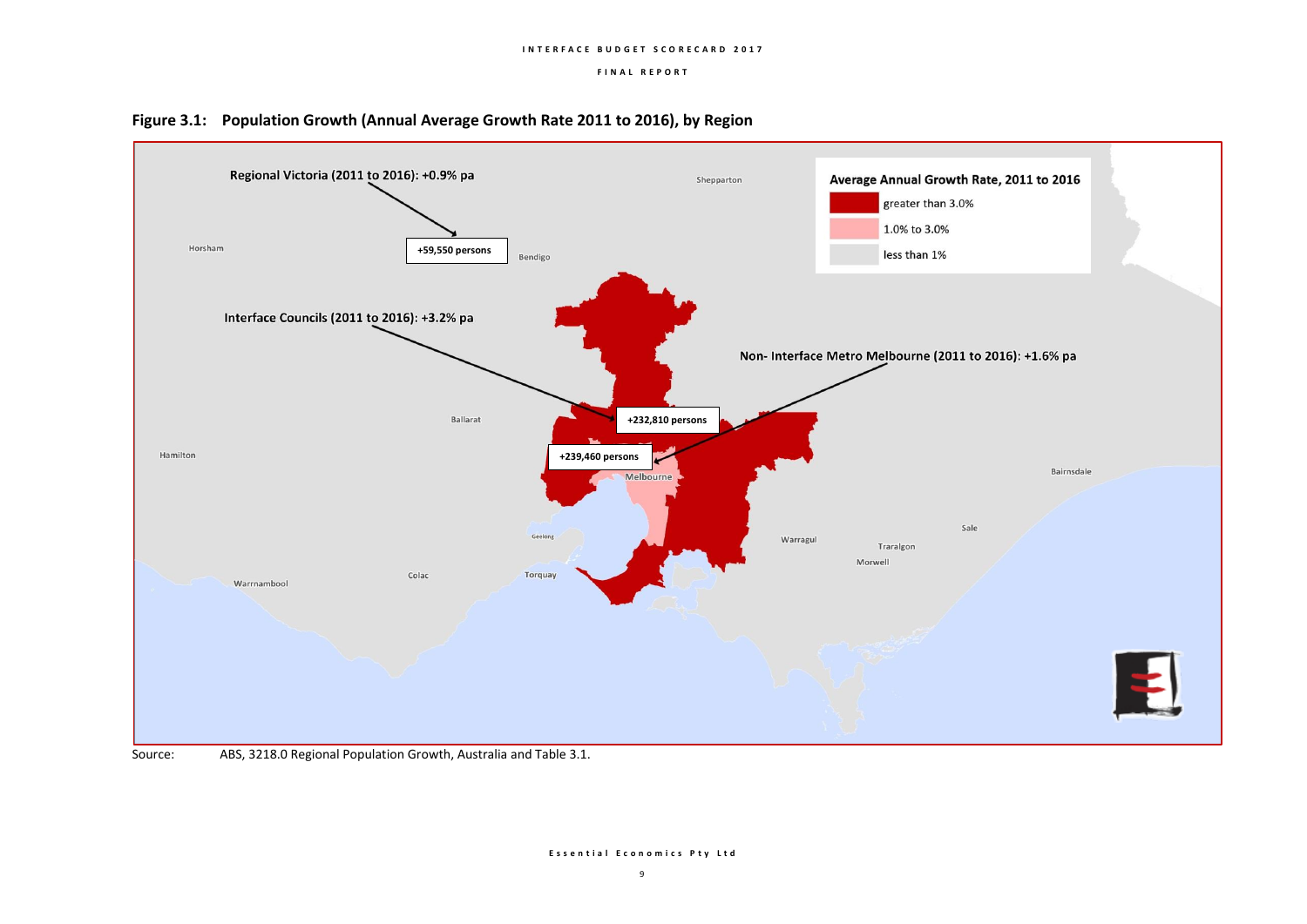

**Figure 3.2: Percentage Share of Total Population (2016), Population Growth (2011-2016) and Percentage Allocated Funding (TEI), by Geographical Region**

Source: ABS, 3218.0 Regional Population Growth, Australia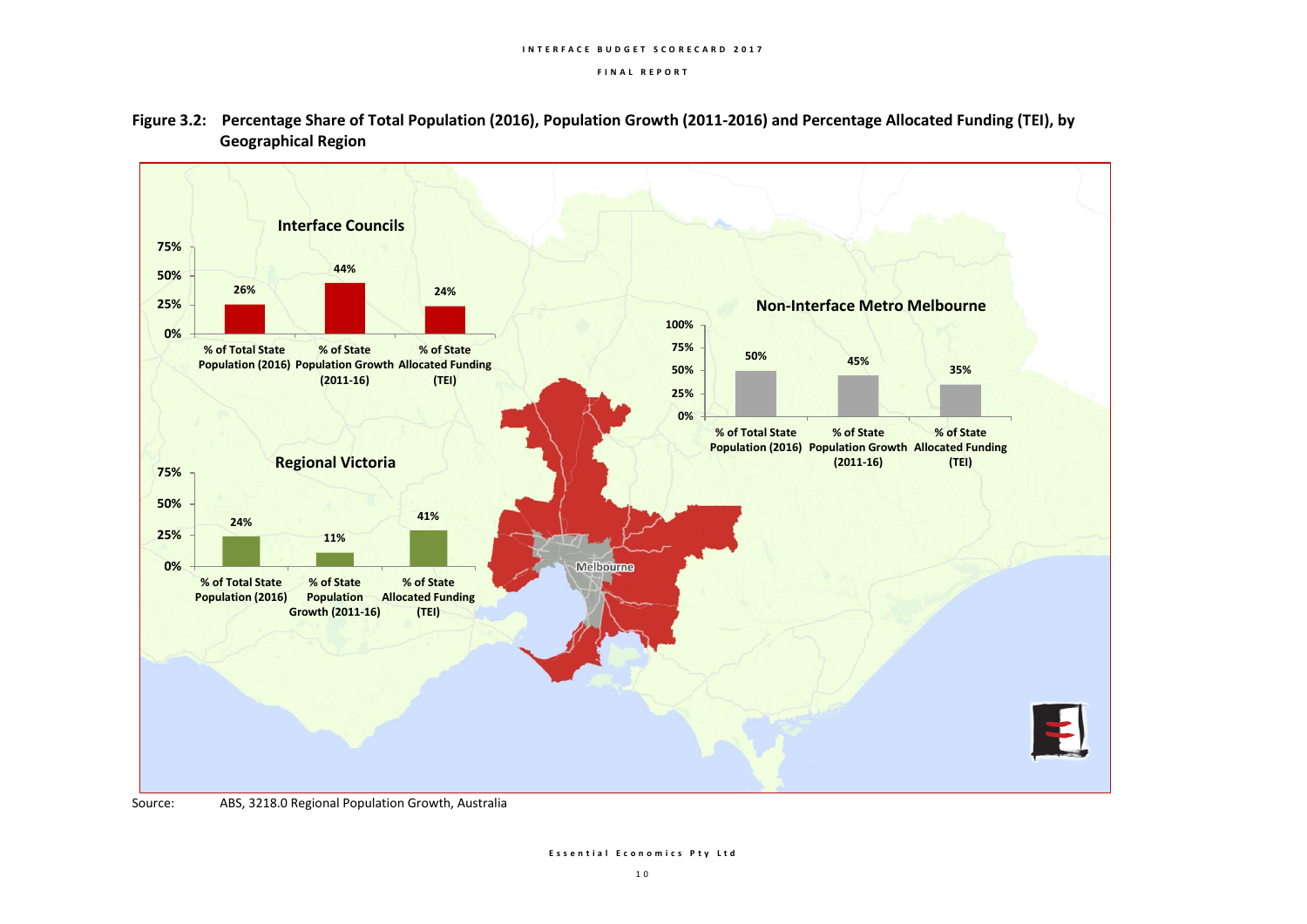# **4 EM P LOY M E N T S C O R E C A R D**

- 1. The unemployment rate in Interface Council areas was 6.6% as of December 2016. This is significantly higher than rates for both Non-Interface Metropolitan Council areas (5.5%) and Regional Council areas (5.7%). As of December 2016, 38% of all unemployed persons in Metropolitan Melbourne were labour force participants from Interface Council areas (approximately 55,000 persons), which is higher than the 33% labour force contribution these Interface areas make to Metropolitan Melbourne's overall labour force.
- 2. ABS Place of Work data (2011) shows local job provision in Interface Council areas is very low at only 0.51 jobs per workforce participant and this represents a decline in provision from 0.55 jobs per workforce participant in 2006. In contrast, Non-Interface Metropolitan Council areas continue to provide approximately 1 job per workforce participant, while job provision in Regional Council areas has improved significantly in recent years, increasing from 0.83 jobs per workforce participant in 2006 to 1.07 jobs per workforce participant in 2011. Note that this information is only updated every five years through the ABS Census, with the next Place of Work data due for release by the ABS by the end of 2017.

Employment data is shown in Table 4.1

**E s s e n t i a l E c o n o m i c s P t y L t d**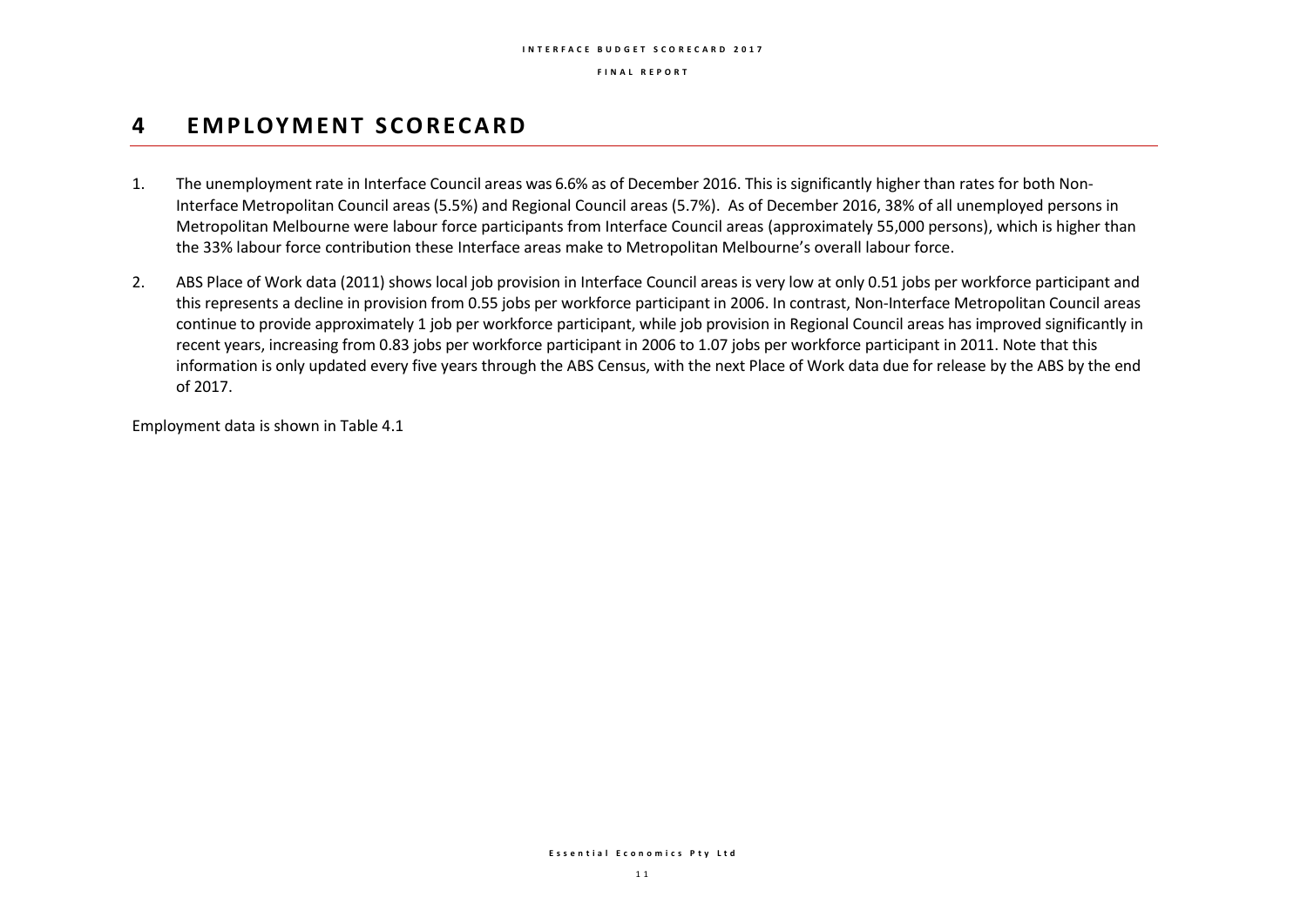|                                                           | Interface<br><b>Council Areas</b>                  | Non-Interface Metropolitan<br><b>Council Areas</b> | Regional<br><b>Council Areas</b>                   |
|-----------------------------------------------------------|----------------------------------------------------|----------------------------------------------------|----------------------------------------------------|
| Unemployment Rate<br>(December 2016) $^{(1)}$             | 6.6%                                               | 5.5%                                               | 5.7%                                               |
| Unemployment Rate<br>(December 2015) <sup>(1)</sup>       | 6.9%                                               | 5.8%                                               | 5.8%                                               |
| Unemployment Rate<br>(December 2014) $(1)$                | 7.1%                                               | 6.5%                                               | 6.3%                                               |
| Unemployment Rate<br>(December 2013) <sup>(2)</sup>       | 6.5%                                               | 5.7%                                               | 5.4%                                               |
| Unemployment Rate<br>(December 2012) <sup>(2)</sup>       | 6.0%                                               | 5.2%                                               | 5.7%                                               |
| Unemployment Rate<br>(December 2011) <sup>(2)</sup>       | 5.6%                                               | 4.7%                                               | 5.2%                                               |
| <b>Employment Self-Sufficiency Rate</b><br>$(2011)^{(3)}$ | 0.51 jobs provided<br>per labour force participant | 0.98 jobs provided<br>per labour force participant | 1.07 jobs provided<br>per labour force participant |
| Employment Self-Sufficiency Rate<br>$(2006)^{(4)}$        | 0.55 jobs provided<br>per labour force participant | 1.00 jobs provided<br>per labour force participant | 0.83 jobs provided<br>per labour force participant |

### **Table 4.1: Economic Development Scorecard – Employment and Unemployment**

Sources: <sup>(1)</sup> Australian Government Department of Employment – Small Area Labour Markets (December 2014, 2015. 2016) <sup>(2)</sup> DEEWR – Small Area Labour Markets (December 2011, 2012, and 2013);  $^{(3)}$  ABS Place of Work (2011);  $^{(4)}$  ABS Journey to Work (2006).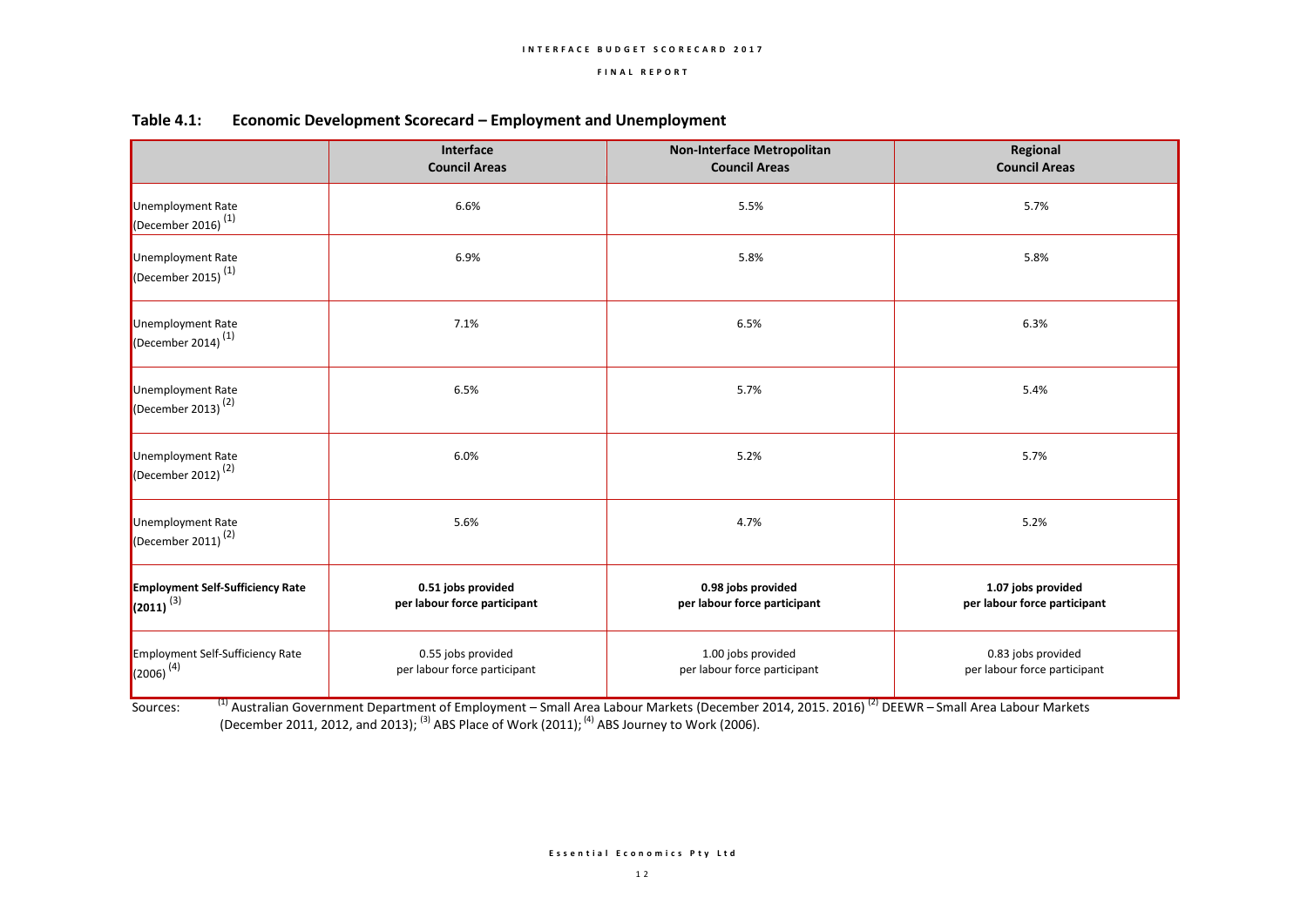# **5 N E W B U I L D I N G I N V E S T M E N T S C O R E C A R D**

- 1. In 2016, Interface Council areas secured 27% of all new building investment across the State (up from 23% in 2015 and 26% in 2012) which equates to \$8.6 billion in new investment over the year (up from \$6.9 billion the previous year and \$4.4 billion in 2012). The 2016 figure represents an expansion in new building investment in the Interface of approximately +\$1.7 billion (or +25%) over the 12 months, which is well above the uplift experienced in Non-Interface Metropolitan Council areas (+5%) and Regional Council areas (+1%) over the year.
- 2. New building investment tends to vary by year due to the 'bulkiness' of certain major investments, and such variations therefore need not necessarily relate to macro-economic conditions. In this regard an assessment of the longer-term trend is more useful. Five-year investment trends for Interface Council areas show an increase in new building investment from \$4.4 billion in 2012 to \$8.6 billion in 2016, which equates to an +18% pa increase in investment over the period. This is slightly below the five-year investment trend for Non-Interface Metropolitan Council areas (+20% pa), but well above the investment trend for Regional Council areas (+9% pa) over the 2012-2016 period (inclusive).
- 3. The main focus of investment in Interface Council areas in 2016 remains domestic dwelling construction (\$6.0 billion or 69% of all investment), which represents an increase of +\$0.9 billion (or +17%) over the 12 months. Over the same period the Interface's share of state-wide domestic dwelling investment increased from 34% in 2015 to 36% in 2016, highlighting the ongoing importance of Interface Council areas in providing new dwelling supply to support Victoria's expanding population.
- 4. In 2016 Interface Council areas secured a significantly greater proportion of new State building investment in hospital/healthcare (37%, up from 12% in 2015), while the proportion of State investment in new public buildings declined from 25% in 2015 to 21% in 2016 (although the actual value of building investment increased from \$499 million to \$473 million over the 12-month period). The five-year trend for these key areas of community infrastructure investment shows Interface Council areas securing 17% of hospital/healthcare building investment (compared to 55% for Non-Interface Council areas and 29% for Regional Council areas) and 25% of public building investment over the period (compared to 54% for Non-Interface Council areas and 21% for Regional Council areas).
- 5. Between 2015 and 2016, Interface Council areas recorded increases in commercial building investment (from to \$506 million to \$867 million) and industrial building investment (from \$140 million to \$234 million), but a decline in retail building investment (from \$415 million to \$345 million) over the 12 months. The five-year trend for these sectors shows Interface Council areas securing 18% of State commercial building investment (compared to 69% for Non-Interface Council areas and 12% for Regional Council areas), 27% of industrial building investment (compared to 40% for Non-Interface Council areas and 33% for Regional Council areas), and 23% of retail building investment (compared to 61% for Non-Interface Council areas and 16% for Regional Council areas.

New building investment data is shown in Table 5.1 and Figures 5.1 and 5.2. Note, values are expressed in current prices, unadjusted for inflation.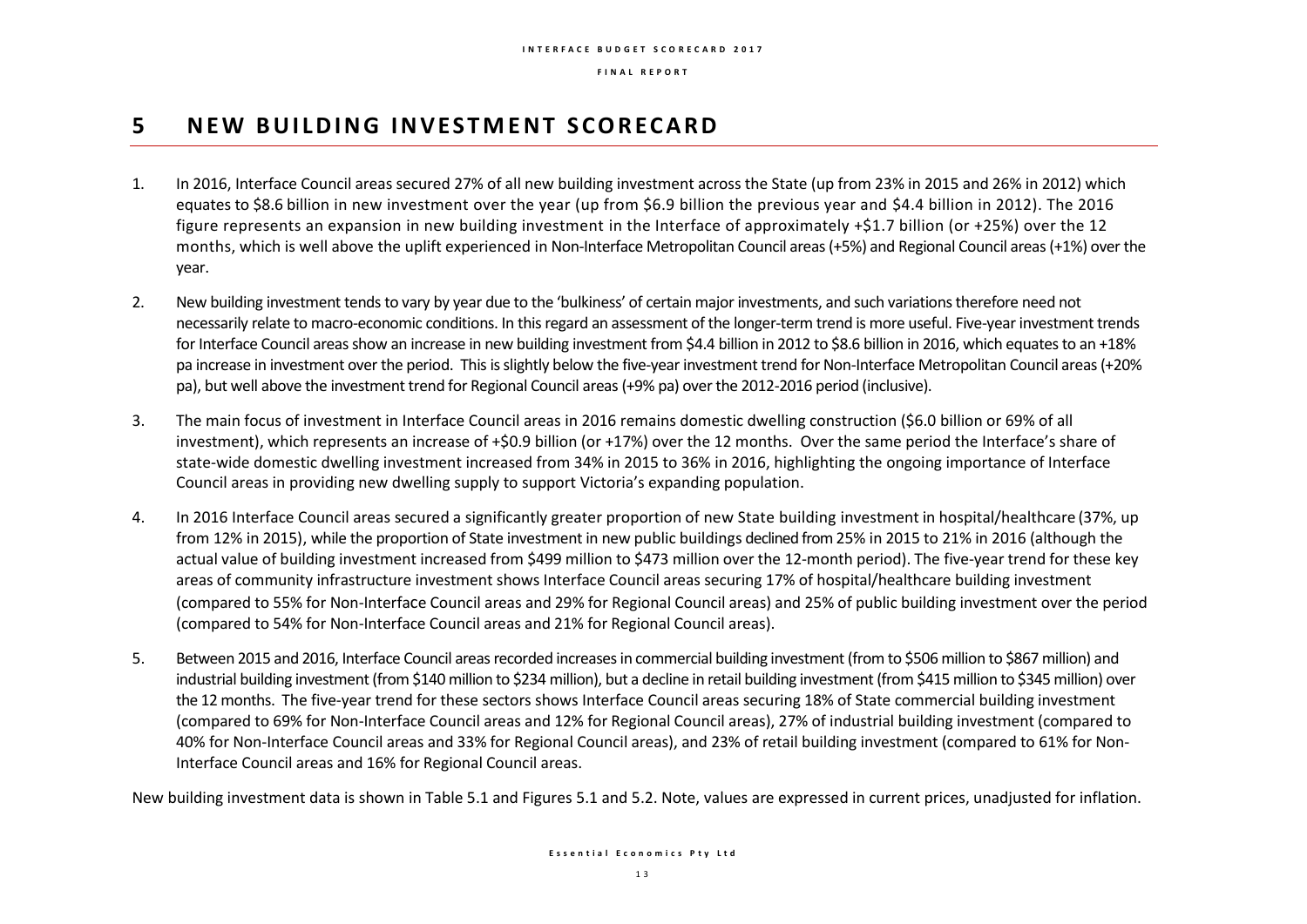|                         | 2012     |                       | 2013     |                       | 2014      |                                | 2015                                     |                       | 2016      |                       | 2012-2016 |                              |
|-------------------------|----------|-----------------------|----------|-----------------------|-----------|--------------------------------|------------------------------------------|-----------------------|-----------|-----------------------|-----------|------------------------------|
|                         | Value    | <b>State</b><br>Share | Value    | <b>State</b><br>Share | Value     | <b>State</b><br>Share          | Value                                    | <b>State</b><br>Share | Value     | <b>State</b><br>Share | Value     | <b>State</b><br><b>Share</b> |
|                         |          |                       |          |                       |           | <b>Interface Council Areas</b> |                                          |                       |           |                       |           |                              |
| Commercial              | \$237m   | 14%                   | \$344m   | 21%                   | \$326m    | 18%                            | \$506m                                   | 16%                   | \$867m    | 21%                   | \$2,280m  | 18%                          |
| Domestic                | \$3,423m | 36%                   | \$2,494m | 35%                   | \$4,061m  | 35%                            | \$5,101m                                 | 34%                   | \$5,978m  | 36%                   | \$21,057m | 35%                          |
| Hospital/healthcare     | \$65m    | 13%                   | \$54m    | 14%                   | \$46m     | 5%                             | \$126m                                   | 12%                   | \$343m    | 37%                   | \$634m    | 17%                          |
| Industrial              | \$88m    | 21%                   | \$110m   | 39%                   | \$83m     | 16%                            | \$140m                                   | 25%                   | \$234m    | 38%                   | \$655m    | 27%                          |
| <b>Public Buildings</b> | \$259m   | 23%                   | \$259m   | 33%                   | \$293m    | 32%                            | \$449m                                   | 25%                   | \$473m    | 21%                   | \$1,733m  | 25%                          |
| Residential             | \$53m    | 2%                    | \$54m    | 2%                    | \$102m    | 3%                             | \$185m                                   | 3%                    | \$373m    | 7%                    | \$767m    | 4%                           |
| Retail                  | \$269m   | 36%                   | \$186m   | 24%                   | \$212m    | 23%                            | \$415m                                   | 19%                   | \$345m    | 21%                   | \$1,427m  | 23%                          |
| Total                   | \$4,394m | 26%                   | \$3,501m | 26%                   | \$5,123m  | 25%                            | \$6,922m                                 | 23%                   | \$8,613m  | 27%                   | \$28,553m | 25%                          |
|                         |          |                       |          |                       |           |                                | Non-Interface Metropolitan Council Areas |                       |           |                       |           |                              |
| Commercial              | \$1,221m | 74%                   | \$1,154m | 69%                   | \$1,110m  | 62%                            | \$2,240m                                 | 70%                   | \$2,921m  | 70%                   | \$8,646m  | 69%                          |
| Domestic                | \$3,313m | 35%                   | \$2,739m | 38%                   | \$4,453m  | 39%                            | \$6,485m                                 | 43%                   | \$7,155m  | 43%                   | \$24,145m | 40%                          |
| Hospital/healthcare     | \$311m   | 62%                   | \$284m   | 75%                   | \$591m    | 61%                            | \$442m                                   | 44%                   | \$438m    | 47%                   | \$2,066m  | 55%                          |
| Industrial              | \$232m   | 55%                   | \$117m   | 41%                   | \$149m    | 28%                            | \$241m                                   | 42%                   | \$223m    | 36%                   | \$962m    | 40%                          |
| <b>Public Buildings</b> | \$606m   | 53%                   | \$342m   | 43%                   | \$374m    | 41%                            | \$1,107m                                 | 61%                   | \$1,326m  | 58%                   | \$3,755m  | 54%                          |
| Residential             | \$2,800m | 94%                   | \$2,297m | 88%                   | \$3,576m  | 94%                            | \$5,271m                                 | 94%                   | \$5,035m  | 92%                   | \$18,979m | 92%                          |
| Retail                  | \$359m   | 47%                   | \$479m   | 62%                   | \$525m    | 56%                            | \$1,468m                                 | 69%                   | \$1,025m  | 61%                   | \$3,856m  | 61%                          |
| Total                   | \$8,842m | 52%                   | \$7,412m | 54%                   | \$10,778m | 53%                            | \$17,254m                                | 59%                   | \$18,123m | 57%                   | \$62,409m | 55%                          |
|                         |          |                       |          |                       |           | <b>Regional Council Areas</b>  |                                          |                       |           |                       |           |                              |
| Commercial              | \$184m   | 11%                   | \$163m   | 10%                   | \$359m    | 20%                            | \$445m                                   | 14%                   | \$397m    | 9%                    | \$1,548m  | 12%                          |
| Domestic                | \$2,731m | 29%                   | \$1,899m | 27%                   | \$3,003m  | 26%                            | \$3517m                                  | 23%                   | \$3,690m  | 22%                   | \$14,840m | 25%                          |
| Hospital/healthcare     | \$122m   | 24%                   | \$43m    | 11%                   | \$334m    | 34%                            | \$445m                                   | 44%                   | \$145m    | 16%                   | \$1,089m  | 29%                          |
| Industrial              | \$102m   | 24%                   | \$59m    | 21%                   | \$295m    | 56%                            | \$187m                                   | 33%                   | \$166m    | 27%                   | \$809m    | 33%                          |
| <b>Public Buildings</b> | \$285m   | 25%                   | \$187m   | 24%                   | \$237m    | 26%                            | \$258m                                   | 14%                   | \$490m    | 21%                   | \$1,457m  | 21%                          |
| Residential             | \$128m   | 4%                    | \$273m   | 10%                   | \$141m    | 4%                             | \$177m                                   | 3%                    | \$92m     | 2%                    | \$811m    | 4%                           |
| Retail                  | \$129m   | 17%                   | \$112m   | 14%                   | \$193m    | 21%                            | \$254m                                   | 12%                   | \$310m    | 18%                   | \$998m    | 16%                          |
| Total                   | \$3,681m | 22%                   | \$2,736m | 20%                   | \$4,562m  | 22%                            | \$5,283m                                 | 18%                   | \$5,290m  | 17%                   | \$21,552m | 19%                          |

## **Table 5.1: Economic Development Scorecard – Building Investment, 2012-2016**

Source: Victorian Building Authority (unpublished data)

Notes: Values expressed in current prices, unadjusted for inflation

Figures rounded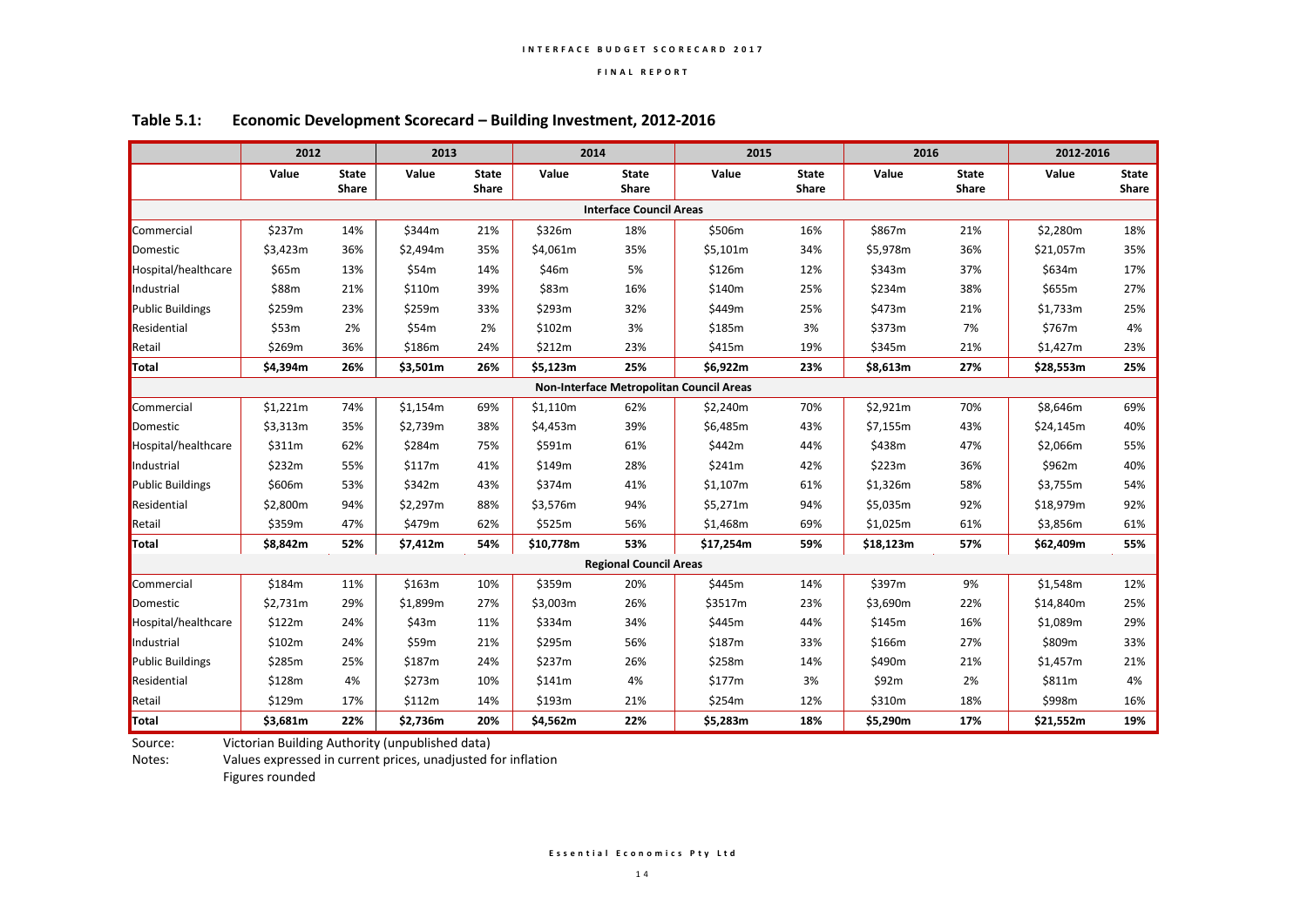

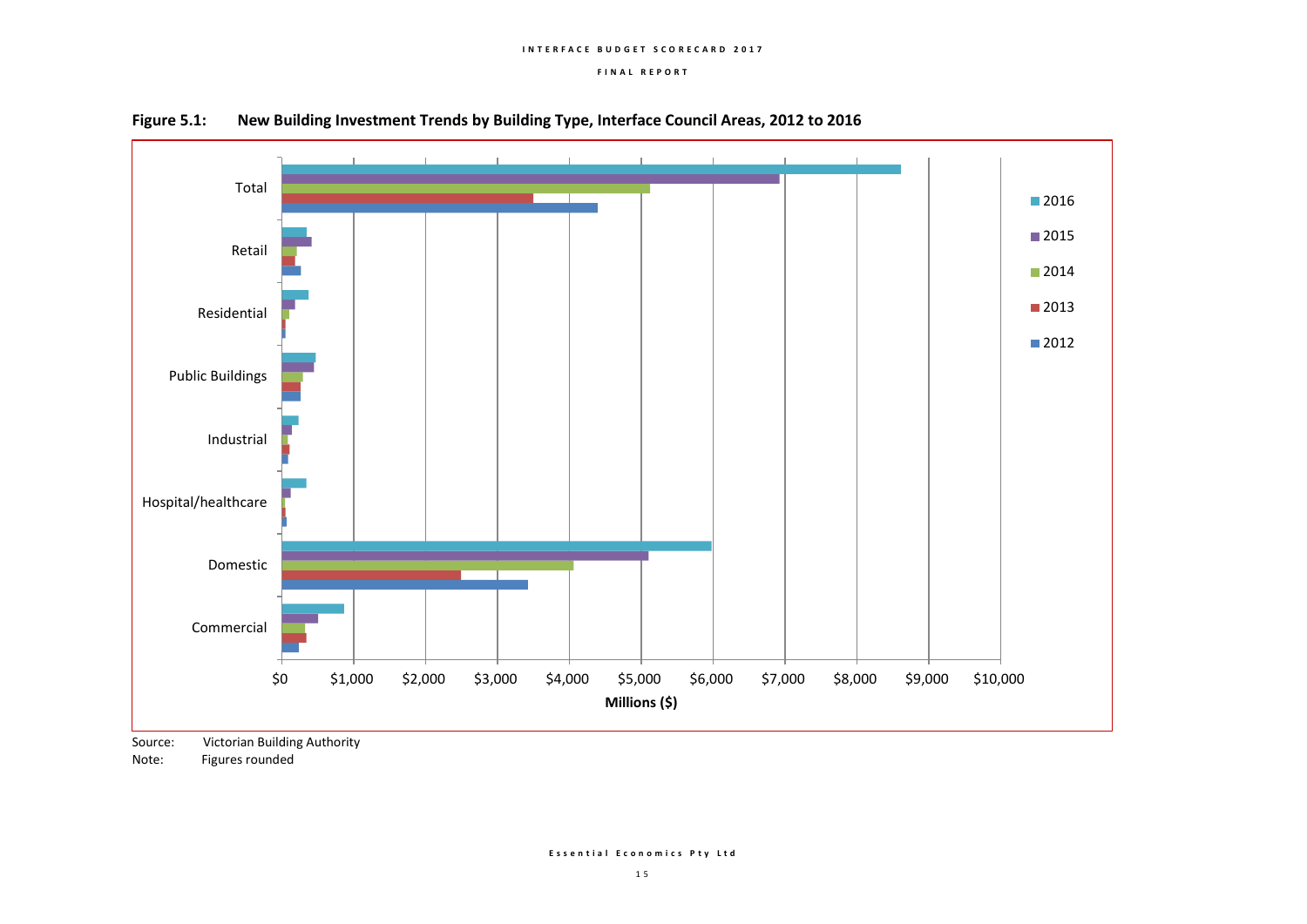

**Figure 5.2: Trends in the Share (%) of Total Victorian New Building Investment by Region, 2012 to 2016**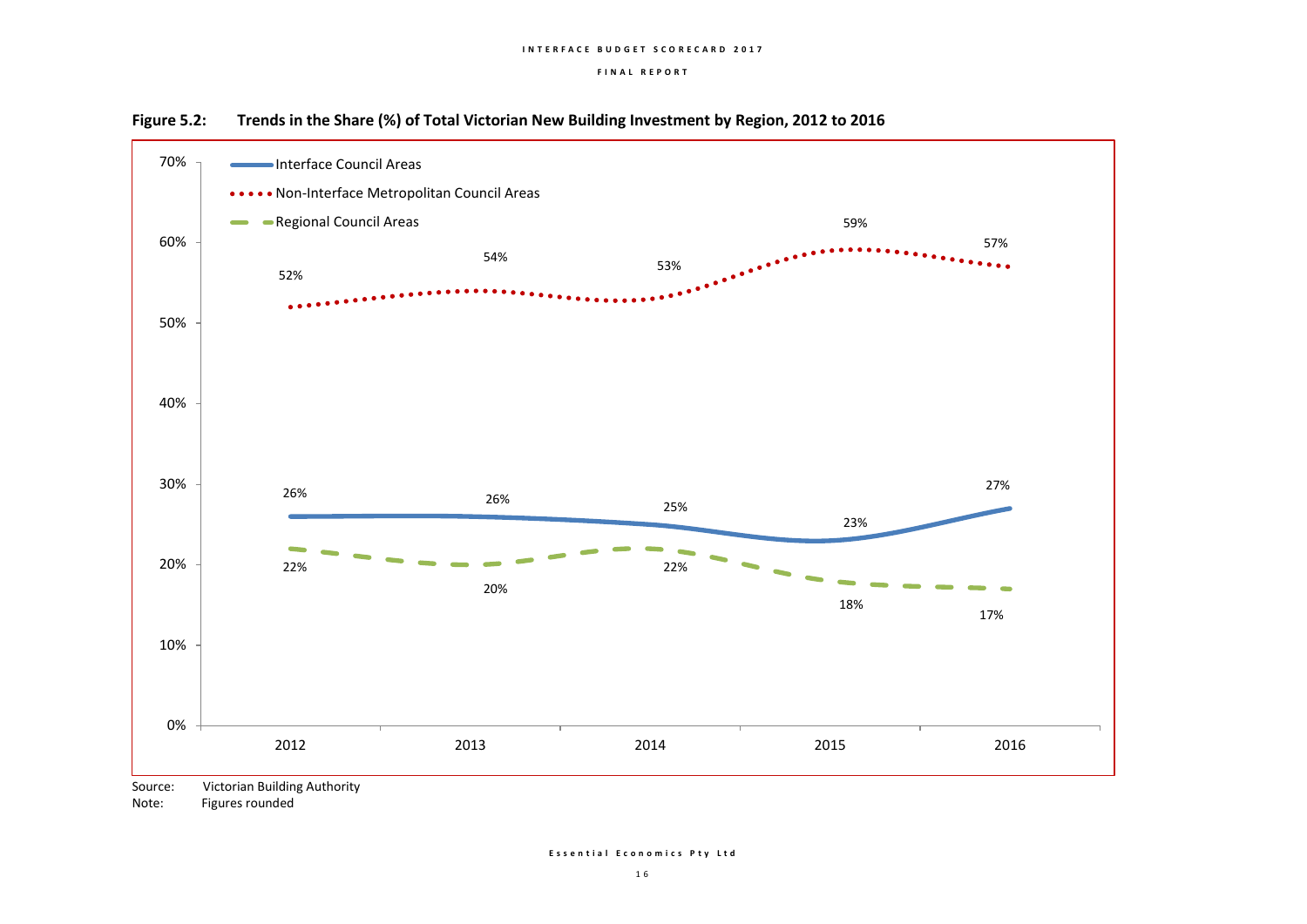# **6 ECONOMIC OUTPUT SCORECARD**

- 1. Economic output data for 2015/16 (latest available from id National Indicators data), as measured in Gross State Product (GSP), highlights the relative lack of economic infrastructure, capital investment, established industry sectors, supply chains and employment in Interface Council areas. Interface Council areas contributed just \$56 billion (or 15%) to Victoria's GSP of \$370 billion for the 2015/16 financial year.
- 2. The proportional contribution of Interface Council areas to Victoria's GSP in 2015/16 of 15% represents an increase from 14% in 2014/15, while GSP growth of 14% over the past 12 months (from \$48.8 billion to \$55.5 billion) is twice the state average (7%) over this period.
- 3. However, the GSP contribution of Interface Council areas (15% in 2015/16) remain well below those of Non-Interface Metropolitan Council areas (66%) and Regional Council areas (19%), with these ratios only shifting marginally between 2010/11 and 2015/16, as shown in Table 6.1.
- 4. This data highlights the fact that many Interface labour force participants are involved in economic-generating activities outside the Interface (predominantly in other metropolitan areas), as Interface Council areas contribute 25% of the total State labour force, but only generate 15% of Victoria's GSP, as noted above.
- 5. In contrast, Non-Interface Metropolitan Council areas provide 52% of total State labour force and generate 66% of Victoria's GSP, while Regional Council areas provide 23% of the State's total labour force and generate 19% of Victoria's GSP.

|                                          | 2010/11              |                                      |                     | 2013/14                              |                      | 2014/15                                            | 2015/16             |                                      |
|------------------------------------------|----------------------|--------------------------------------|---------------------|--------------------------------------|----------------------|----------------------------------------------------|---------------------|--------------------------------------|
|                                          | <b>GSP</b><br>Value  | Proportion<br>of State<br><b>GSP</b> | <b>GSP</b><br>Value | Proportion<br>of State<br><b>GSP</b> | <b>GSP</b><br>Value  | <b>Proportion of</b><br><b>State</b><br><b>GSP</b> | <b>GSP</b><br>Value | Proportion<br>of State<br><b>GSP</b> |
| Interface Council Areas                  | \$42.2b              | 13%                                  | \$46.7b             | 14%                                  | \$48.8b              | 14%                                                | \$55.5b             | 15%                                  |
| Non-Interface Metropolitan Council Areas | \$210.2 <sub>b</sub> | 67%                                  | \$223.6b            | 67%                                  | \$230.3 <sub>b</sub> | 67%                                                | \$245.6b            | 66%                                  |
| <b>Regional Council Areas</b>            | \$61.2 <sub>b</sub>  | 20%                                  | \$62.9 <sub>b</sub> | 19%                                  | \$65.6b              | 19%                                                | \$68.8b             | 19%                                  |
| <b>Victoria</b>                          | \$313.6b             | 100%                                 | \$333.2b            | 100%                                 | \$344.7b             | 100.0%                                             | \$369.9b            | 100.0%                               |

### **Table 6.1: Economic Output Scorecard – Gross State Product (GSP) 2010/11 to 2015/16**

Source: id National Economic Indicators Series – id Consulting and National Institute of Economic and Industry Research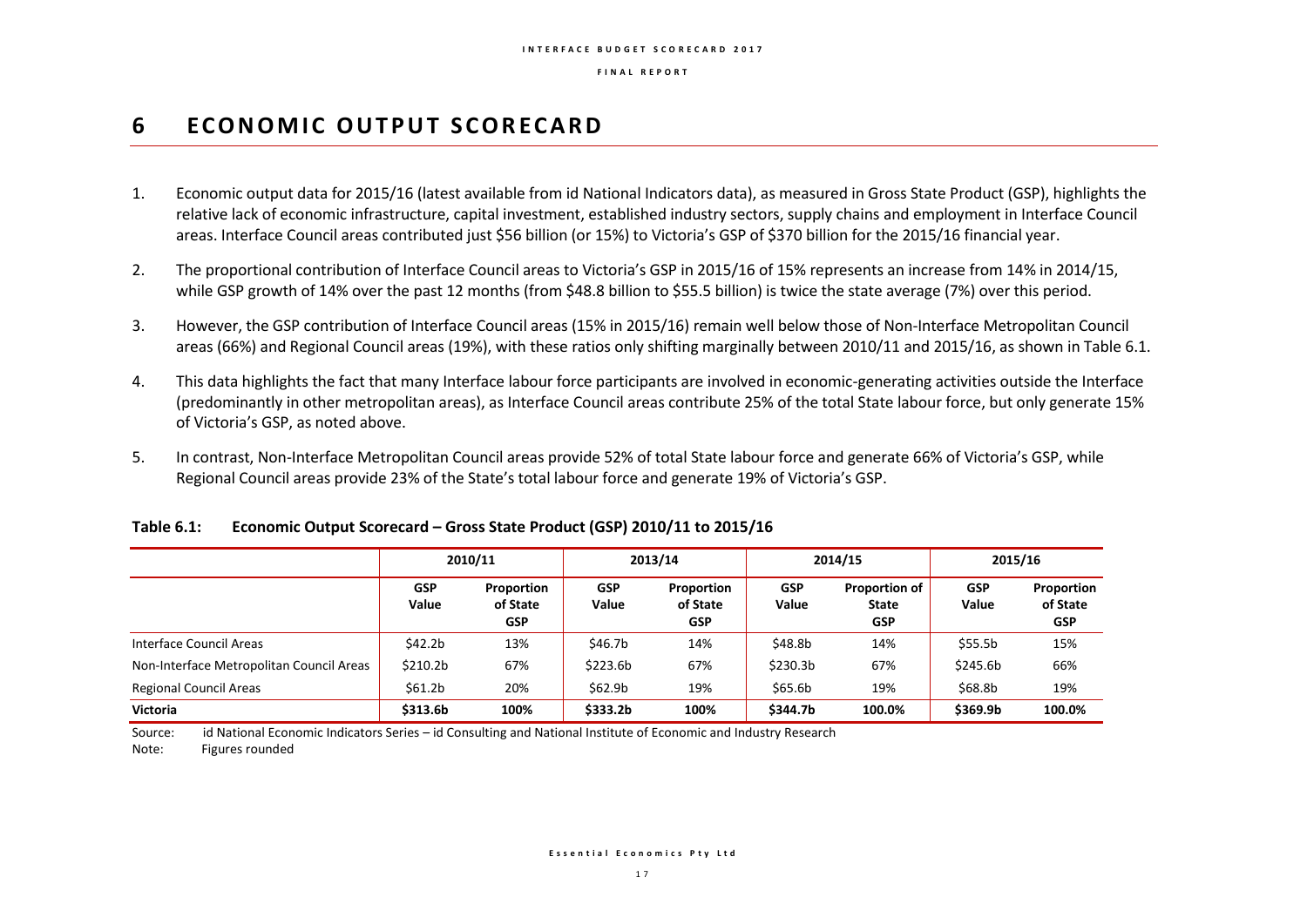# **7 EARLY CHILDHOOD/KINDERGARTEN SCORECARD**

### **Table 7.1: Early Childhood/Kindergarten Scorecard (note, relates to 2016/17 only)**

|                                                 | <b>Projects</b> | Share of<br><b>Total</b> | 2016/17<br><b>Allocation</b><br>(000s) | Share of<br>2016/17<br>Investment |
|-------------------------------------------------|-----------------|--------------------------|----------------------------------------|-----------------------------------|
| <b>Interface Council Areas</b>                  | 10              | 40.0%                    | \$6,263                                | 46.2%                             |
| Non-Interface Metropolitan Council Areas        | 11              | 44.0%                    | \$5,907                                | 43.6%                             |
| Regional Council Areas                          |                 | 16.0%                    | \$1,391                                | 10.3%                             |
| Statewide / unallocated / location non-specific |                 | $\overline{a}$           | $\overline{\phantom{a}}$               |                                   |
| <b>Total</b>                                    | 25              | 100.0%                   | \$13,561                               | 100.0%                            |

Source: Children's Facilities Capital Program Major Grant recipients 2016/17, Department of Education and Early Childhood Development Note: Figures rounded

# *Funded Interface Projects 2016/17 (figures rounded)*

|           | Lilydale Lakeside Children's Centre, Lilydale:              | \$1,600,000 |
|-----------|-------------------------------------------------------------|-------------|
| $\bullet$ | Livingston Family and Community Centre, Cranbourne East:    | \$1,600,000 |
| $\bullet$ | Gum Scrub Creek Integrated Children's Centre, Officer:      | \$1,200,000 |
| $\bullet$ | Marymede Early Learning Centre, South Morang:               | \$650,000   |
|           | Truganina South New Early Learning Centre, Truganina South: | \$650,000   |
| $\bullet$ | Pakenham Kindergarten, Pakenham:                            | \$350,000   |
| $\bullet$ | Stewart's Lane Preschool, Sunbury:                          | \$43,000    |
| $\bullet$ | Westmeadows Preschool, Westmeadows:                         | \$35,000    |
|           | Taylor Drive Preschool, Gladstone Park:                     | \$34,000    |
|           | Upfield Kindergarten, Dallas:                               | \$101,000   |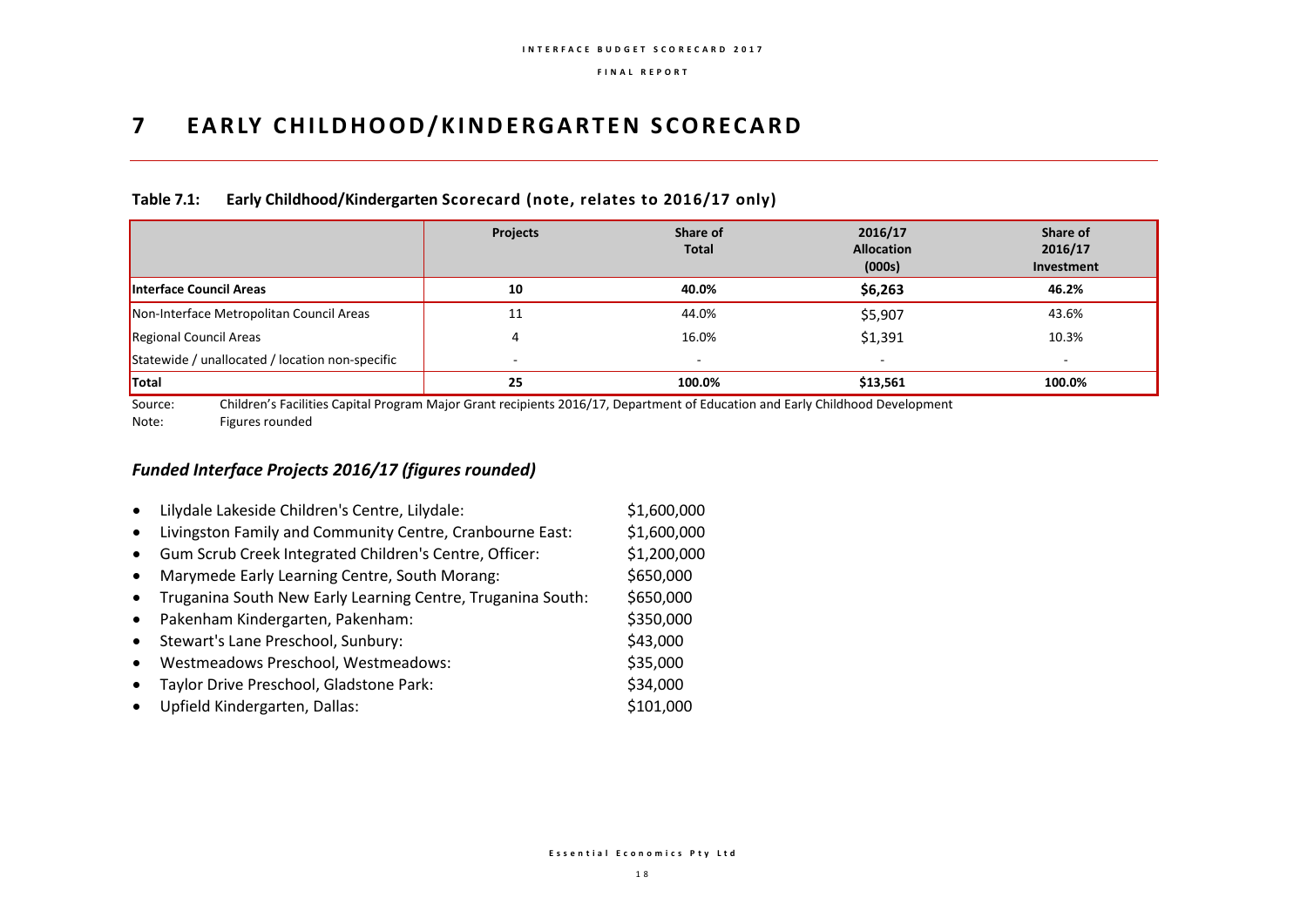# **8 PRIMARY SCHOOL FUNDING SCORECARD**

## **Table 8.1: Primary School Funding Scorecard**

|                                                 | <b>Projects</b> | Share of                 | <b>TEI</b> | Share of                 |
|-------------------------------------------------|-----------------|--------------------------|------------|--------------------------|
|                                                 |                 | <b>Total</b>             | (000s)     | <b>TEI</b>               |
| <b>Interface Council Areas</b>                  | 24              | 15.6%                    | \$143,469  | 29.5%                    |
| Non-Interface Metropolitan Council Areas        | 59              | 38.3%                    | \$232,509  | 47.7%                    |
| Regional Council Areas                          | 71              | 46.1%                    | \$110,991  | 22.8%                    |
| Statewide / unallocated / location non-specific |                 | $\overline{\phantom{0}}$ |            | $\overline{\phantom{0}}$ |
| Total                                           | 154             | 100.0%                   | \$486.969  | 100.0%                   |

Source: Victorian Budget Papers 2017/18

Note: Figures rounded

# *Funded Interface Projects*

## **New TEI funding (figures rounded)**

| Aitken Hill Primary School - funding for construction of new primary school in Hume (Yuroke):                 | \$13.81 million |
|---------------------------------------------------------------------------------------------------------------|-----------------|
| Berwick Fields Primary School - modernisation - upgrade existing school facilities (Berwick):                 | \$0.25 million  |
| Burnside Primary School - funding for construction of new primary school in Melton (Burnside):                | \$13.81 million |
| Campbellfield Heights Primary School - modernisation - upgrade existing school facilities (Campbellfield):    | \$0.40 million  |
| Diggers Rest Primary School - modernisation - upgrade existing school facilities (Diggers Rest):              | \$0.15 million  |
| Kurunjang Primary School - modernisation - upgrade existing school facilities (Melton):                       | \$1.01 million  |
| Lilydale Primary School - modernisation - upgrade existing school facilities (Lilydale):                      | \$0.80 million  |
| Lilydale West Primary School - modernisation - upgrade existing school facilities (Lilydale):                 | \$2.11 million  |
| Pakenham North East Primary School - funding for construction of a new primary school in Cardinia (Pakenham): | \$13.81 million |
| Sanctuary Lakes South P9 - funding to construct a new P-9 school in Wyndham (Point Cook):                     | \$13.81 million |
| Truganina East P9 - funding for construction of new P-9 school in Wyndham (Tarneit):                          | \$13.81 million |
| Wandong Primary School - modernisation - upgrade existing school facilities (Wandong):                        | \$1.30 million  |
| Yarrambat Park Primary School - funding for construction of new primary school in Whittlesea (Yarrambat):     | \$13.81 million |
|                                                                                                               |                 |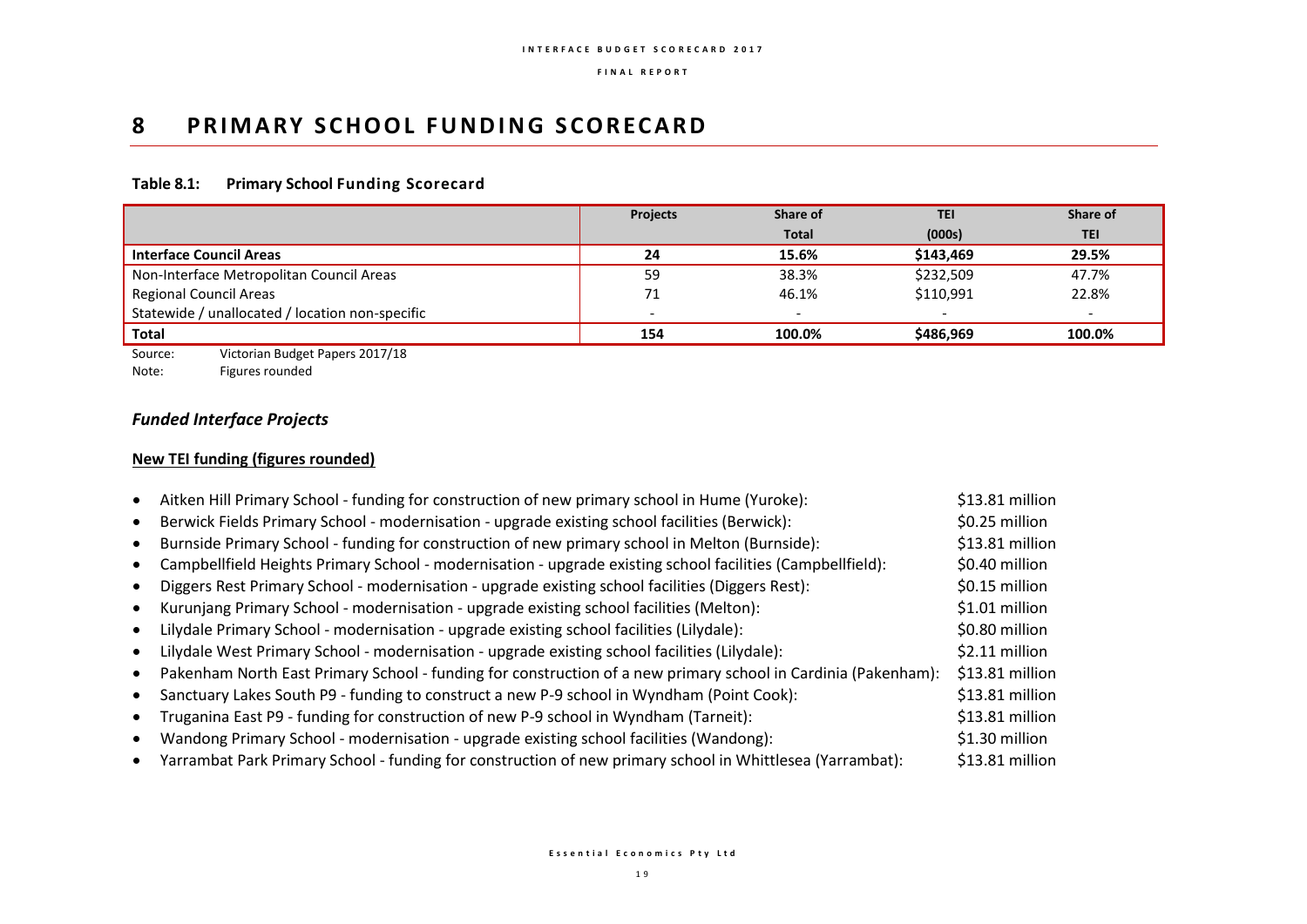#### **I N T E R F A C E B U D G E T S C O R E C A R D 2 0 1 7**

#### **F I N A L R E P O R T**

## **Existing TEI funding (figures rounded)**

- Bimbadeen Heights Primary School (Mooroolbark): \$5.30 million
- Dallas Brooks Community Primary School (Dallas): \$0.50 million
- Gum Scrub Creek Primary School (Officer): \$13.00 million
- Hampton Park Primary School 2015-16 (Hampton Park): \$5.28 million
- Kismet Park Primary School (Sunbury): \$0.70 million
- Manchester Primary School (Mooroolbark): \$1.38 million
- Mill Park Heights Primary School (Mill Park): \$6.00 million
- Mooroolbark East Primary School (Mooroolbark): \$2.40 million
- Mornington Primary School (Mornington): \$5.00 million
- Tarneit West Primary School (Tarneit): \$13.05 million
- Yarra Junction Primary School (Yarra Junction): \$2.01 million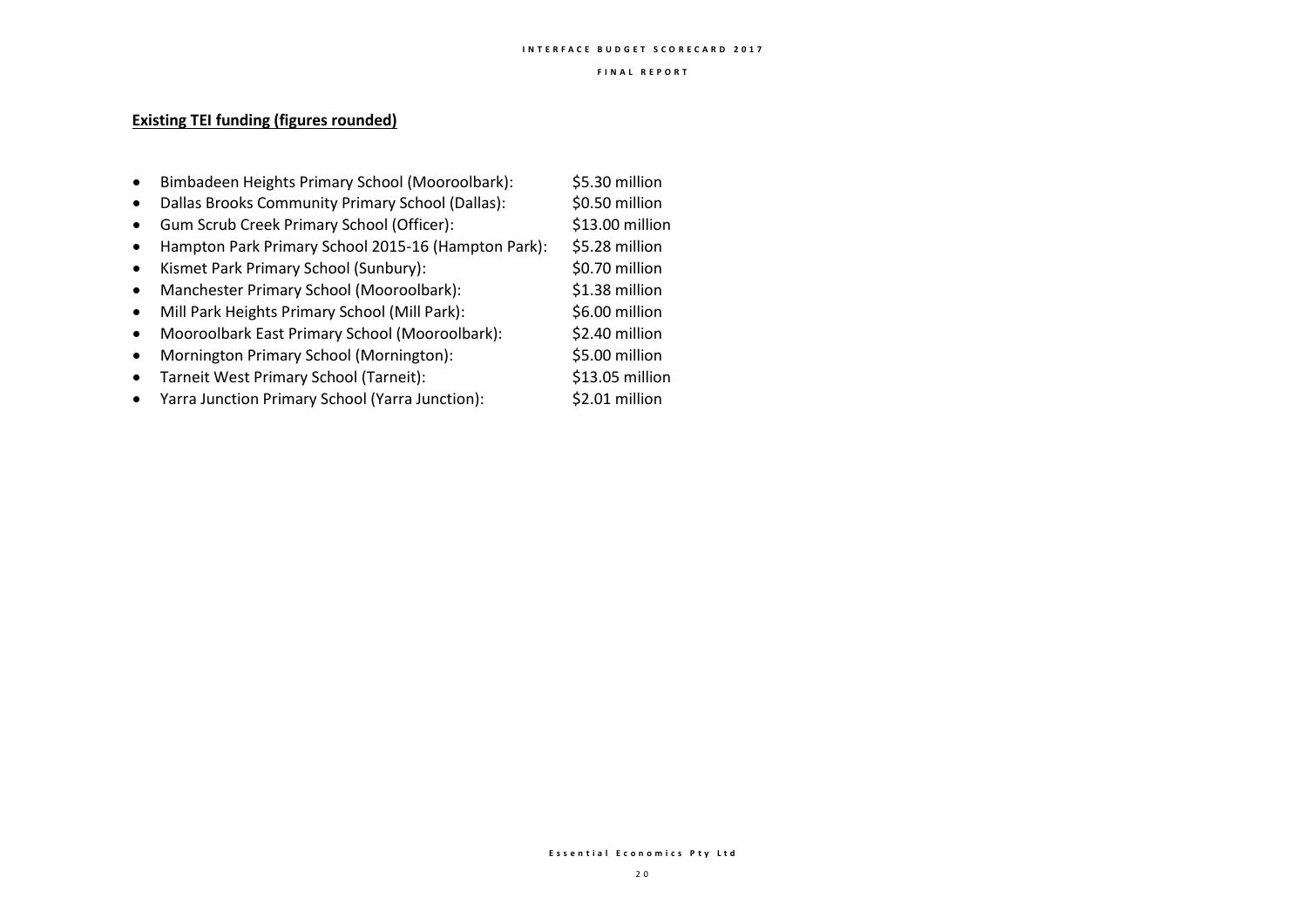# **9 SECONDARY SCHOOL FUNDING SCORECARD**

### **Table 9.1: Secondary School Funding Scorecard**

|                                                 | <b>Projects</b>          | Share of<br><b>Total</b> | <b>TEI</b><br>(000s) | Share of<br><b>TEI</b> |
|-------------------------------------------------|--------------------------|--------------------------|----------------------|------------------------|
| Interface Council Areas                         | 27                       | 19.7%                    | \$138,751            | 17.7%                  |
| Non-Interface Metropolitan Council Areas        | 56                       | 40.9%                    | \$408,209            | 52.0%                  |
| Regional Council Areas                          | 54                       | 39.4%                    | \$238,031            | 30.3%                  |
| Statewide / unallocated / location non-specific | $\overline{\phantom{a}}$ | $\overline{\phantom{0}}$ | -                    |                        |
| <b>Total</b>                                    | 137                      | 100.0%                   | \$784,991            | 100.0%                 |

Source: Victorian Budget Papers 2017/18

Note: Figures rounded

# *Funded Interface Projects*

## **New TEI funding (figures rounded)**

| Eltham High School - modernisation - funding to deliver works planned in 2016-17 (Eltham):                    | \$1.51 million  |
|---------------------------------------------------------------------------------------------------------------|-----------------|
| Fountain Gate Secondary College - modernisation - funding to deliver works planned in 2016-17 (Narre Warren): | \$4.50 million  |
| Gleneagles Secondary College - modernisation - upgrade existing school facilities (Endeavour Hills):          | \$0.50 million  |
| Melton Secondary College - modernisation - funding to deliver works planned in 2016-17 (Melton):              | \$2.50 million  |
| Monbulk College - modernisation - (Stage 2) upgrade existing school facilities (Monbulk):                     | \$7.58 million  |
| Narre Warren South P-12 College - modernisation - upgrade existing school facilities (Narre Warren South):    | \$5.02 million  |
| Sunbury Downs Secondary College - modernisation - upgrade existing school facilities (Sunbury):               | \$3.92 million  |
| Upwey High School - modernisation - Stage 1 funding to deliver works planned in 2016-17 (Upwey):              | \$10.00 million |

### **Existing TEI funding (figures rounded)**

- Baltara School (Thomastown): \$0.40 million
- Broadford Secondary College (Broadford): \$4.00 million
- Cranbourne Secondary College 2015-16 (Cranbourne): \$1.00 million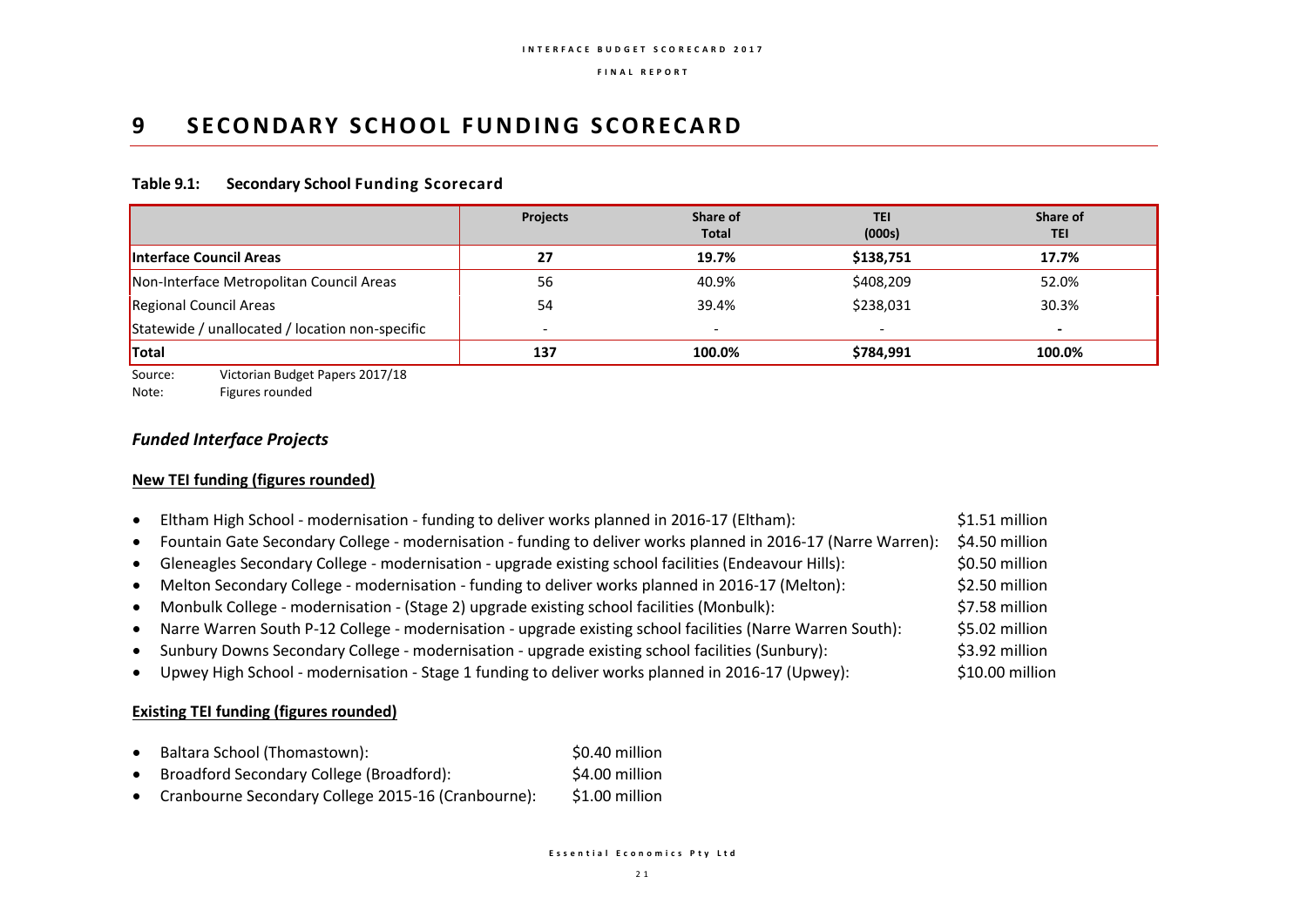- Cranbourne Secondary College 2016-17 (Cranbourne): \$9.00 million
- Diamond Valley College (Diamond Creek): \$2.00 million
- Edgars Creek Secondary School (Epping North): \$12.00 million
- Emerald Secondary College (Emerald): \$1.50 million
- Hallam Senior Secondary College (Hallam): \$0.50 million
- Hazel Glen College Stages 3 & 4 (Doreen): \$7.80 million
- Kambrya College (Berwick): \$3.00 million
- Manor Lakes College (Stage 5) (Werribee): \$10.90 million
- Monbulk College (Monbulk): \$3.00 million
- Sunbury College 2015-16 (Sunbury): \$3.00 million
- Sunbury College 2016-17 (Sunbury): \$4.80- million
- Tarneit Senior Secondary College (Stage 2) (Tarneit): \$11.60 million
- Taylors Hill Secondary College (Taylors Hill): \$12.01 million
- Wallan Secondary College (Wallan): \$5.02 million
- Werribee Secondary College (Werribee): \$7.00 million
- Whittlesea Secondary College (Whittlesea): \$4.70 million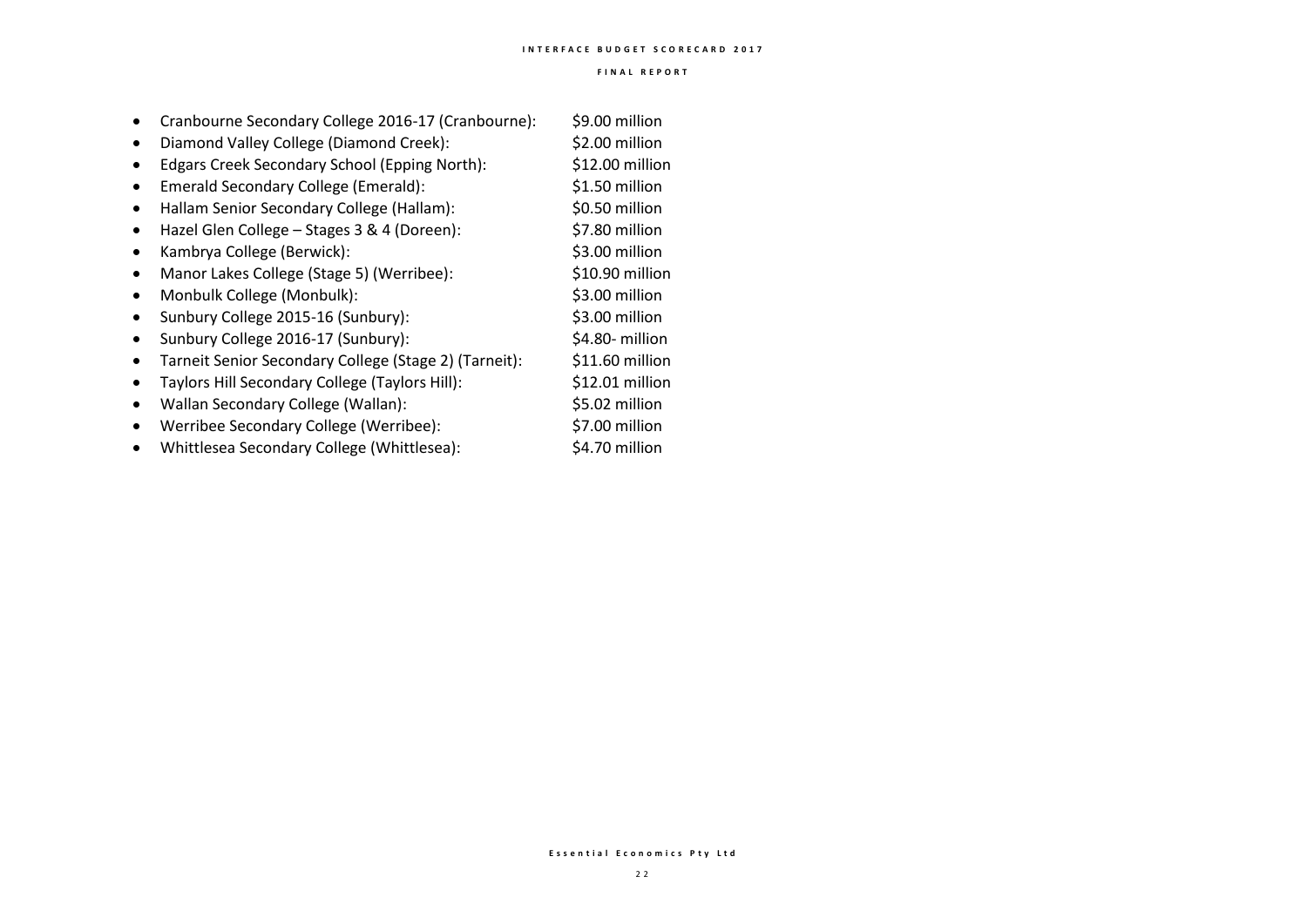# **10 SPECIALIST SCHOOL FUNDING SCORECARD**

### **Table 10.1: Special Education Funding Scorecard**

|                                                 | <b>Projects</b> | Share of<br><b>Total</b> | <b>TEI</b><br>(000s)     | Share of<br><b>TEI</b>   |
|-------------------------------------------------|-----------------|--------------------------|--------------------------|--------------------------|
| Interface Council Areas                         | 4               | 26.7%                    | \$9,975                  | 13.1%                    |
| Non-Interface Metropolitan Council Areas        |                 | 33.3%                    | \$39,960                 | 52.5%                    |
| Regional Council Areas                          | b               | 40.0%                    | \$26,165                 | 34.4%                    |
| Statewide / unallocated / location non-specific |                 | $\overline{\phantom{0}}$ | $\overline{\phantom{a}}$ | $\overline{\phantom{0}}$ |
| <b>Total</b>                                    | 15              | 100.0%                   | \$76,100                 | 100.0%                   |

Source: Victorian Budget Papers 2017/18

Note: Figures rounded

## *Funded Interface Projects*

## **New TEI funding (figures rounded)**

- Diamond Valley Special Developmental School Special school upgrades upgrade existing school facilities (Greensborough): \$0.08 million
- Yarra Ranges Special Developmental School Special school upgrades upgrade existing school facilities (Mount Evelyn): \$0.50 million

### **Existing TEI funding (figures rounded)**

- Melton Specialist School: \$5.40 million
- Sunbury and Macedon Ranges Specialist School: \$4.00 million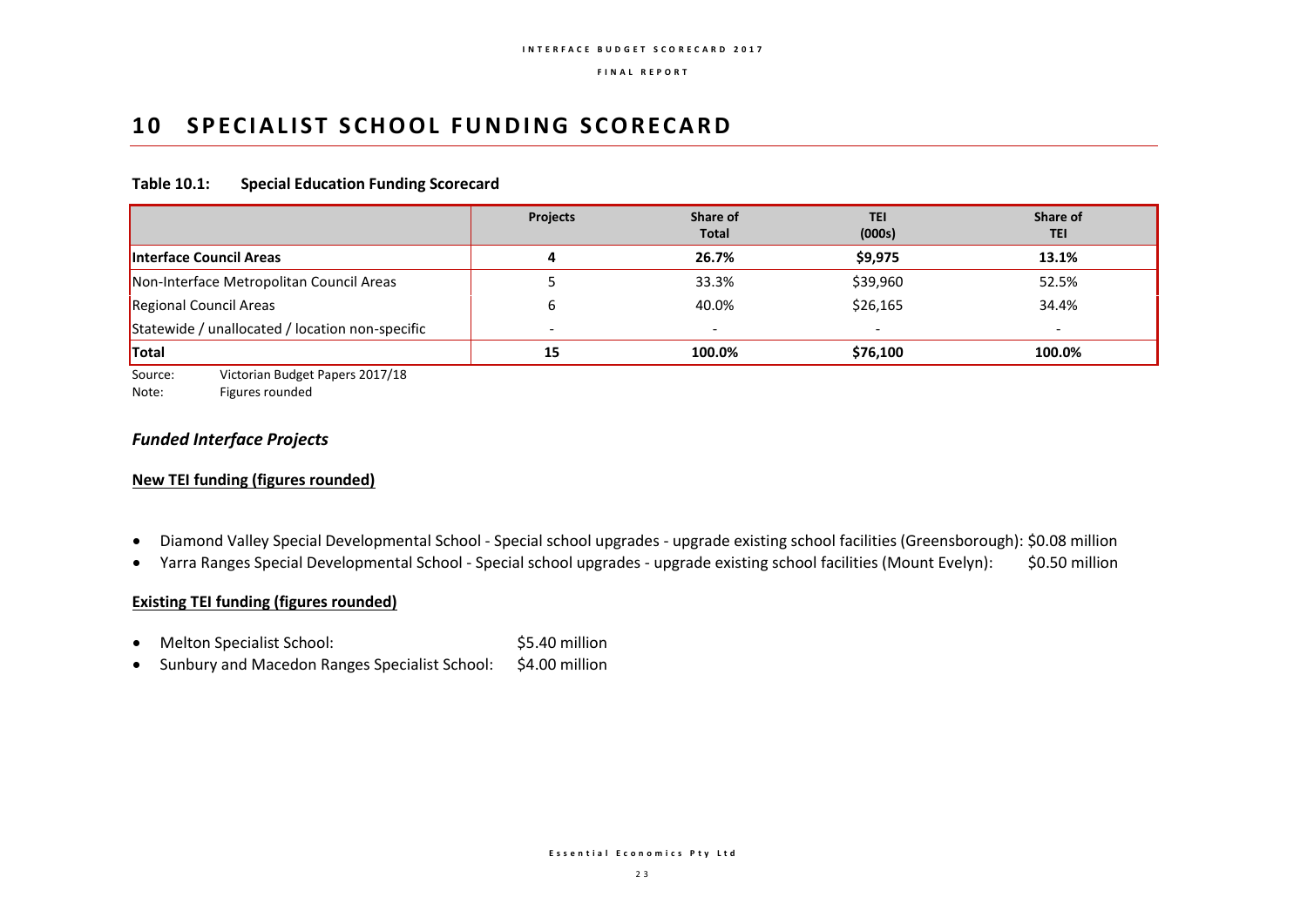# 11 **GENERAL SCHOOL FACILITIES SCORECARD**

## **Table 11.1: Specialist School Facilities Scorecard**

|                                                 | <b>Projects</b>          | Share of<br><b>Total</b> | TEI<br>(000s)            | Share of<br><b>TEI</b>   |
|-------------------------------------------------|--------------------------|--------------------------|--------------------------|--------------------------|
| <b>Interface Council Areas</b>                  | $\overline{\phantom{a}}$ | ٠                        | $\overline{\phantom{0}}$ | $\overline{\phantom{0}}$ |
| Non-Interface Metropolitan Council Areas        |                          | 10.5%                    | \$28,023                 | 6.4%                     |
| Regional Council Areas                          |                          | 10.5%                    | \$17,000                 | 3.9%                     |
| Statewide / unallocated / location non-specific | 15                       | 78.9%                    | \$392,191                | 89.7%                    |
| <b>Total</b>                                    | 19                       | 100.0%                   | \$437,214                | 100.0%                   |

Source: Victorian Budget Papers 2017/18

Note: Figures rounded

## **New TEI funding**

 $\bullet$  Nil

### **Existing TEI funding**

• Nil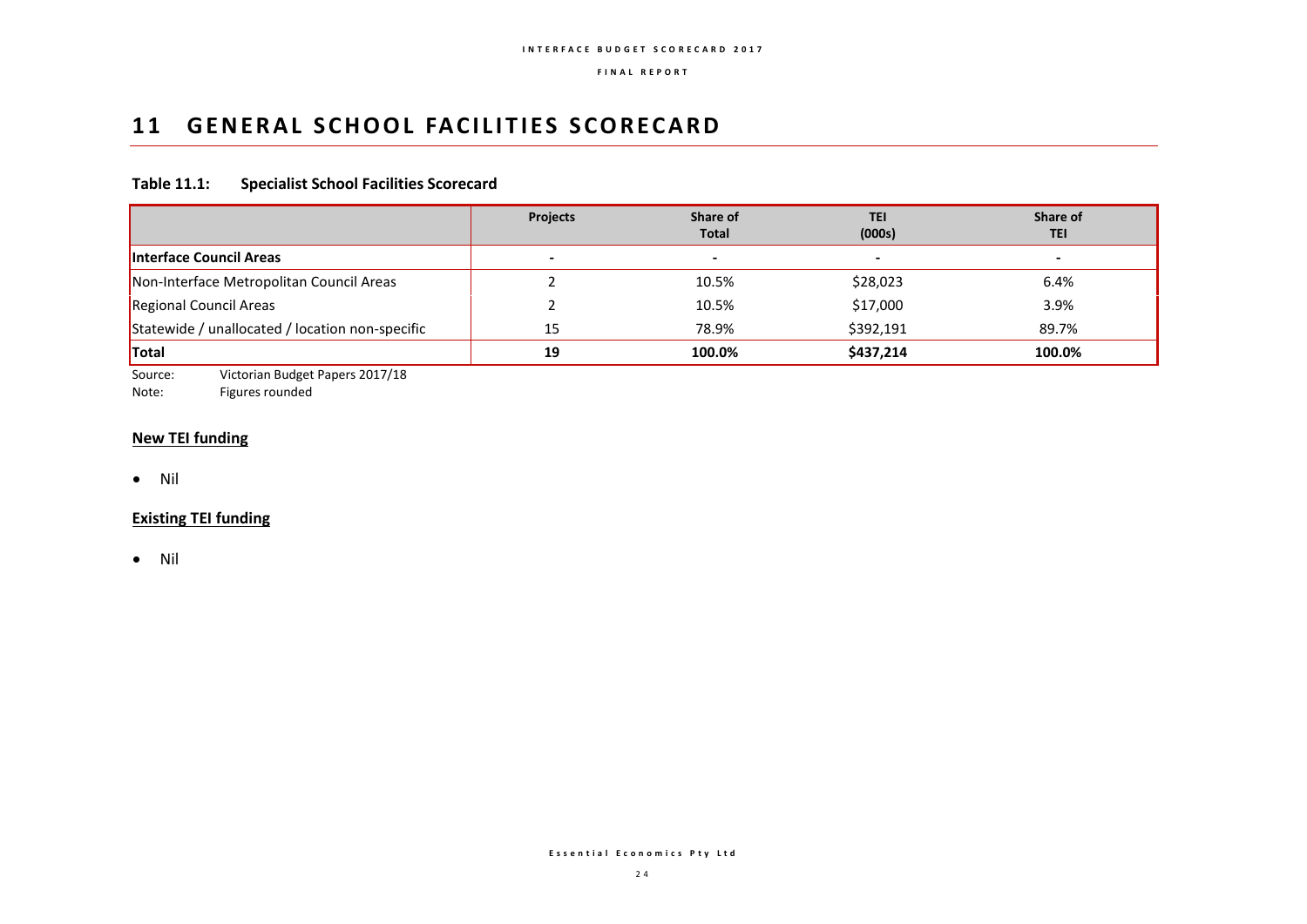# **12 LAND ACQUISITION FOR EDUCATION SCORECARD**

### **Table 12.1: Land Acquisition for Education Funding Scorecard**

|                                                 | <b>Projects</b> | Share of<br><b>Total</b> | <b>TEI</b><br>(000s) | Share of<br><b>TEI</b> |
|-------------------------------------------------|-----------------|--------------------------|----------------------|------------------------|
| <b>Interface Council Areas</b>                  | 8               | 72.7%                    | \$62,622             | 29.5%                  |
| Non-Interface Metropolitan Council Areas        |                 |                          |                      |                        |
| Regional Council Areas                          |                 | 9.0%                     | \$7,828              | 3.7%                   |
| Statewide / unallocated / location non-specific |                 | 18.2%                    | \$141,700            | 66.8%                  |
| <b>Total</b>                                    | 11              | 100.0%                   | \$212,150            | 100.0%                 |

Source: Victorian Budget Papers 2017/18

Note: Figures rounded

# *Funded Interface Projects*

## **New TEI funding (figures rounded)**

 Land acquisition for new schools in Cardinia, Casey, Hume, Melton, Mitchell, Whittlesea, Wyndham and Yarra Ranges (estimated): \$62.62 million

### **Existing TEI funding**

 $\bullet$  Nil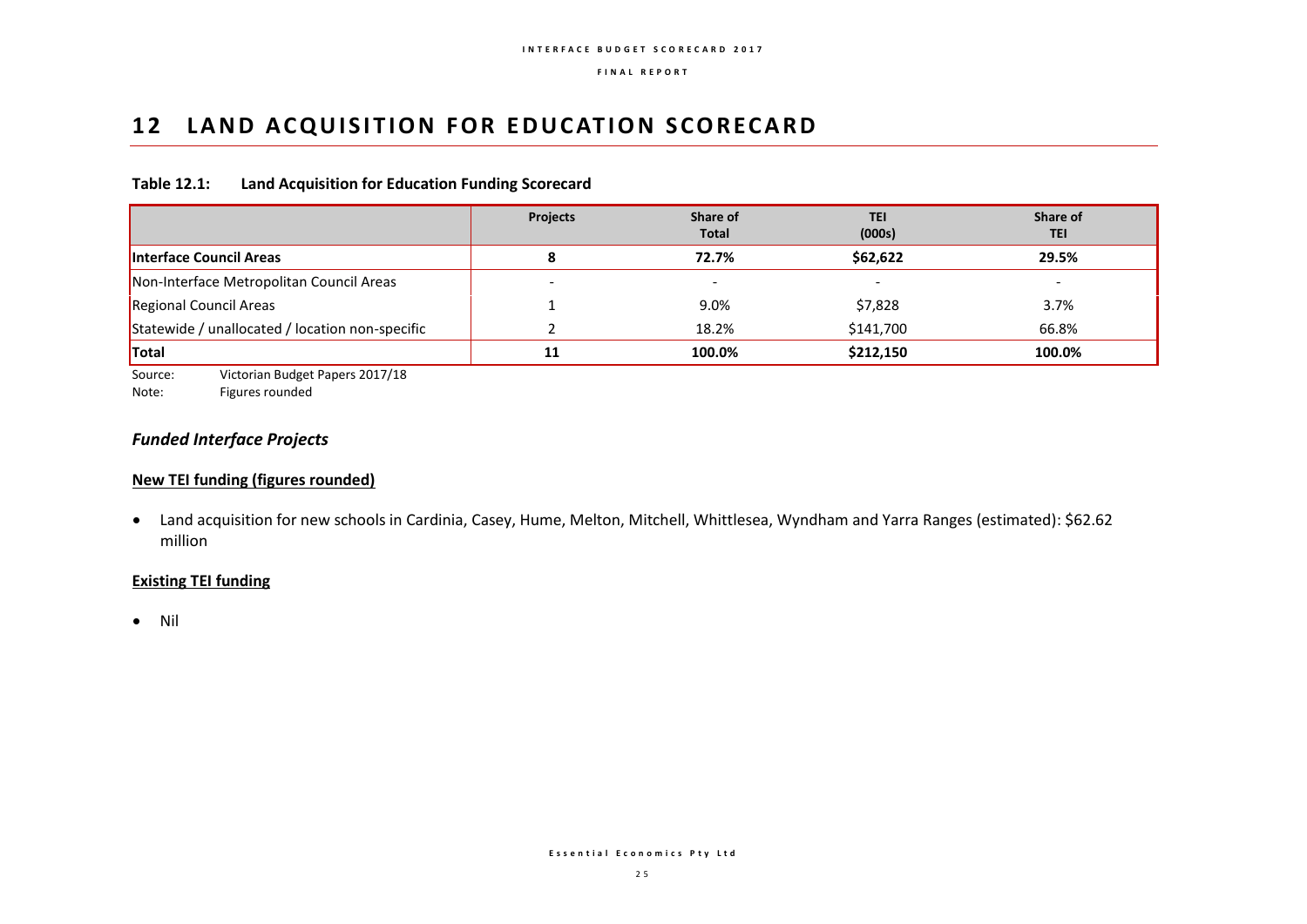# **13 FURTHER EDUCATION FUNDING SCORECARD**

## **Table 13.1: Further Education Funding Scorecard**

|                                                 | <b>Projects</b>          | Share of<br><b>Total</b> | <b>TEI</b><br>(000s)     | Share of<br><b>TEI</b> |
|-------------------------------------------------|--------------------------|--------------------------|--------------------------|------------------------|
| Interface Council Areas                         | $\overline{\phantom{0}}$ |                          | $\overline{\phantom{0}}$ | -                      |
| Non-Interface Metropolitan Council Areas        |                          | 25.0%                    | \$21,900                 | 5.2%                   |
| Regional Council Areas                          |                          |                          |                          |                        |
| Statewide / unallocated / location non-specific |                          | 75.0%                    | \$400,038                | 94.8%                  |
| <b>Total</b>                                    |                          | 100.0%                   | \$421,938                | 100.0%                 |

Source: Victorian Budget Papers 2017/18

Note: Figures rounded

# *Funded Interface Projects*

**New TEI funding**

Nil

## **Existing TEI funding**

Nil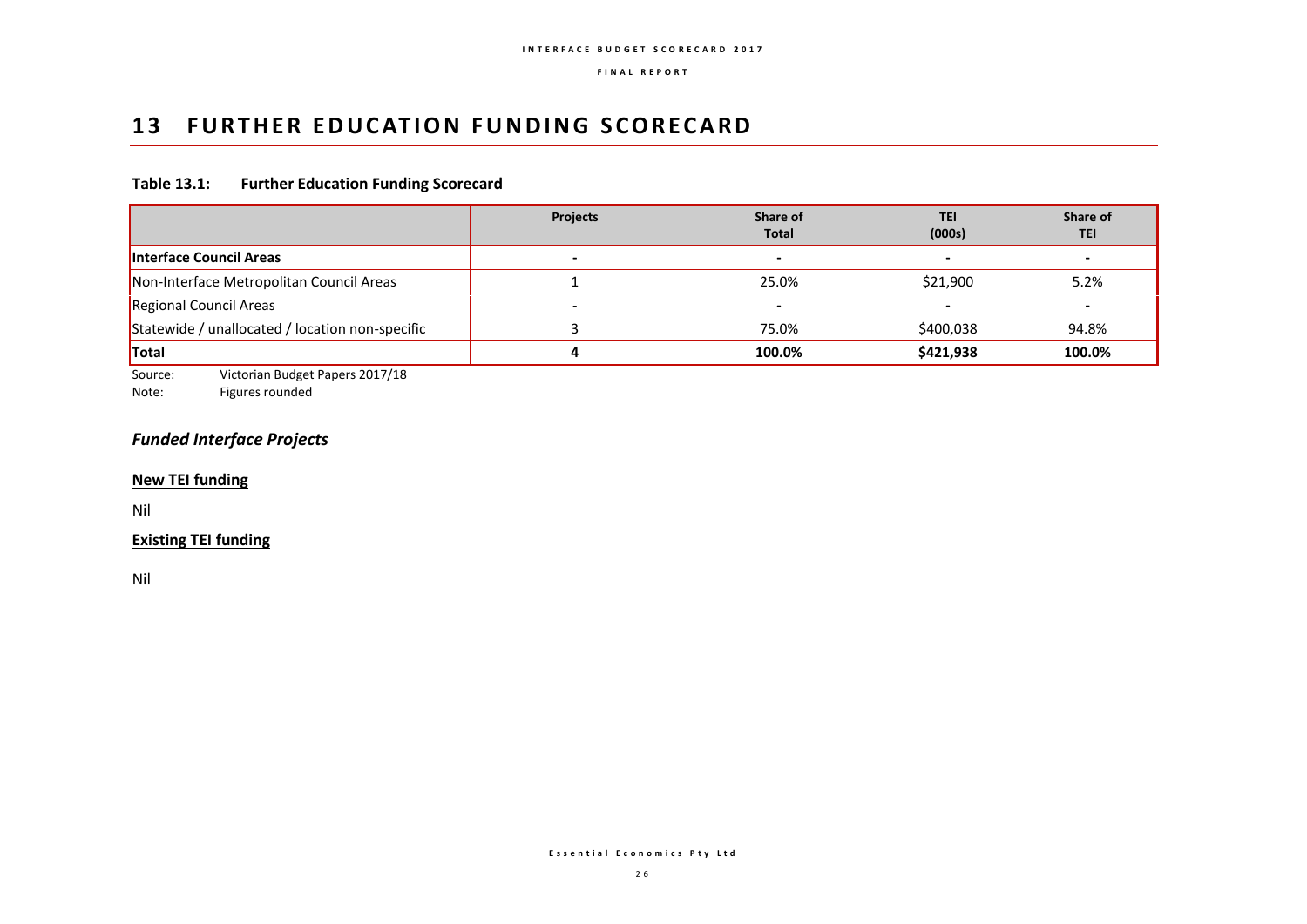# 14 **HEALTH FUNDING SCORECARD**

### **Table 14.1: Health Funding Scorecard**

|                                                 | <b>Projects</b> | Share of<br><b>Total</b> | TEI<br>(000s) | Share of<br><b>TEI</b> |
|-------------------------------------------------|-----------------|--------------------------|---------------|------------------------|
| <b>Interface Council Areas</b>                  |                 | 5.9%                     | \$404,882     | 13.0%                  |
| Non-Interface Metropolitan Council Areas        | 21              | 30.9%                    | \$1,224,525   | 39.2%                  |
| Regional Council Areas                          | 11              | 16.2%                    | \$689,975     | 22.1%                  |
| Statewide / unallocated / location non-specific | 32              | 47.1%                    | \$800,838     | 25.7%                  |
| <b>Total</b>                                    | 68              | 100.0%                   | \$3,120,220   | 100.0%                 |

Source: Victorian Budget Papers 2017/18

Note: Figures rounded

# *Funded Interface Projects*

## **New TEI funding (figures rounded)**

Northern Hospital Inpatient Expansion – Stage 2 (Epping) – \$162.67 million

## **Existing TEI funding (figures rounded)**

- Broadmeadows Surgery Centre (Jacana): \$17.30 million
- Casey Hospital Expansion (Berwick):  $\overline{\phantom{a}}$  \$139.91 million
- Werribee Mercy Hospital acute expansion (Werribee): \$85.00 million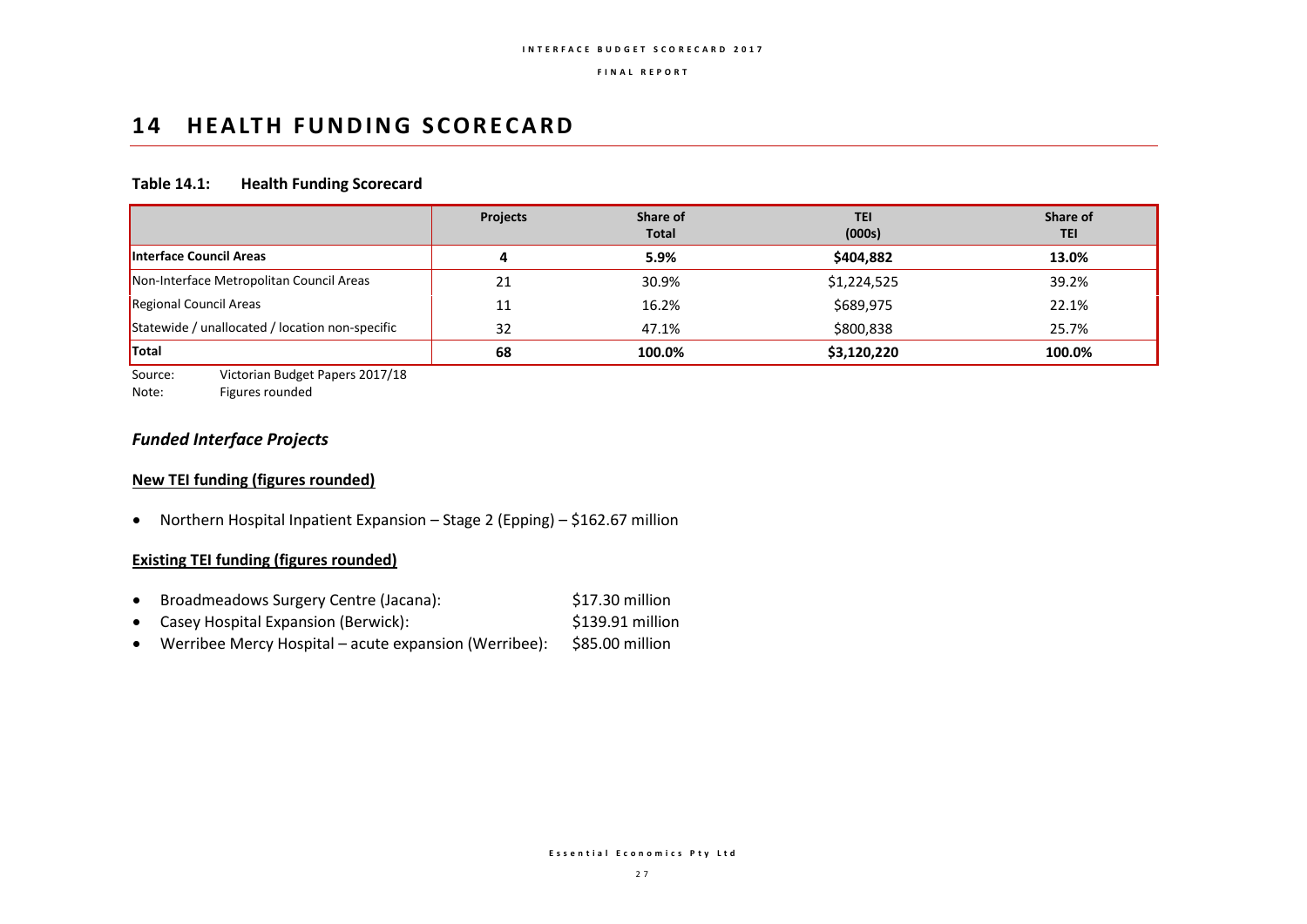# **15 JUSTICE AND REGULATION FUNDING SCORECARD**

### **Table 15.1: Justice Funding Scorecard**

|                                                 | <b>Projects</b> | Share of<br><b>Total</b> | <b>TEI</b><br>(000) | Share of<br><b>TEI</b> |
|-------------------------------------------------|-----------------|--------------------------|---------------------|------------------------|
| Interface Council Areas                         |                 | 9.7%                     | \$307,700           | 16.7%                  |
| Non-Interface Metropolitan Council Areas        |                 | 3.2%                     | \$69,428            | 3.8%                   |
| Regional Council Areas                          |                 | 3.2%                     | \$32,540            | 1.8%                   |
| Statewide / unallocated / location non-specific | 26              | 83.8%                    | \$1,429,740         | 77.7%                  |
| <b>Total</b>                                    | 31              | 100.0%                   | \$1,839,408         | 100.0%                 |

Source: Victorian Budget Papers 2017/18

Note: Figures rounded

# *Funded Interface Projects*

## **New TEI funding (figures rounded)**

• New youth justice facility (Werribee): \$288.70 million

### **Existing TEI funding (figures rounded)**

- Mernda Police Station (Mernda): \$15.00 million
- Multi-Disciplinary Centres new centre (Wyndham): \$4.00 million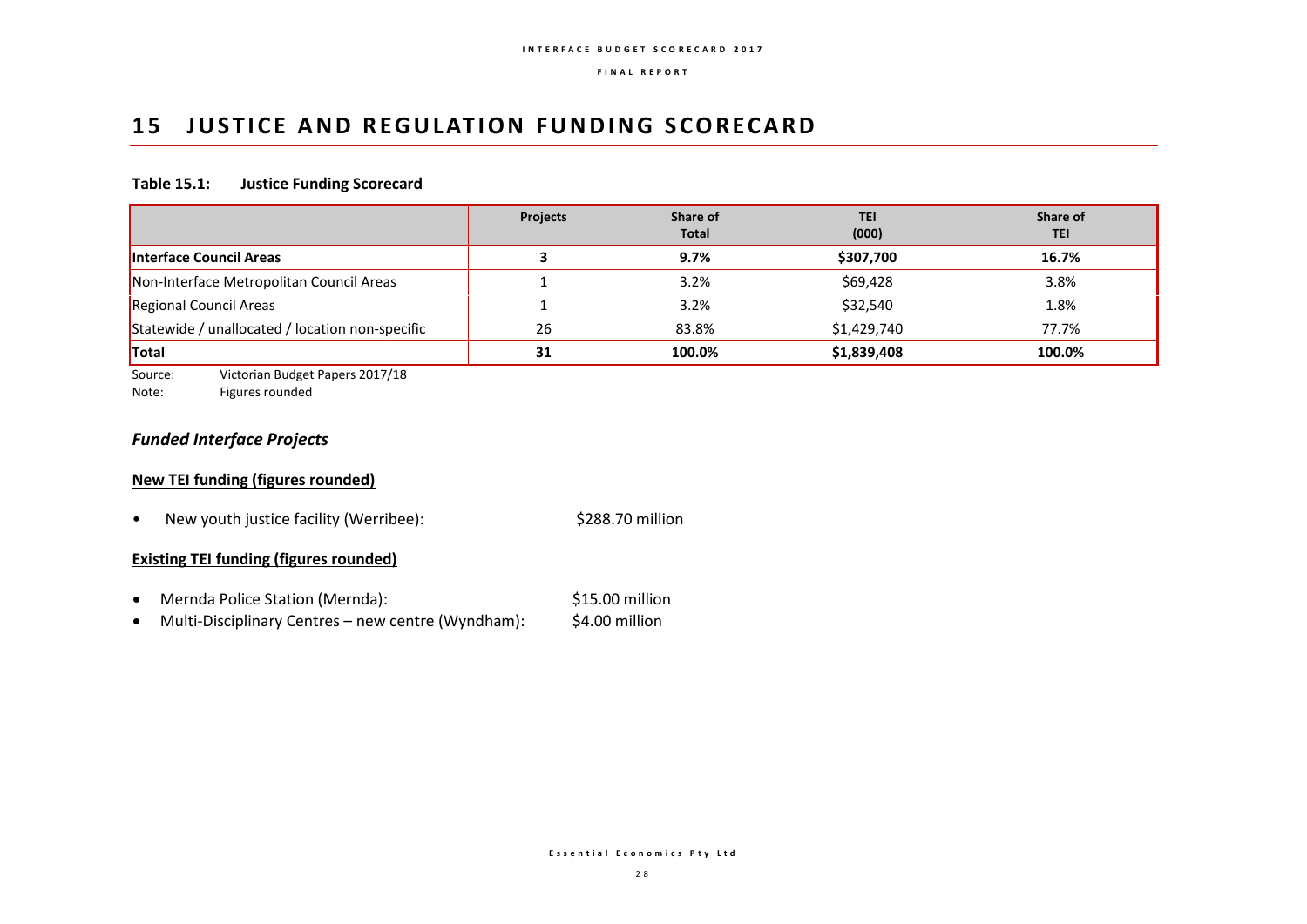# 16 ARTS AND CULTURAL FACILITIES

### **Table 16.1: Arts and Cultural Funding Scorecard**

|                                                 | <b>Projects</b> | Share of<br><b>Total</b> | <b>TEI</b><br>(000s) | Share of<br><b>TEI</b> |
|-------------------------------------------------|-----------------|--------------------------|----------------------|------------------------|
| <b>Interface Council Areas</b>                  |                 | $\,$                     | -                    |                        |
| Non-Interface Metropolitan Council Areas        |                 | 80.0%                    | \$356,239            | 94.3%                  |
| Regional Council Areas                          |                 | -                        |                      |                        |
| Statewide / unallocated / location non-specific |                 | 20.0%                    | \$21,518             | 5.7%                   |
| <b>Total</b>                                    | 10              | 100.0%                   | \$377,757            | 100.0%                 |

Source: Victorian Budget Papers 2017/18

Note: Figures rounded

Non-Interface Metropolitan Melbourne infrastructure funding includes capital allocations for major State assets such as the State Library of Victoria, Melbourne Arts Centre, Royal Exhibition Building, Melbourne Exhibition Centre and Australian Centre for the Moving Image.

## *Funded Interface Projects*

### **New TEI funding**

Nil

## **Existing TEI funding**

Nil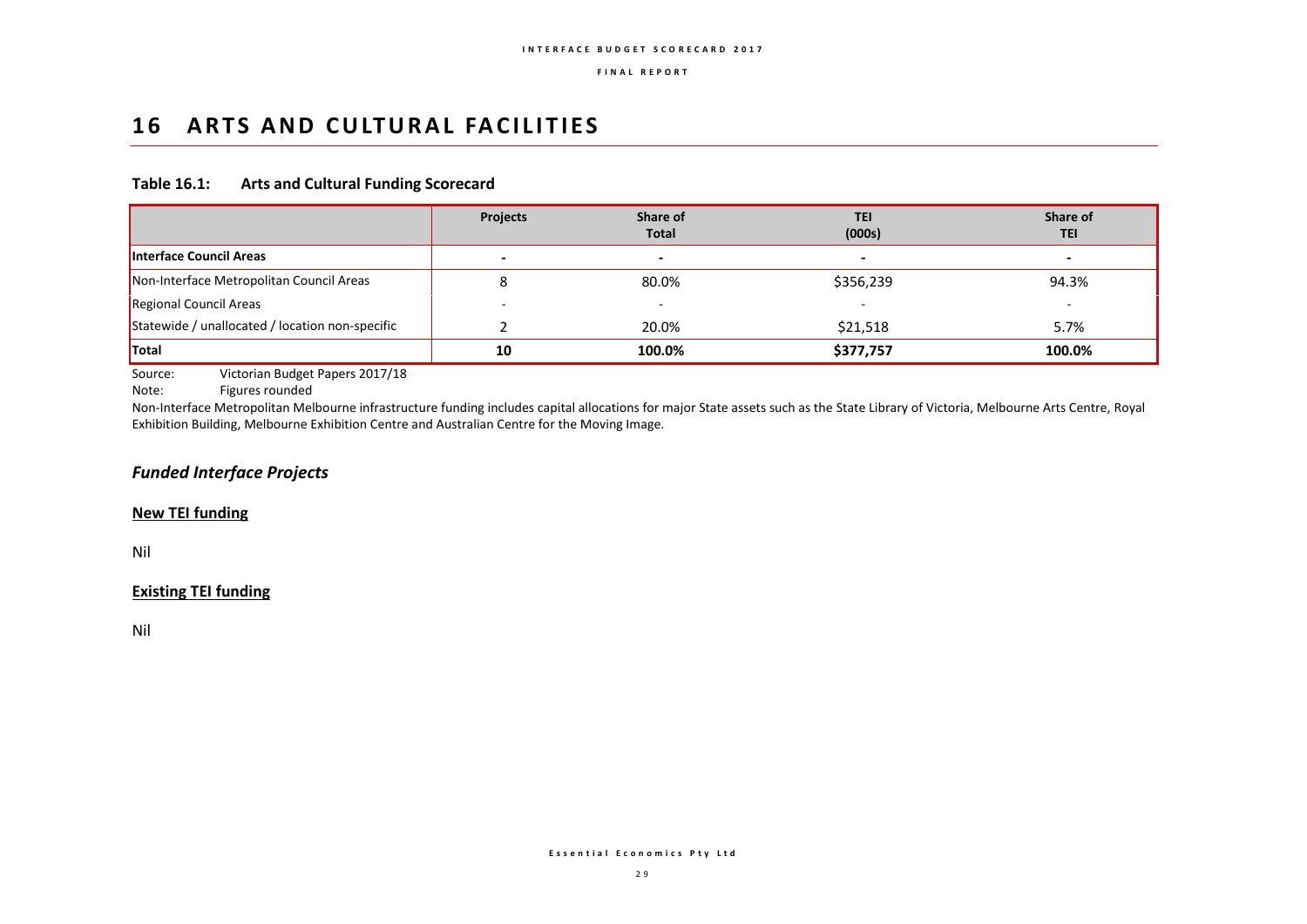# 17 **ROADS FUNDING SCORECARD**

### **Table 17.1: Roads Funding Scorecard**

|                                                 | <b>Projects</b> | Share of<br>Total | <b>TEI</b><br>(000s) | Share of<br><b>TEI</b> |
|-------------------------------------------------|-----------------|-------------------|----------------------|------------------------|
| <b>Interface Council Areas</b>                  |                 | 19.6%             | \$659,469            | 3.6%                   |
| Non-Interface Metropolitan Council Areas        |                 | 10.9%             | \$860,019            | 4.6%                   |
| Regional Council Areas                          | 18              | 39.1%             | \$1,944,635          | 10.5%                  |
| Statewide / unallocated / location non-specific | 14              | 30.4%             | \$15,055,000         | 81.3%                  |
| <b>Total</b>                                    | 46              | 100.0%            | \$18,519,123         | 100.0%                 |

Source: Victorian Budget Papers 2017/18

Notes: Statewide allocations include capital funding for the West Gate Tunnel Project, CitiLink –Tulla Widening Project, Monash Freeway Upgrade and Level Crossing Removal Program.

Figures rounded

## *Funded Interface Projects*

## **New TEI funding (figures rounded)**

Yan Yean Road upgrade - Stage 2 (Yarrambat) – \$96.60 million

## **Existing TEI funding (figures rounded)**

| $\bullet$ | Hallam Road Upgrade (Hampton Park):                                | \$38.40 million  |
|-----------|--------------------------------------------------------------------|------------------|
| $\bullet$ | Kilmore Wallan bypass (Kilmore):                                   | \$13.28 million  |
| $\bullet$ | O'Herns Road upgrade (Epping):                                     | \$77.79 million  |
| $\bullet$ | Plenty Road Upgrade - Stage 1 (Mill Park):                         | \$25.19 million  |
| $\bullet$ | Plenty Road Upgrade - Stage 2 (South Morang):                      | \$114.21 million |
| $\bullet$ | Thompsons Road duplication – planning and early works (Lyndhurst): | \$20.01 million  |
| $\bullet$ | Thompsons Road duplication (Lyndhurst):                            | \$148.17 million |
|           | • Yan Yean Road duplication (Plenty):                              | \$125.83 million |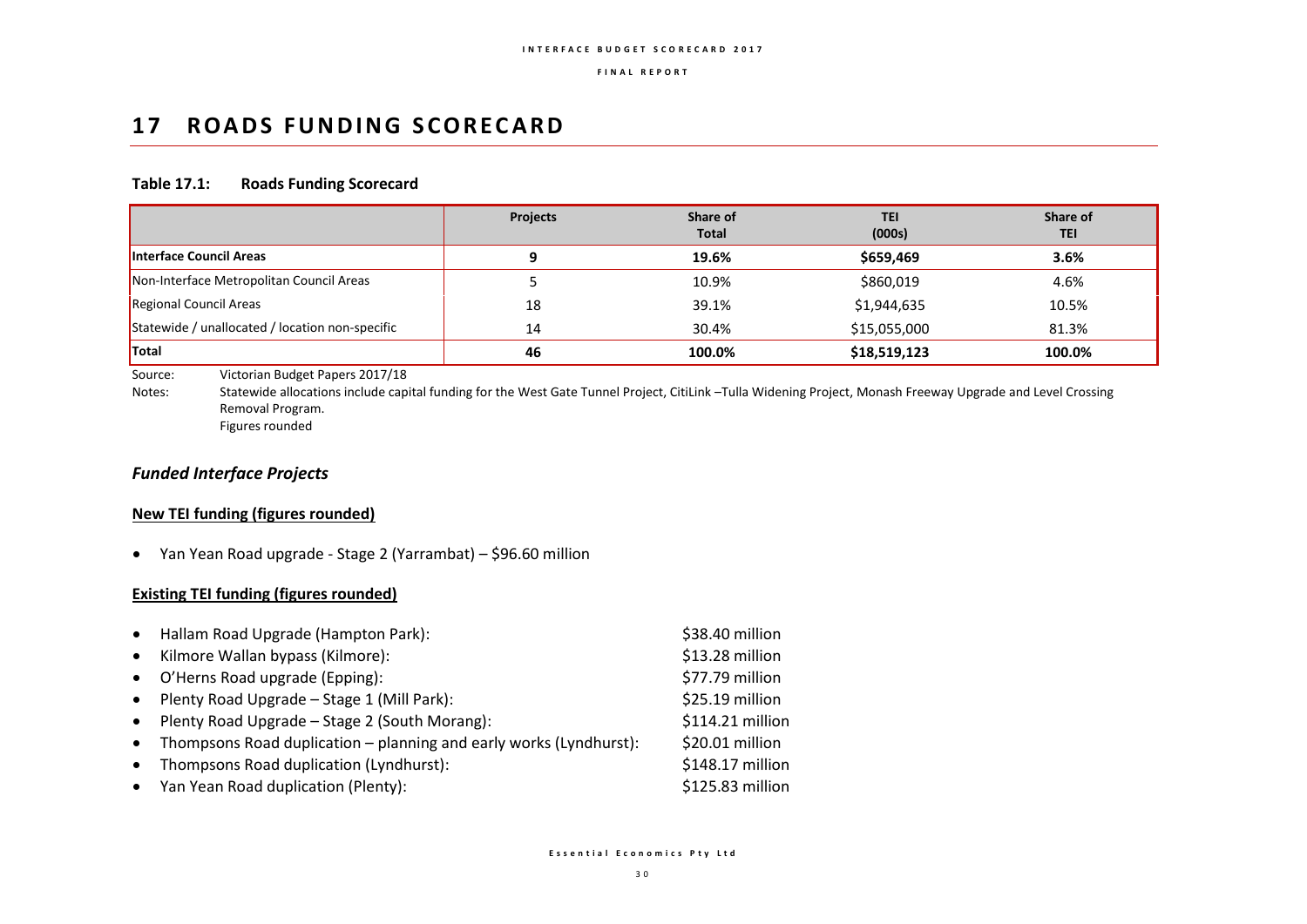# 18 PUBLIC TRANSPORT FUNDING SCORECARD (RAIL AND BUS)

### **Table 18.1: Public Transport Scorecard**

|                                                 | <b>Projects</b> | Share of<br><b>Total</b> | TEI<br>(000s) | Share of<br>TEI |
|-------------------------------------------------|-----------------|--------------------------|---------------|-----------------|
| Interface Council Areas                         | 4               | 8.5%                     | \$1,254,343   | 6.9%            |
| Non-Interface Metropolitan Council Areas        | 10              | 21.3%                    | \$1,135,621   | 6.2%            |
| Regional Council Areas                          | 14              | 29.8%                    | \$2,071,563   | 11.3%           |
| Statewide / unallocated / location non-specific | 19              | 40.4%                    | \$13,822,939  | 75.6%           |
| <b>Total</b>                                    | 47              | 100.0%                   | \$18,284,466  | 100.0%          |

Source: Victorian Budget Papers 2017/18

Notes: Statewide allocations include \$11.0 billion for the Melbourne Tunnel (Melbourne Metro Rail) project Figures rounded

## *Funded Interface Projects*

### **New TEI funding**

Nil

# **Existing TEI funding (figures rounded)**

| \$596.71 million |
|------------------|
| \$516.72 million |
| \$135.91 million |
| \$5.00 million   |
|                  |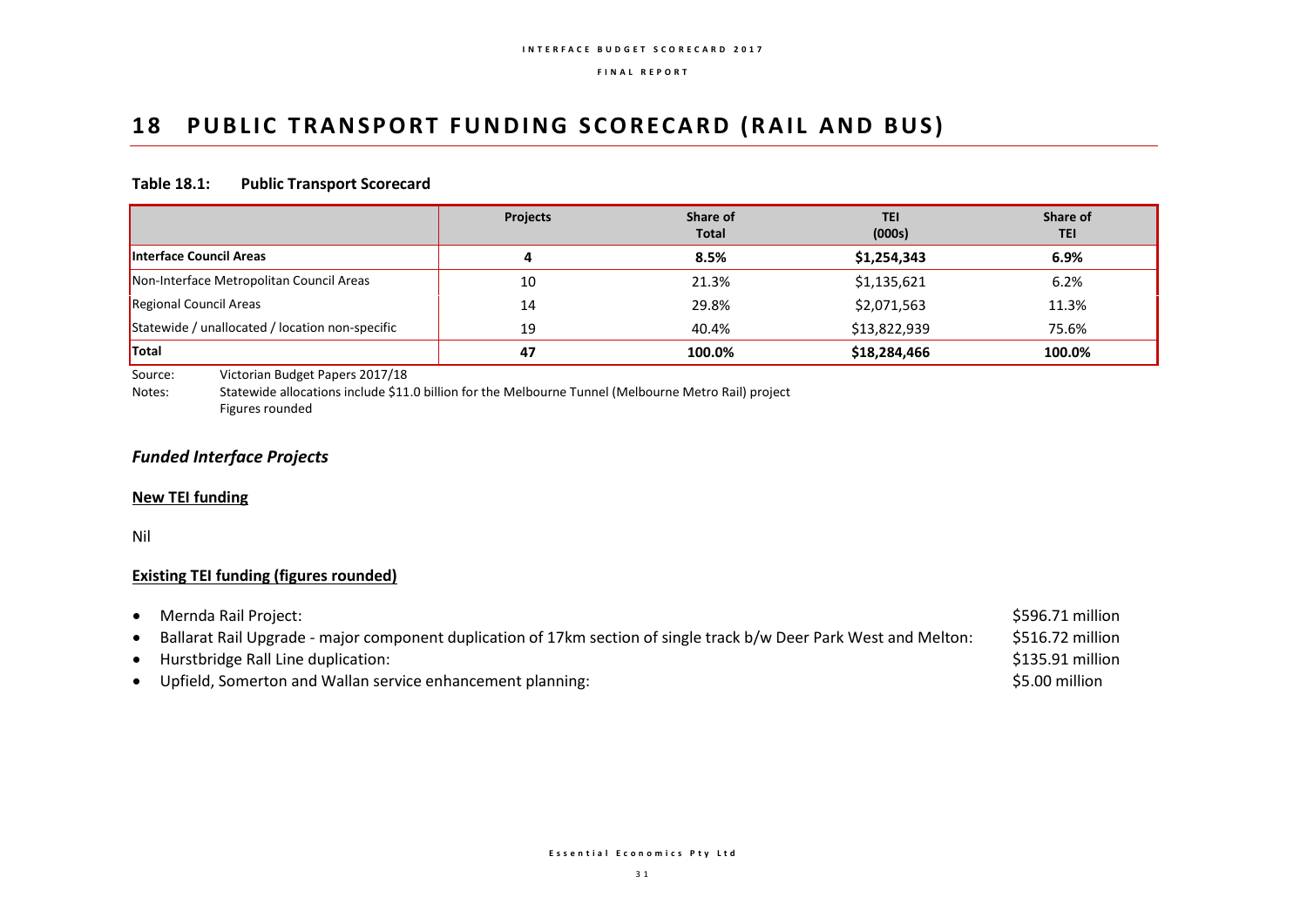# **19 PUBLIC LIBRARIES FUNDING SCORECARD**

## *Living Libraries Infrastructure Program 2016 – Department of Environment, Land Water and Planning (DELWP)*

The Living Libraries Infrastructure 2016 Program provided grants of up to \$750,000, providing the following co-contributions were met:

- Libraries for metropolitan communities
	- DELWP \$1 : \$1 Local (all metropolitan councils)
- Libraries for interface councils
	- DELWP \$1.5 : \$1 Local (Cardinia, Casey, Hume, Melton, Mornington Peninsula, Nillumbik, Whittlesea, Wyndham, Yarra Ranges)
- Libraries for regional cities
	- DELWP \$2 : \$1 Local (Ballarat, Bendigo, Geelong, Horsham, Latrobe, Mildura, Shepparton, Wangaratta, Warrnambool, Wodonga)
- Libraries for regional and rural councils
	- DELWP \$3 : \$1 Local (remaining regional and rural councils includes Mitchell)
- Libraries for small rural councils
	- No contribution required

## *The Living Libraries Infrastructure Program 2016 – Successful Grant Recipients*

To be confirmed by DELWP later in 2017.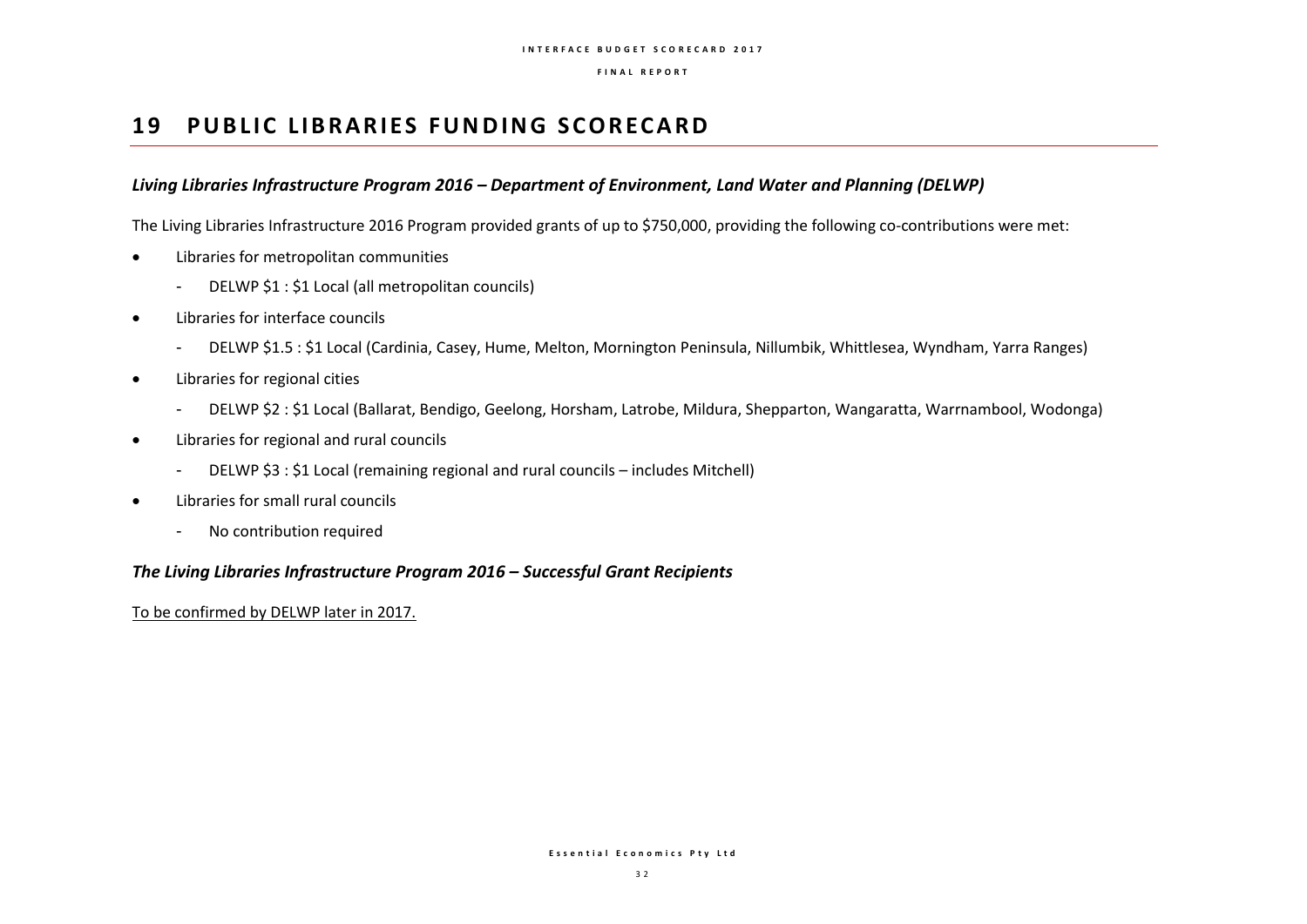# **20 COUNCIL SCORECARD**

|                          | No. of          | <b>TEI</b>  | <b>Share of Interface</b> | <b>Share of Interface</b> |
|--------------------------|-----------------|-------------|---------------------------|---------------------------|
|                          | <b>Projects</b> | (000s)      | <b>Projects</b>           | <b>TEI</b>                |
| Cardinia (C)             | 5               | \$37,336    | 5.3%                      | 1.2%                      |
| Casey (C)                | 16              | \$384,969   | 17.0%                     | 12.6%                     |
| Hume (C)                 | 15              | \$61,469    | 16.0%                     | 2.0%                      |
| Melton (C)               | 8               | \$559,419   | 8.5%                      | 18.4%                     |
| Mitchell (S)             | 5               | \$31,418    | 5.3%                      | 1.0%                      |
| Mornington Peninsula (S) | $\mathbf{1}$    | \$5,000     | 1.1%                      | 0.2%                      |
| Nillumbik (S)            | 8               | \$383,520   | 8.5%                      | 12.6%                     |
| Whittlesea (C)           | 12              | \$1,023,149 | 12.8%                     | 33.7%                     |
| Wyndham (C)              | 11              | \$456,336   | 11.7%                     | 15.0%                     |
| Yarra Ranges (S)         | 12              | \$44,509    | 12.8%                     | 1.4%                      |
| Growing Suburbs Fund     | 1               | \$50,000    | 1.1%                      | 1.6%                      |
| <b>Total</b>             | 94              | \$3,037,125 | 100.0%                    | 100.0%                    |

## **Table 20.1: Interface Councils – Local Government Area Scorecard for Allocated Budget Funding 2017/18 and other Grants (TEI)**

Source: Victorian Budget Papers 2017/18 and Children's Facilities Capital Program Major Grant recipients 2016/17.

Note: Excludes Living Libraries Infrastructure Program 2016, as grant recipients are yet to be announced.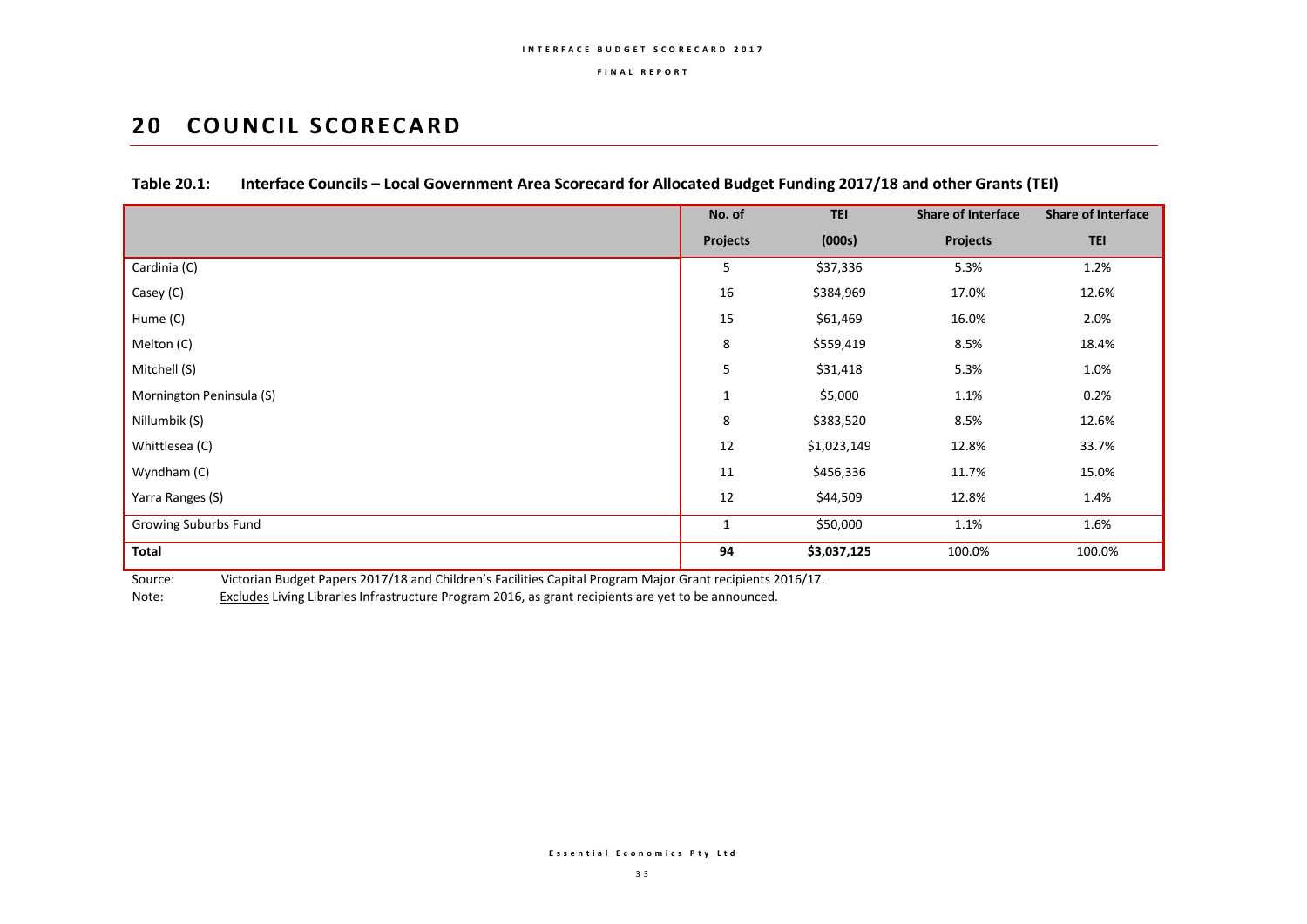# **2 1 K E Y F I N D I N G S A N D C O NC LU S I O N S**

### *State Budget 2017/18 Funding Overview*

- 1. Interface Council areas have been allocated approximately \$3,034 million (over 4 years) in Total Estimated Investment (TEI) from the 2017/18 State Budget (and other grants programs) for infrastructure in the following priority service areas:
	- Early childhood and kindergarten facilities
	- Schools facilities
	- Further education facilities
	- Hospitals and health facilities
	- Justice facilities
	- **Roads**
	- Public transport.
- 2. The \$3,034 million Interface allocation (over 4 years) represents an overall increase from the previous four-year budget allocations of \$2,540 million for 2016/17.
- 3. The largest proportion of allocated investment over the four-year period is focused on public transport (\$1,254 million or 41% of allocated TEI), associated with existing projects such as Mernda Rail and Hurstbridge Rail Line duplication projects and the Ballarat Rail Upgrade (which involves a 17km rail duplication between Deer Parl West and Melton).
- 4. The next largest allocated infrastructure investment is for roads (\$660 million or 22% of allocated TEI) for new and existing projects, with one new project announced, namely Yan Yean Road upgrade - Stage 2 (Yarrambat).
- 5. Health has received funding of approximately \$405 million over four years (or 13% of allocated TEI) associated with new and existing projects, with one new project announced - Northern Hospital Inpatient Expansion – Stage 2 (Epping).
- 6. Primary and secondary schools have been allocated approximately \$345 million (or 11% of allocated TEI) over the forward estimates, which includes new and existing projects and proposed land purchases in Interface Council areas.
- 7. Justice has been allocated approximately \$308 million (or 11% of allocated TEI) over the forward estimates, which relates to existing and new projects and this funding is primarily associated with the new youth justice facility to be constructed in Werribee.
- 8. The Growing Suburbs Find has been allocated \$50 million. However, this allocation is now split over two financial years (2017/18 and 2018/19) in contrast to previous allocations of \$50 million in each of 2015/16 and 2016/17 financial years and in effect represents a 50% cut in in funding. The Growing Suburbs Fund will continue will assist in the development of multipurpose facilities, community centres, playgrounds or other spaces needed by the community .
- 9. Early childhood / kindergarten received approximately \$6 million in investment in new and upgraded facilities through the Children's Facilities Capital Program (2016/17).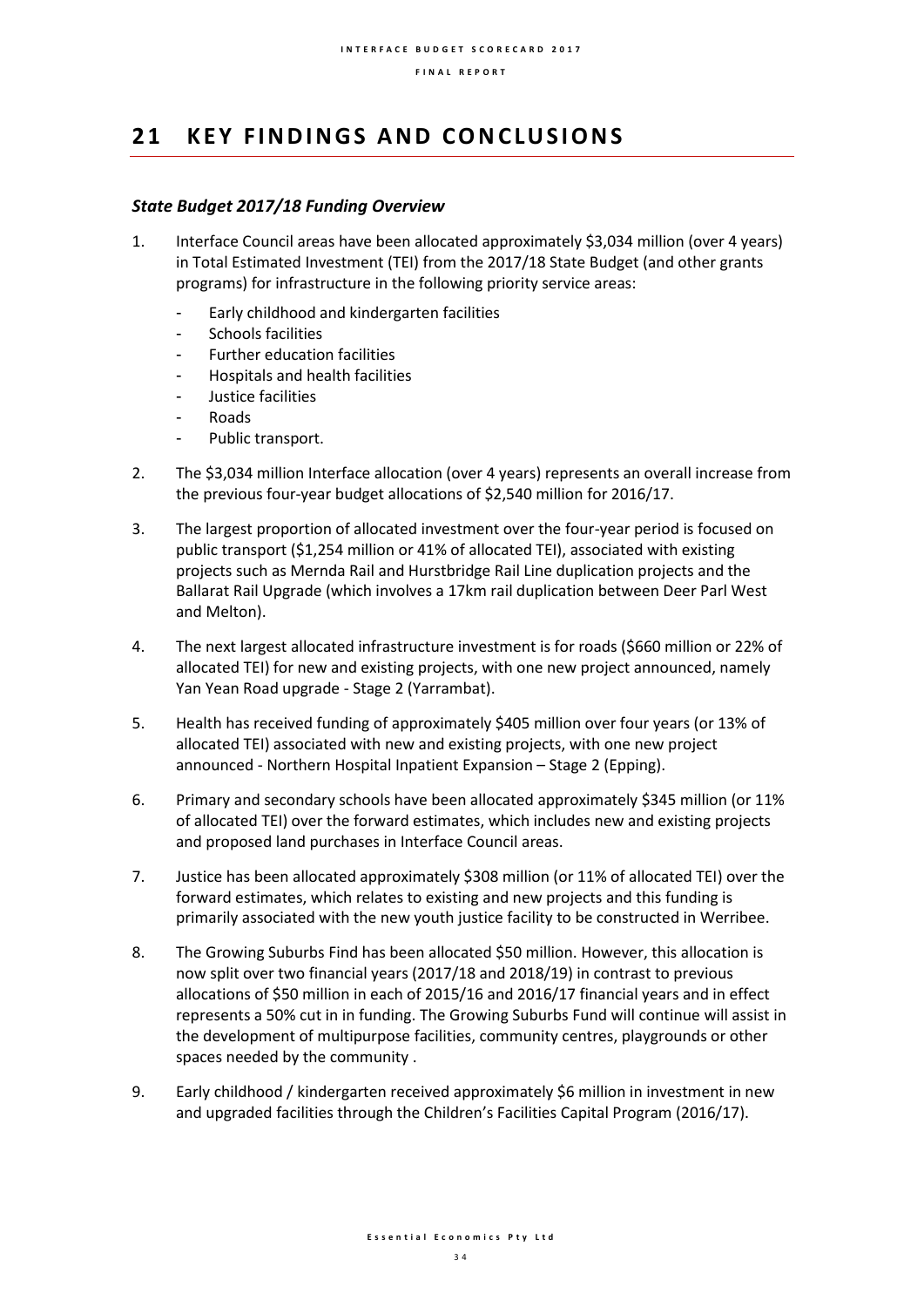- 10. At the time of preparing this report, recipients of the \$4.5 million Living Libraries Infrastructure Program (2016) had not been announced.
- 11. As in past budgets, no specific investment has been made in arts and cultural facilities in Interface Council areas.

### *Funding for Critical Infrastructure*

- 12. Over the current 4-year budget period an estimated \$1,831 million in investment is required for critical infrastructure (ie early childhood/kindergartens, schools, further education, health and public transport) in Interface Council areas (refer to "One Melbourne or Two" updated report, Essential Economics 2012). While the majority of funding is a State responsibility, funding support is also required from the Federal Government and Councils, with some infrastructure to be provided by the private sector.
- 13. State funding allocated in the 2017/18 budget over a 4-year period represents approximately \$2,010 million (excluding the Growing Suburbs Fund) for these key infrastructure areas, which is above the required four-year requirement. Note, roads funding is not included as a specific measure in the in the "One Melbourne or Two" report.
- 14. Further funding allocations for Interface infrastructure are likely to arise from unallocated Statewide funding programs, such as:
	- \$253 million for Trade Training Centres across the State.
	- \$147 million allocated to the TAFE sector, including the TAFE Rescue Fund which is to assist with the reopening of closed campuses
	- \$75 million allocated to provide relocatable school buildings to meet growing demand across the State.
	- \$63 million in Tech Schools across the State.
	- \$28 million allocated to the Railway Station Carparking Fund (Statewide) and additional station car parks and upgrades (Metropolitan)
	- \$10 million for planning and construction of early childhood facilities on school sites across the State.
- 15. In this 4-year budget cycle, schools, health and public transport are adequately funded (although this needs to be balanced against under-investment in previous budgets); however, areas such as early childhood/kindergarten and further education are underfunded and this may result in a shortage of required infrastructure if unallocated State funds and/or private sector funding is not secured.
- 16. The estimated \$180 million 'surplus' in the 2017/178 budget compares to a surplus of \$83 million in the 2016/17 budget and estimated shortfalls in previous budgets of \$920 million (2015/16), \$810 million (2014/15), \$895 million (2013/14), and \$955 million (2012/13). In effect, the four-year funding allocations announced in the 2017/18 budget enables Interface Council areas to continue to 'close the gap' in terms of cumulative funding deficits generated over the past few years.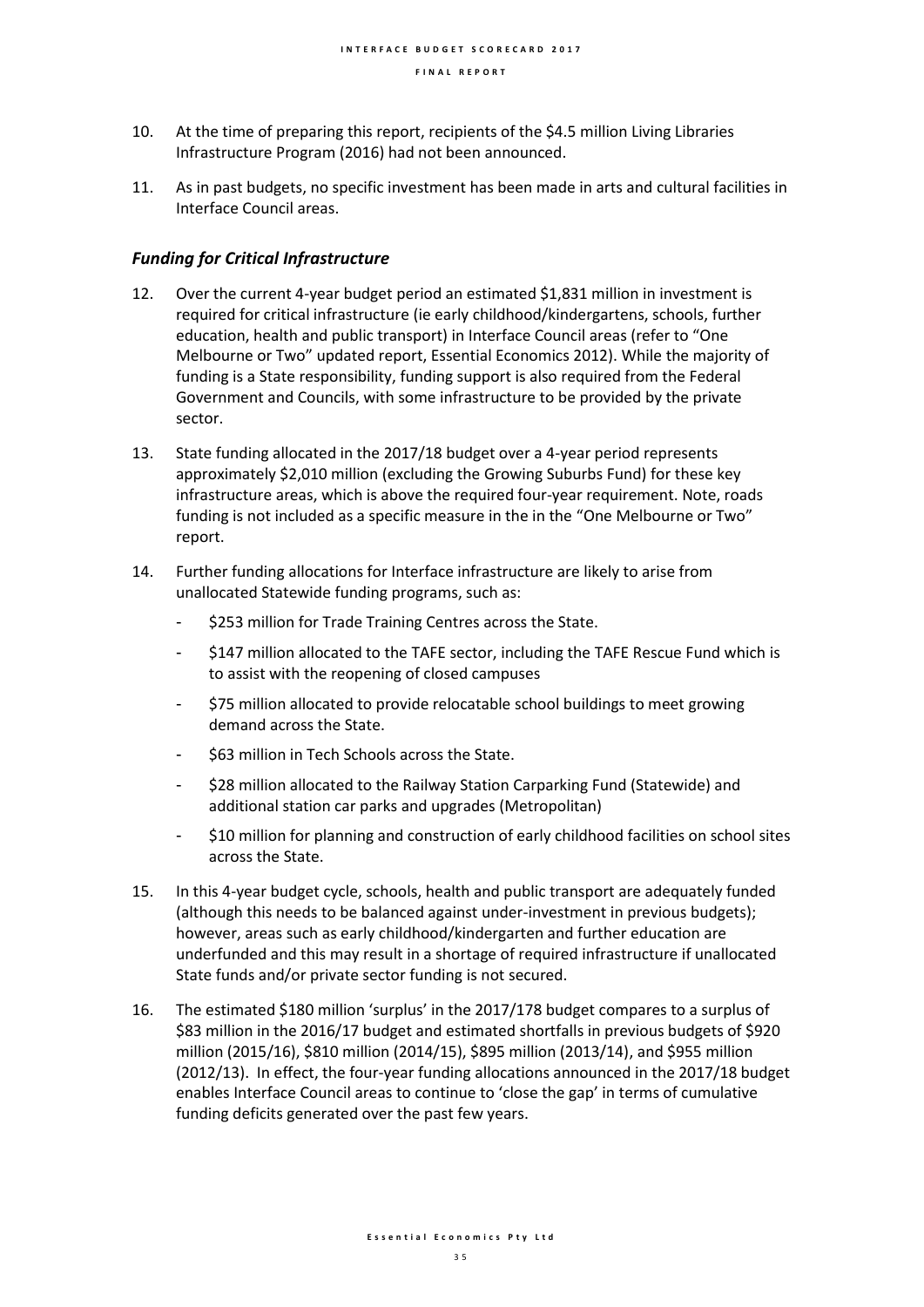### *Funding Equity*

- 17. Interface Council areas accommodate approximately 26% of Victoria's population and 34% of Metropolitan Melbourne's population (ABS Estimated Resident Population, June 2016 provisional). Over the most recent 5-year period (2011 to 2016), Interface Council areas have been responsible for accommodating 44% of State population growth and 49% of Metropolitan Melbourne population growth.
- 18. Over the 2011/16 period, the population growth rate across the Interface Council areas of +3.2% pa (representing an increase of +232,810 persons over the 5-year period) has far outstripped the population growth rate in non-Interface Metropolitan Council areas of +1.6% pa (an increase of +239,460 persons over 5 years) and in Regional Council areas of +0.9% pa (an increase of +59,550 persons over 5 years).
- 19. However, over recent years Interface Council areas have not received State funding in proportion to their share of total population numbers or their share of population growth.
- 20. The 2017/18 Budget allocated 24% of new allocated funding to Interface Council areas, which marks a significant decrease from 49% allocated in the 2016/17 budget and 33% allocated in the 2015/16 budget. However, recent budget allocations for new infrastructure have been notably higher than the 17% share of new funding allocated in the 2014/15 budget, and 16% share of new funding allocated in the 2013/14 budget.
- 21. When new and existing funding is considered over the forward estimates, Interface Council areas received 24% of total allocated investment for key infrastructure items, and this compares to 35% funding for Non-Interface Metropolitan Melbourne Council areas and 41% funding for Regional Council areas.
- 22. In the 2017/18 Budget, Interface Council areas were allocated 89% of land acquisition funds for schools (estimated), 60% of allocated justice funding, 28% of allocated roads funding, 20% of secondary schools funding, and 16% of primary school funding.
- 23. Just 11% of allocated State health funding was directed towards Interface Council areas in the 2017/18 Budget, and this contrasts with 58% of funding for Non-Interface Metropolitan Council areas and 31% for Regional Council areas. Only 14% of allocated State public transport funding was directed towards Interface Council areas, and this compares to 36% of funding for Non-Interface Metropolitan Council areas and 50% for Regional Council areas
- 24. Interface Council areas received no direct funding allocations for further education, or for general school facilities, or for arts and cultural facilities in the 2017/18 Budget.
- 25. Interface Council areas received a specific \$50 million allocation through the Growing Suburbs Fund to be spent in 2017/18 (\$25 million) and 2018/19 (\$25 million) for community infrastructure projects.
- 26. . Over the past five years, 2011 to 2016, Interface Council areas have been responsible for accommodating 44% of all State population growth and 49% of all Metropolitan Melbourne population growth (Estimated Resident Population, June 2016, provisional).
- 27. In the most recent 5-year period (2011-16), average annual population growth in Interface Council areas (+3.2% pa) has far outstripped population growth in non-Interface Metropolitan Council areas (+1.6% pa) and Regional Council areas (+0.9% pa).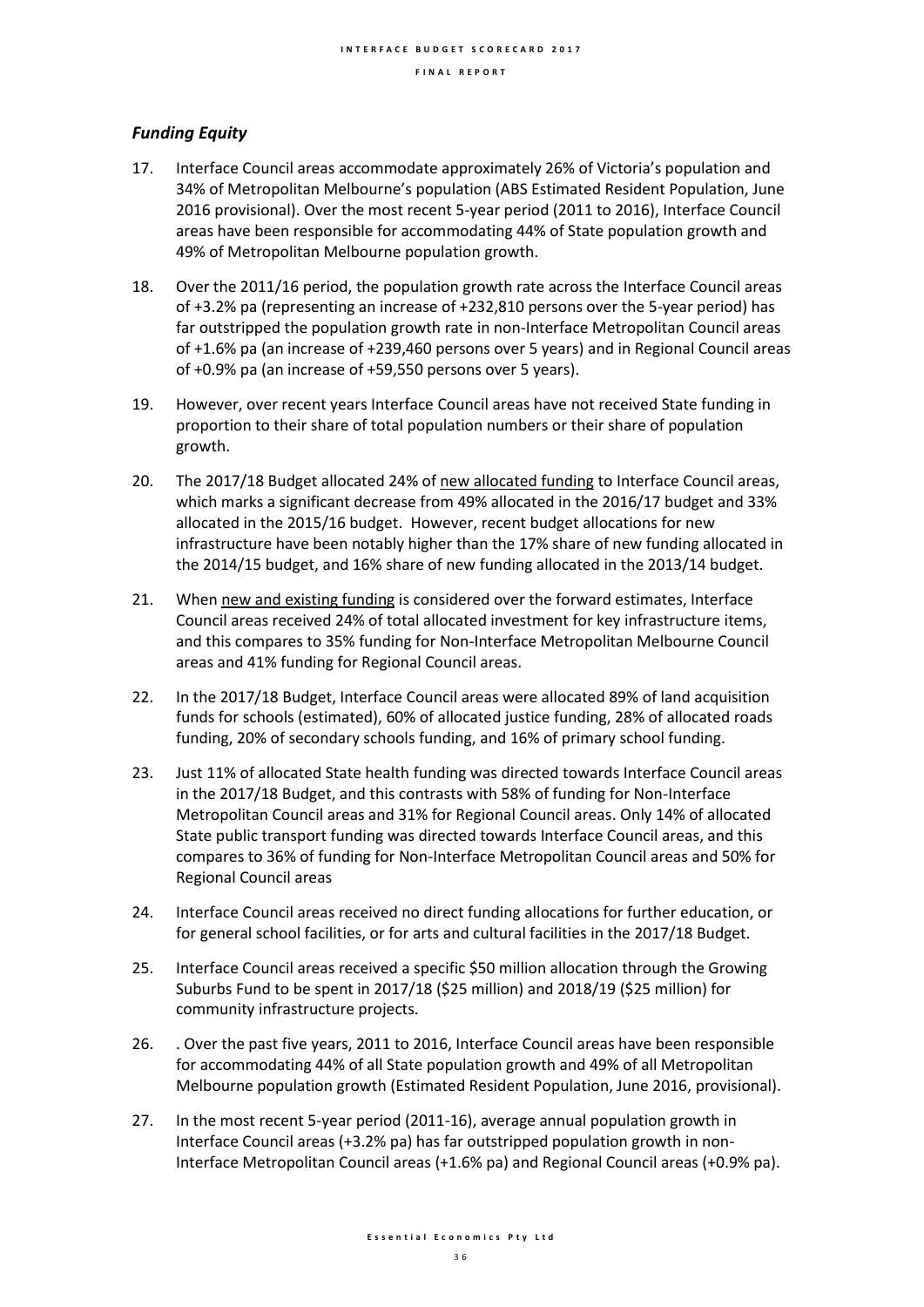- 28. Over recent years, Interface Council areas have not received State funding in proportion to their share of total population numbers or their share of population growth.
- 29. Importantly, the population of Interface Council areas is forecast to continue growing at a faster rate than non-Interface Metropolitan Council areas and Regional Council areas over the coming 15 years. The State Government's Victoria in Future 2016 (Department of Environment, Land, Water and Planning) shows that by 2031 Interface Council areas will accommodate 2,335,745 persons (an increase of +755,400 persons compared to 2016 population levels) and the Interface's share of state population will increase from 26% in 2016 to 30% in 2031. In view of these population projections, it is clear that significant and sustained infrastructure funding will be required to support the needs of Interface communities over the coming decades.

### *Interface Economic Development and Investment and Output Trends*

### **Employment**

- 30. The unemployment rate in Interface Council areas was 6.6% as of December 2016. This is significantly higher than rates for both Non-Interface Metropolitan Council areas(5.5%) and Regional Council areas (5.7%). As of December 2016, 38% of all unemployed persons in Metropolitan Melbourne were labour force participants from Interface Council areas (approximately 55,000 persons), which is higher than the 33% labour force contribution these Interface areas make to Metropolitan Melbourne's overall labour force.
- 31. ABS Place of Work data (2011) shows local job provision in Interface Council areas is very low at only 0.51 jobs per workforce participant and this represents a decline in provision from 0.55 jobs per workforce participant in 2006. In contrast, Non-Interface Metropolitan Council areas continue to provide approximately 1 job per workforce participant, while job provision in Regional Council areas has improved significantly in recent years, increasing from 0.83 jobs per workforce participant in 2006 to 1.07 jobs per workforce participant in 2011. Note that this information is only updated every five years through the ABS Census with the next Place of Work data due for release by the ABS by the end of 2017.

### **Investment**

- 32. In 2016, Interface Council areas secured 27% of all new building investment across the State (up from 23% in 2015 and 26% in 2012) which equates to \$8.6 billion in new investment over the year (up from \$6.9 billion the previous year and \$4.4 billion in 2012). The 2016 figure represents an expansion in new building investment in the Interface of approximately +\$1.7 billion (or +25%) over the 12 months, which is well above the uplift experienced in Non-Interface Metropolitan Council areas (+5%) and Regional Council areas (+1%) over the year.
- 33. New building investment tends to vary by year due to the 'bulkiness' of certain major investments, and such variations therefore need not necessarily relate to macroeconomic conditions. In this regard an assessment of the longer-term trend is more useful. Five-year investment trends for Interface Council areas show an increase in new building investment from \$4.4 billion in 2012 to \$8.6 billion in 2016, which equates to an +18% pa increase in investment over the period. This is slightly below the five-year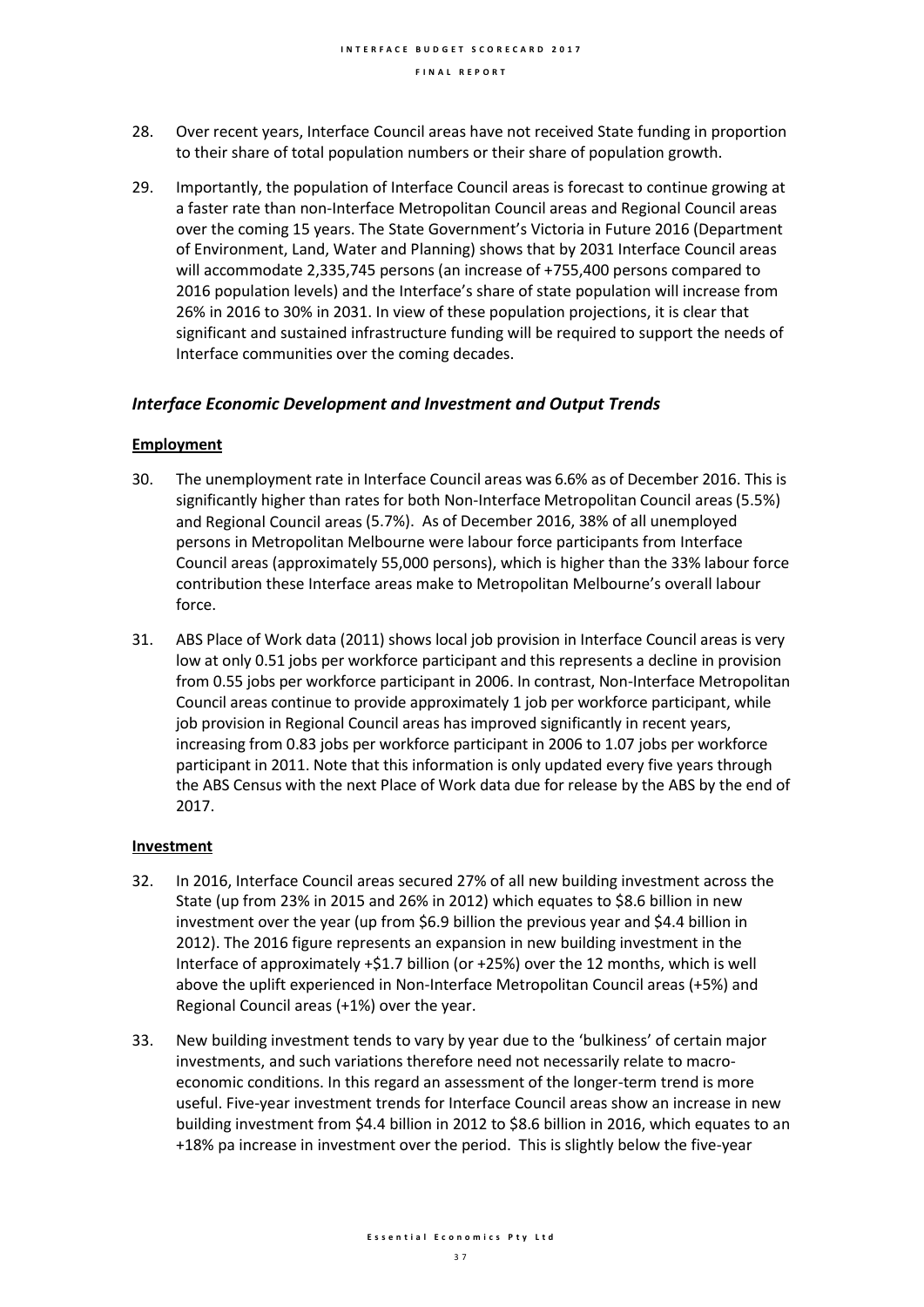investment trend for Non-Interface Metropolitan Council areas (+20% pa), but well above the investment trend for Regional Council areas (+9% pa) over the 2012-2016 period (inclusive).

- 34. The main focus of investment in Interface Council areas in 2016 remains domestic dwelling construction (\$6.0 billion or 69% of all investment), which represents an increase of +\$0.9 billion (or +17%) over the 12 months. Over the same period the Interface's share of state-wide domestic dwelling investment increased from 34% in 2015 to 36% in 2016, highlighting the ongoing importance of Interface Council areas in providing new dwelling supply to support Victoria's expanding population.
- 35. In 2016 Interface Council areas secured a significantly greater proportion of new State building investment in hospital/healthcare (37%, up from 12% in 2015), while the proportion of State investment in new public buildings declined from 25% in 2015 to 21% in 2016 (although the actual value of building investment increased from \$499 million to \$473 million over the 12-month period). The five-year trend for these key areas of community infrastructure investment shows Interface Council areas securing 17% of hospital/healthcare building investment (compared to 55% for Non-Interface Council areas and 29% for Regional Council areas) and 25% of public building investment over the period (compared to 54% for Non-Interface Council areas and 21% for Regional Council areas).
- 36. Between 2015 and 2016, Interface Council areas recorded increases in commercial building investment (from to \$506 million to \$867 million), industrial building investment (from \$140 million to \$234 million), but a decline in retail building investment (from \$415 million to \$345 million) over the 12 months. The five-year trend for these sectors shows Interface Council areas securing 18% of State commercial building investment (compared to 69% for Non-Interface Council areas and 12% for Regional Council areas), 27% of industrial building investment (compared to 40% for Non-Interface Council areas and 33% for Regional Council areas), and 23% of retail building investment (compared to 61% for Non-Interface Council areas and 16% for Regional Council areas.

### **Economic Output**

- 37. Economic output data for 2015/16 (latest available from id National Indicators data), as measured in Gross State Product (GSP), highlights the relative lack of economic infrastructure, capital investment, established industry sectors, supply chains and employment in Interface Council areas. Interface Council areas contributed just \$56 billion (or 15%) to Victoria's GSP of (\$370 billion) for the 2015/16 financial year.
- 38. The proportional contribution of Interface Council areas to Victoria's GSP in 2015/16 of 15% represents an increase from 14% in 2014/15, while GSP growth over the past 12 months of 14% (from \$48.8 billion to \$55.5 billion) is twice the state average (7%) over this period.
- 39. However, the GSP contributions of Interface Council areas (15%) remain well below those of Non-Interface Metropolitan Council areas (66%) and Regional Council areas (19%), with these ratios only shifting marginally between 2010/11 and 2015/16.
- 40. This data highlights the fact that many Interface labour force participants are involved in economic-generating activities outside the Interface (predominantly in other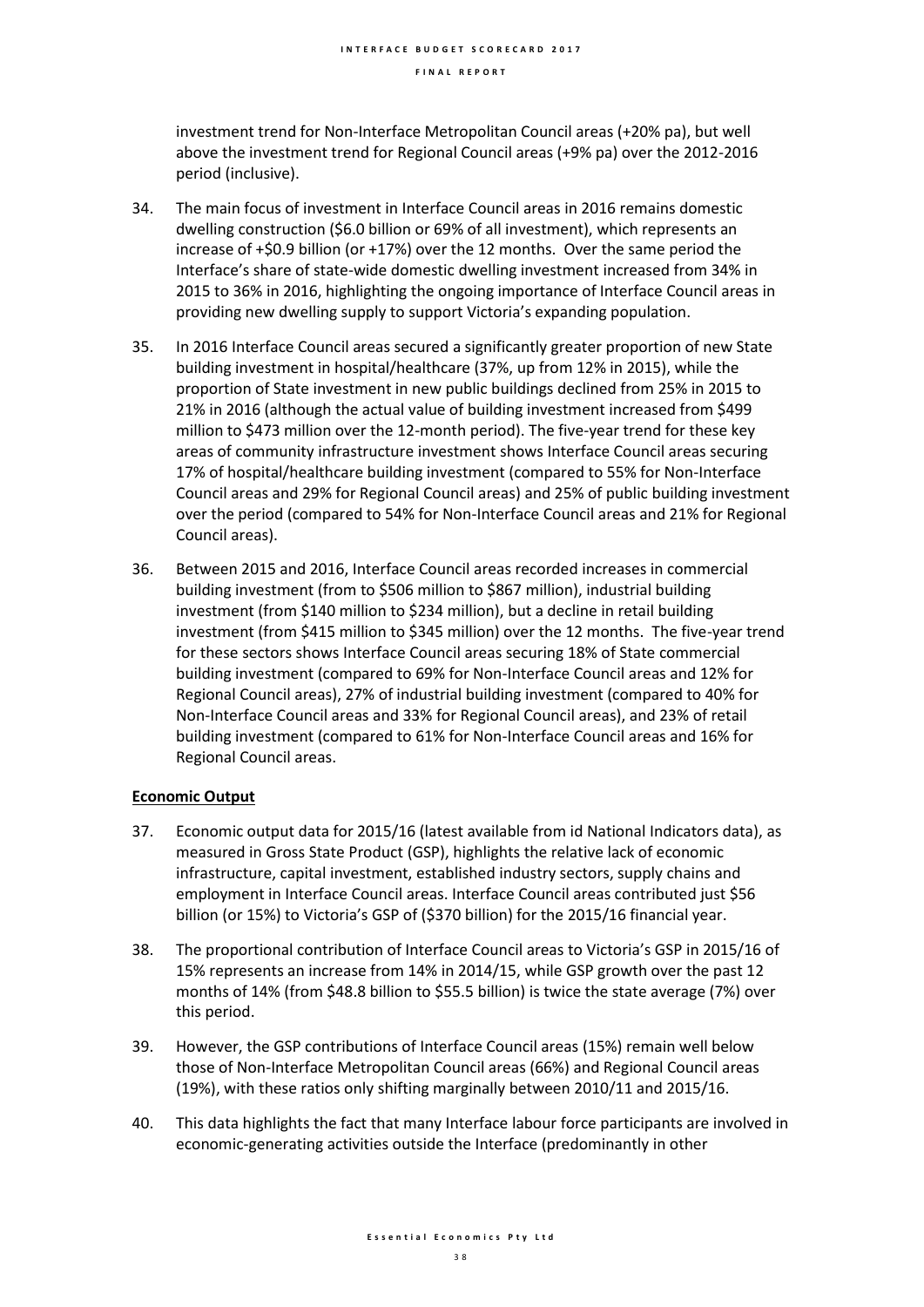metropolitan areas), as Interface Council areas contribute 25% of the total State labour force, but only generate 15% of Victoria's GSP, as noted above.

41. In contrast, Non-Interface Metropolitan Council areas provide 52% of total State labour force and generate 66% of Victoria's GSP, while Regional Council areas provide 23% of the State's total labour force and generate 19% of Victoria's GSP.

### **E s s e n t i a l E c o n o m i c s P t y L t d**